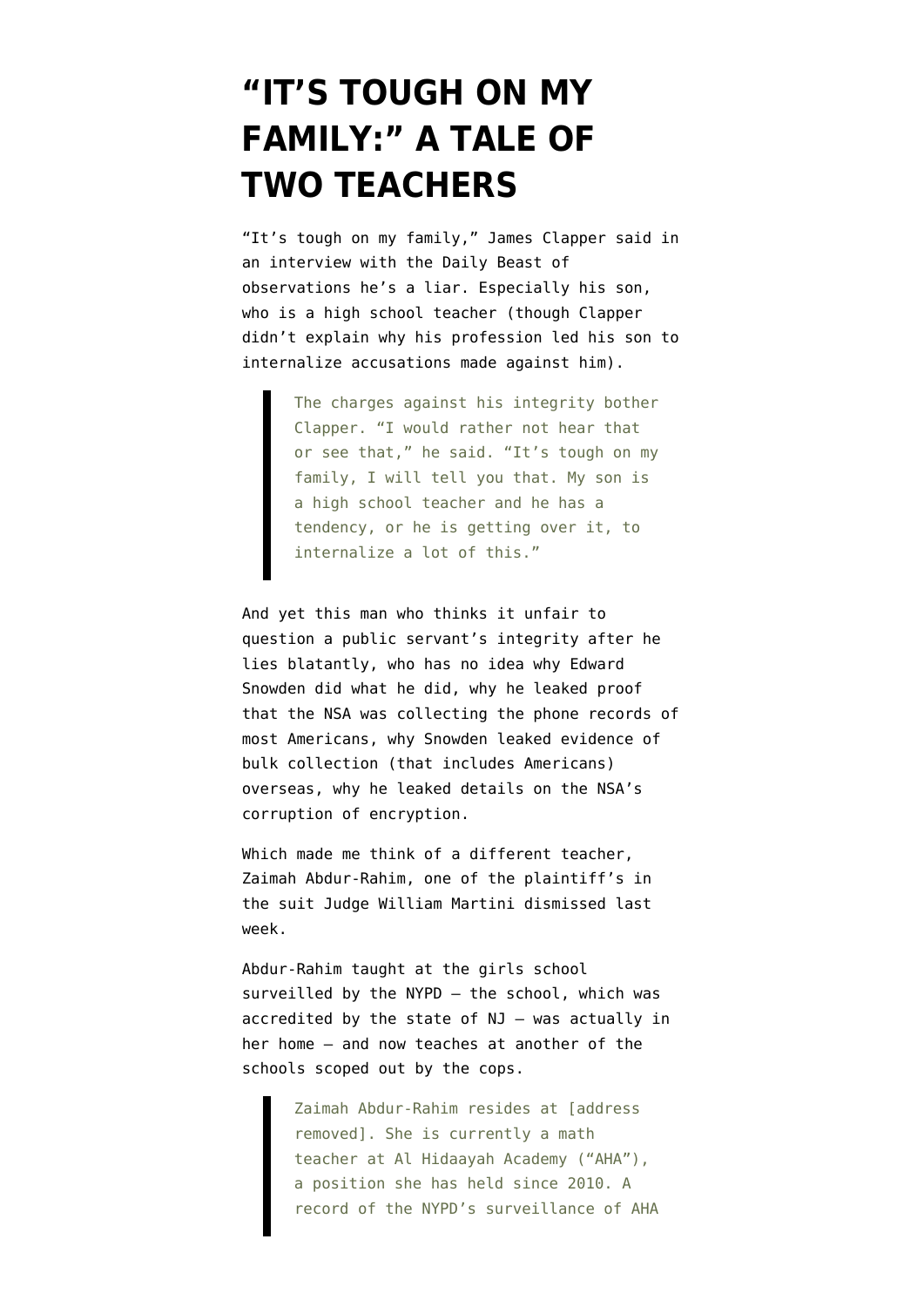appears in the Newark report, which includes a photograph and de scription of the school . Abdur-Rahim was also the principal of Al Muslimaat Academy ("AMA"), a school for girls grades five through twelve, from 2002 through 2010. Like AHA, a record of the NYPD's surveillance of AMA appears in the Newark report, including a photograph, the address, and notations stating, among other things, that the school was located in a private house and that the ethnic composition of the school was African American.

Abdur-Rahim has been unfairly targeted and stigmatized by the NYPD's surveillance of AHA, where she is currently employed, and AMA, where she was last employed, as part of the Department's program targeting Muslim organizations. She reasonably fears that her future employment prospects are diminished by working at two schools under surveillance by law enforcement. Moreover, the Newark report's photograph of AMA is also Abdur-Rahim's home, where she has lived since 1993 with her husband and, at various times, her children and grandchildren. The fact that a photograph of h er home appears on the internet in connection with the NYPD's surveillance p rogram that the City of New York has since publicly exclaimed is necessary for public safety, has decreased the value of the home and diminished the prospects for sale of the home.

I'm betting that having her home and places of work surveilled by the cops is tough on Abdur-Rahim's family, far tougher than it is for Clapper's son to internalize complaints by the citizens he serves about the demonstrable obfuscation by his father.

There is no evidence that the NSA programs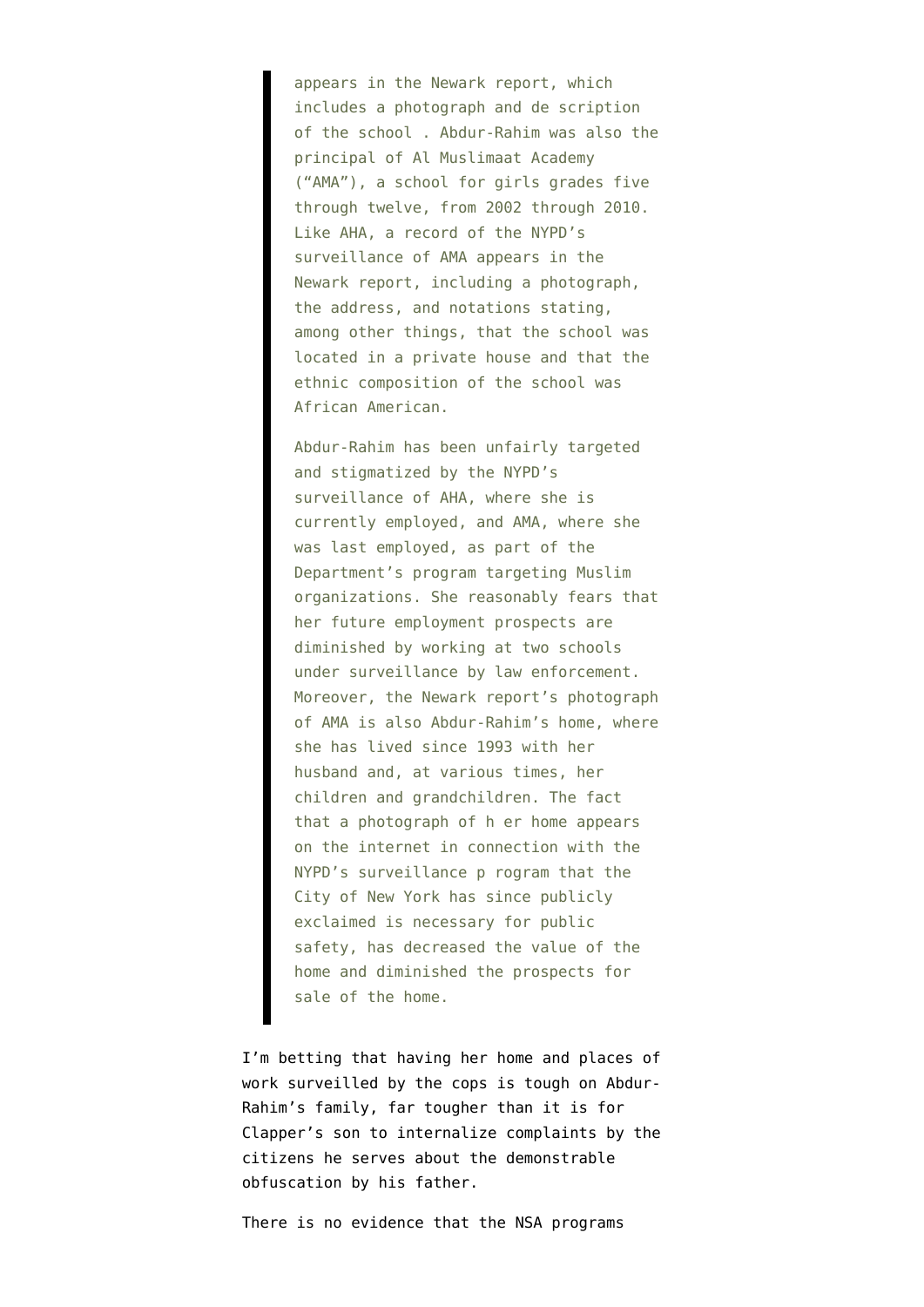defended by Clapper ever specifically targeted Abdur-Rahim, though in this era of information sharing it is conceivable that NYPD identified potential targets (especially mosques) using data obtained indirectly from NSA.

But the entire system Clapper defends  $-$  in which communication ties between individuals serve, by themselves, as cause for further investigation foments a logic that questions the integrity of great many members of the Muslim community. They get swept up in a dragnet (or exposed to infiltrators selected in part by using the dragnet) that targets them not because of what they said publicly in front of television cameras, which is why Clapper's integrity is under question, but simply because they are 2 or 3 degrees away from someone subjected to a virtual stop-and-frisk.

Imagine how the sons and daughters of the real live teachers targeted by Clapper's dragnet must internalize the presumption of a lack of integrity or even worse? Imagine how much worse it must be when the suspicion comes not from actual actions taken, lies told, but from ties to a community?

Clapper's plea for his own reputation here is ill-placed. It actually convinces me we're relying on the wrong evidence for questioning his integrity.

Because his actions, particularly over the past 4 years, involved questioning the integrity of many people based on far, far less evidence than is now being wielded against him. But when he and his employees at the National Counterterrorism Center question someone's integrity, in secret, with little recourse for appeal, there may be consequences, like losing the ability to fly, or receiving extra scrutiny when they do try to fly.

And he still doesn't get the problem with that. He still doesn't understand why his "so-called" domestic surveillance –and the foreign surveillance that also sucks up Americans — is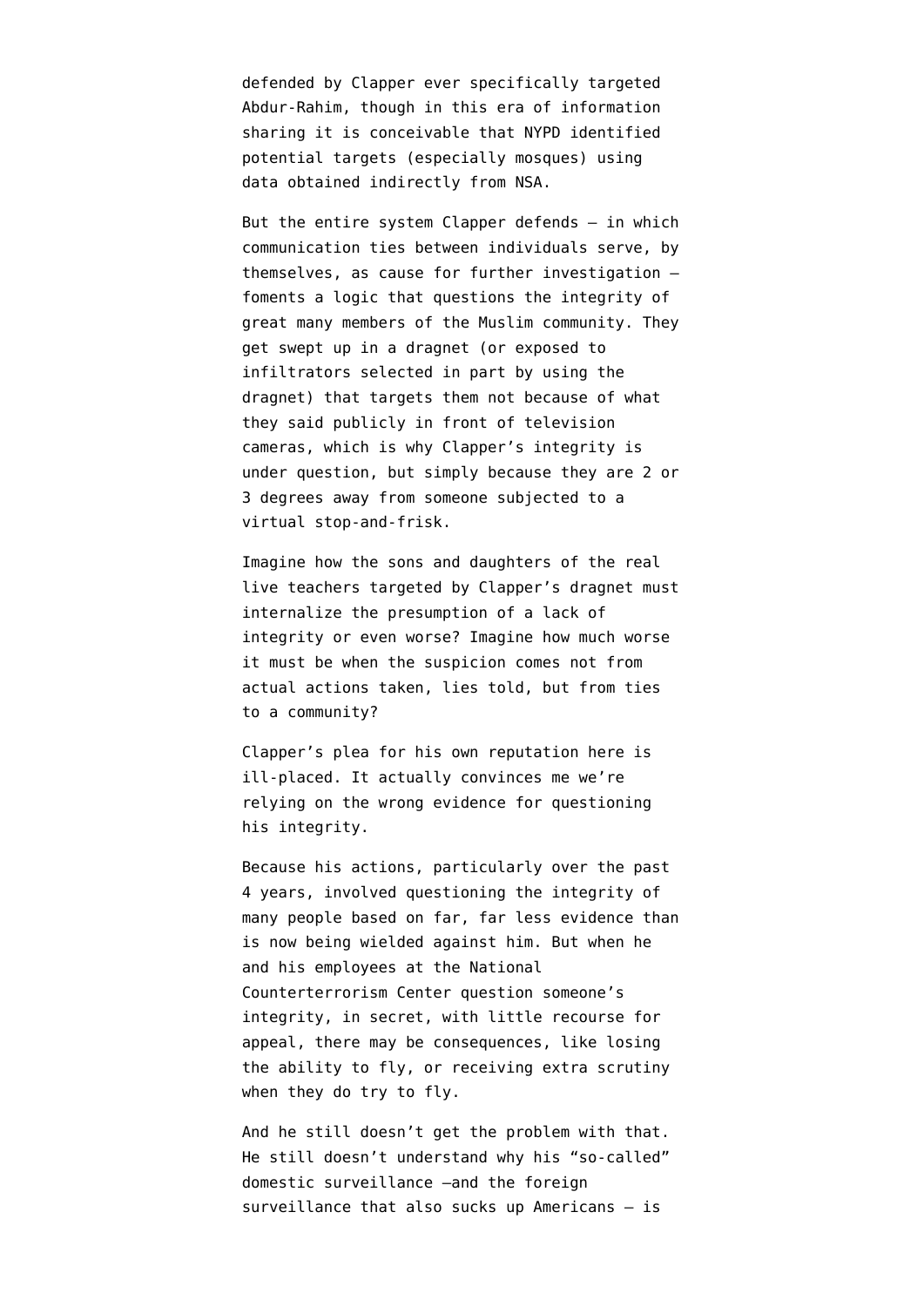so much worse than being held to account for lies you tell Congress.

# **[THE CORPORATE STORE:](https://www.emptywheel.net/2014/01/25/the-corporate-store-where-nsa-goes-to-shop-your-content-and-your-lifestyle/) [WHERE NSA GOES TO](https://www.emptywheel.net/2014/01/25/the-corporate-store-where-nsa-goes-to-shop-your-content-and-your-lifestyle/) [SHOP YOUR CONTENT](https://www.emptywheel.net/2014/01/25/the-corporate-store-where-nsa-goes-to-shop-your-content-and-your-lifestyle/) [AND YOUR LIFESTYLE](https://www.emptywheel.net/2014/01/25/the-corporate-store-where-nsa-goes-to-shop-your-content-and-your-lifestyle/)**

I'm increasingly convinced that for seven months, we've been distracted by a shiny object, the phone dragnet, the database recording all or almost all of the phone-based relationships in the US over the last five years. We were never wrong to discuss the dangers of the dragnet. It is the equivalent of a nuclear bomb, just waiting to go off. But I'm quite certain the NatSec establishment decided in the days after Edward Snowden's leaks to intensify focus on the actual construction of the dragnet — the collection of phone records and the limits on access to the initial database (what they call the collection store) of them — to distract us away from the true family jewels.

A shiny object.

All that time, I increasingly believe, we should have been talking about the corporate store, the database where queries from the collection store are kept for an undisclosed (and possibly indefinite) period of time. Once records get put in that database, I've noted repeatedly, they are subject to "the full range of [NSA's] analytic tradecraft."

We don't know precisely when that tradecraft gets applied or to how many of the phone identifiers collected in any given query. But we know that tradecraft includes matching [individuals' various communication](http://www.emptywheel.net/2013/12/30/how-nsa-hunts-metadata-content-in-search-of-your-digital-tracks/) [identifiers](http://www.emptywheel.net/2013/12/30/how-nsa-hunts-metadata-content-in-search-of-your-digital-tracks/) (which can include phone number,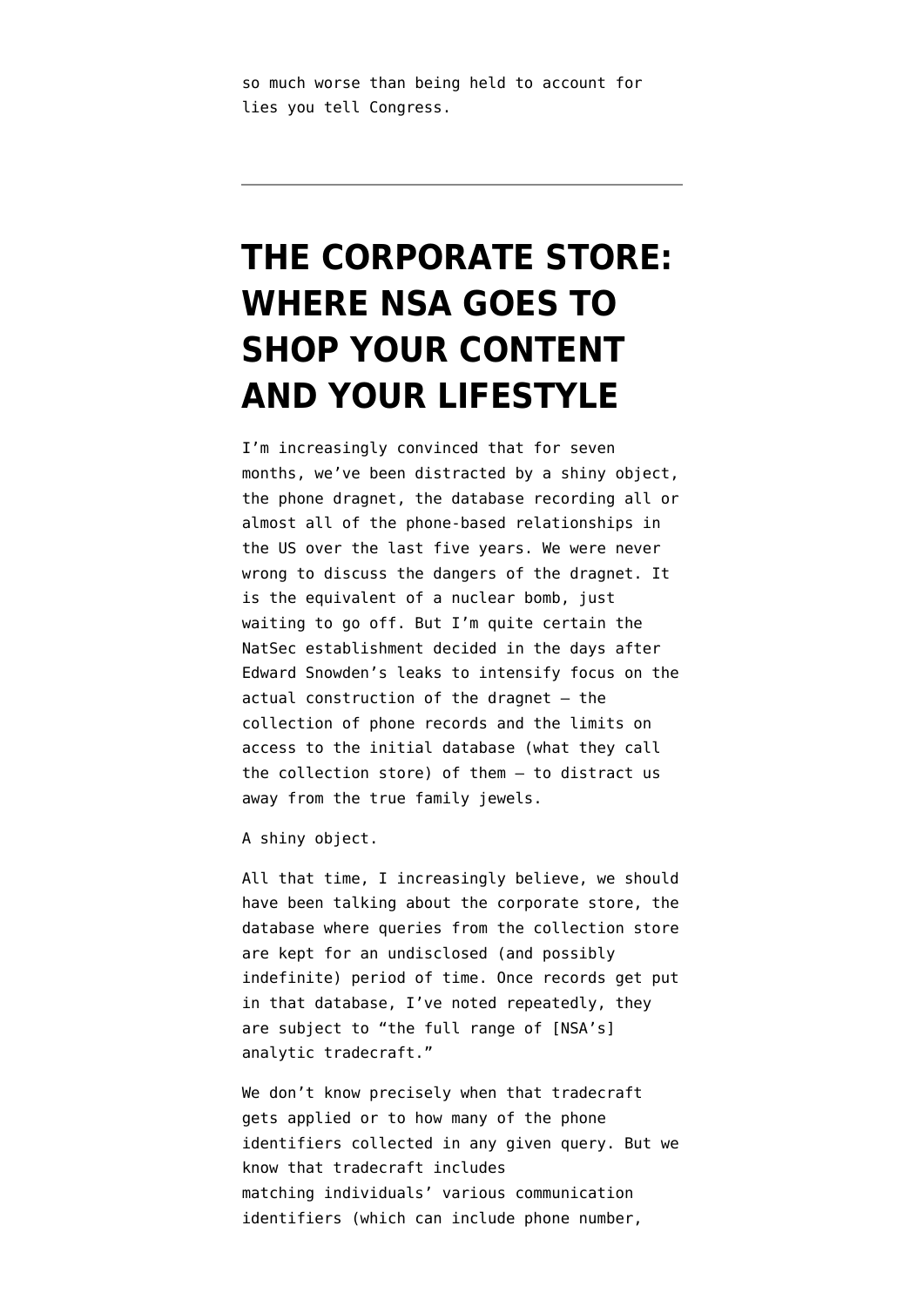handset identifier, email address, IP address, cookies from various websites) — a process the NSA [suggests](http://www.spiegel.de/fotostrecke/nsa-dokumente-so-uebernimmt-der-geheimdienst-fremde-rechner-fotostrecke-105329-16.html) may not be all that accurate, but whatever! Once NSA links all those identities, NSA [can](https://www.google.com/url?sa=t&rct=j&q=&esrc=s&source=web&cd=1&cad=rja&ved=0CDAQqQIwAA&url=http%3A%2F%2Fwww.nytimes.com%2F2013%2F09%2F29%2Fus%2Fnsa-examines-social-networks-of-us-citizens.html%3Fpagewanted%3Dall&ei=lyxMUr3LBeiGjALtiYC4DA&usg=AFQjCNES5URU93yGPGL4x6LG7GsRvCiP0g&sig2=GIc5APmS10zTSIUIUK9Ijg&bvm=bv.53371865,d.cGE) pull together both network maps and additional lifestyle information.

> The agency was authorized to conduct "large-scale graph analysis on very large sets of communications metadata without having to check foreignness" of every e-mail address, phone number or other identifier, the document said.

[snip]

The agency can augment the communications data with material from public, commercial and other sources, including bank codes, insurance information, Facebook profiles, passenger manifests, voter registration rolls and GPS location information, as well as property records and unspecified tax data, according to the documents. They do not indicate any restrictions on the use of such "enrichment" data, and several former senior Obama administration officials said the agency drew on it for both Americans and foreigners.

That analysis might even include tracking a person's online sex habits, if the government deems you a ["radicalizer"](http://www.emptywheel.net/2013/11/27/definition-of-a-radicalizer-a-sunni-opponent-to-unchecked-us-power/) for opposing unchecked US power, even if you're a US person.

Such profiles are not the only thing included in NSA's "full range of analytic tradecraft."

We also know - because [James Clapper told us](http://www.emptywheel.net/2013/07/16/hiding-the-215-index-from-defendants-too/) [this very early on in this process](http://www.emptywheel.net/2013/07/16/hiding-the-215-index-from-defendants-too/) — the metadata helps the NSA pick and locate which content to read. The head of NSA's Signals Intelligence Division, Theresa Shea, [said this](http://www.emptywheel.net/wp-content/uploads/2013/12/131112-Klayman-Shea-Declaration.pdf) [more plainly](http://www.emptywheel.net/wp-content/uploads/2013/12/131112-Klayman-Shea-Declaration.pdf) in court filings last year.

Section 215 bulk telephony metadata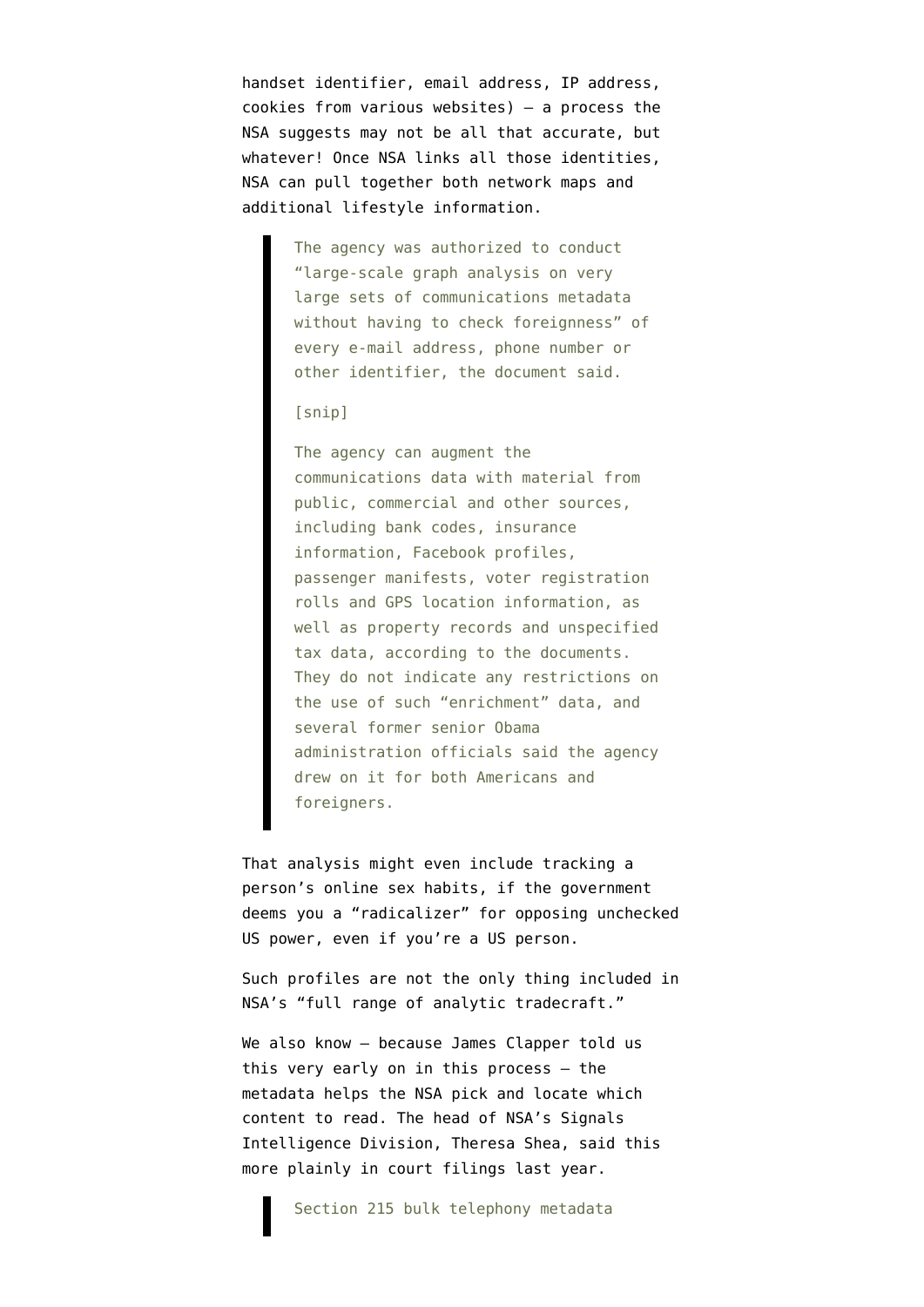complements other counterterroristrelated collection sources by serving as a significant enabler for NSA intelligence analysis. It assists the NSA in applying limited linguistic resources available to the counterterrorism mission against links that have the highest probability of connection to terrorist targets. Put another way, while Section 215 does not contain content, analysis of the Section 215 metadata can help the NSA prioritize for content analysis communications of non-U.S. persons which it acquires under other authorities. Such persons are of heightened interest if they are in a communication network with persons located in the U.S. Thus, Section 215 metadata can provide the means for steering and applying content analysis so that the U.S. Government gains the best possible understanding of terrorist target actions and intentions. [my emphasis]

The NSA prioritizes reading the content that involves US persons. And the NSA finds it, and decides what to read, using the queries that get dumped into the corporate store (presumably, they do some analytical tradecraft to narrow down which particular conversations involving US persons they want to read).

And there are several different kinds of content this might involve: content (phone or Internet) of a specific targeted individual — perhaps the identifier NSA conducted the RAS query with in the first place — already sitting on some NSA server, Internet and in some cases phone content the NSA can go get from providers after having decided it might be interesting, or content the NSA collects in bulk from upstream collections that was never targeted at a particular user.

The NSA is not only permitted to access all of this to see what Americans are saying, but in all but the domestically collected upstream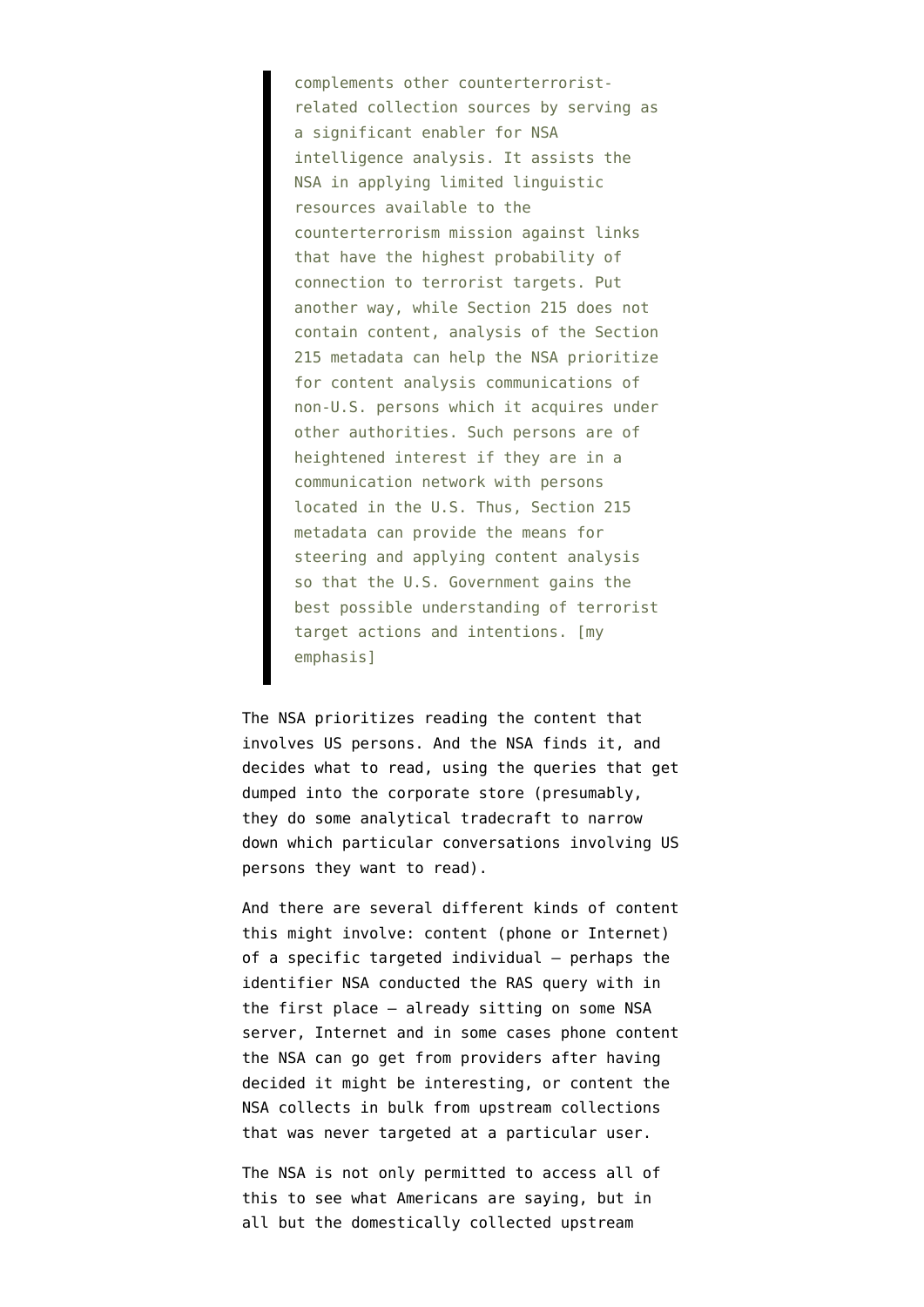content, it can go access the content by searching on the US person identifier, not the foreign interlocutor, [without establishing](http://www.emptywheel.net/2013/11/08/the-intelligence-communitys-wide-open-unprotected-back-door-to-all-your-content/) even Reasonable Articulable Suspicion that it pertains to terrorism (though the analyst does have to claim it serves foreign intelligence purpose). That's important because lots of this content-collection is not tied to a specific terrorist suspect (it can be tied to a geographical area, for example), so the NSA can hypothetically get to US person content without ever having reason to believe it has any tie to terrorism.

In other words, all the things NSA's defenders have been insisting the dragnet doesn't do  $-$  it doesn't provide content, it doesn't allow unaudited searches, NSA doesn't know identities, NSA doesn't data mine it, NSA doesn't develop dossiers on it, even James Clapper's claim that NSA doesn't voyeuristically troll through people's porn habits — every single one is potentially true for the results of queries run three hops off an identifier with just Reasonable Articulable Suspicion of some tie to terrorism ([or Iran\)](http://www.emptywheel.net/2013/06/12/breaking-iran-is-a-terrorist-organization/). Everything the defenders say the phone dragnet is not, the corporate store is.

All the phone contacts of all the phone contacts of all the phone contacts of someone subjected to the equivalent of a digital stop-and-frisk are potentially subject to all the things NSA's defenders assure us the dragnet is not subject to.

Don't get me wrong: I'm not saying some of this analysis isn't appropriate with actual terrorist suspects.

But that's not what the corporate store is. It is — PCLOB [estimates](http://www.emptywheel.net/wp-content/uploads/2014/01/140123-PCLOB.pdf) — up to 120 million phone users (the actual number of people would be smaller because of burner phones, and a significant number would be foreign numbers), the overwhelming majority of which are completely innocent of anything but being up to 3 degrees away from a guy who got digitally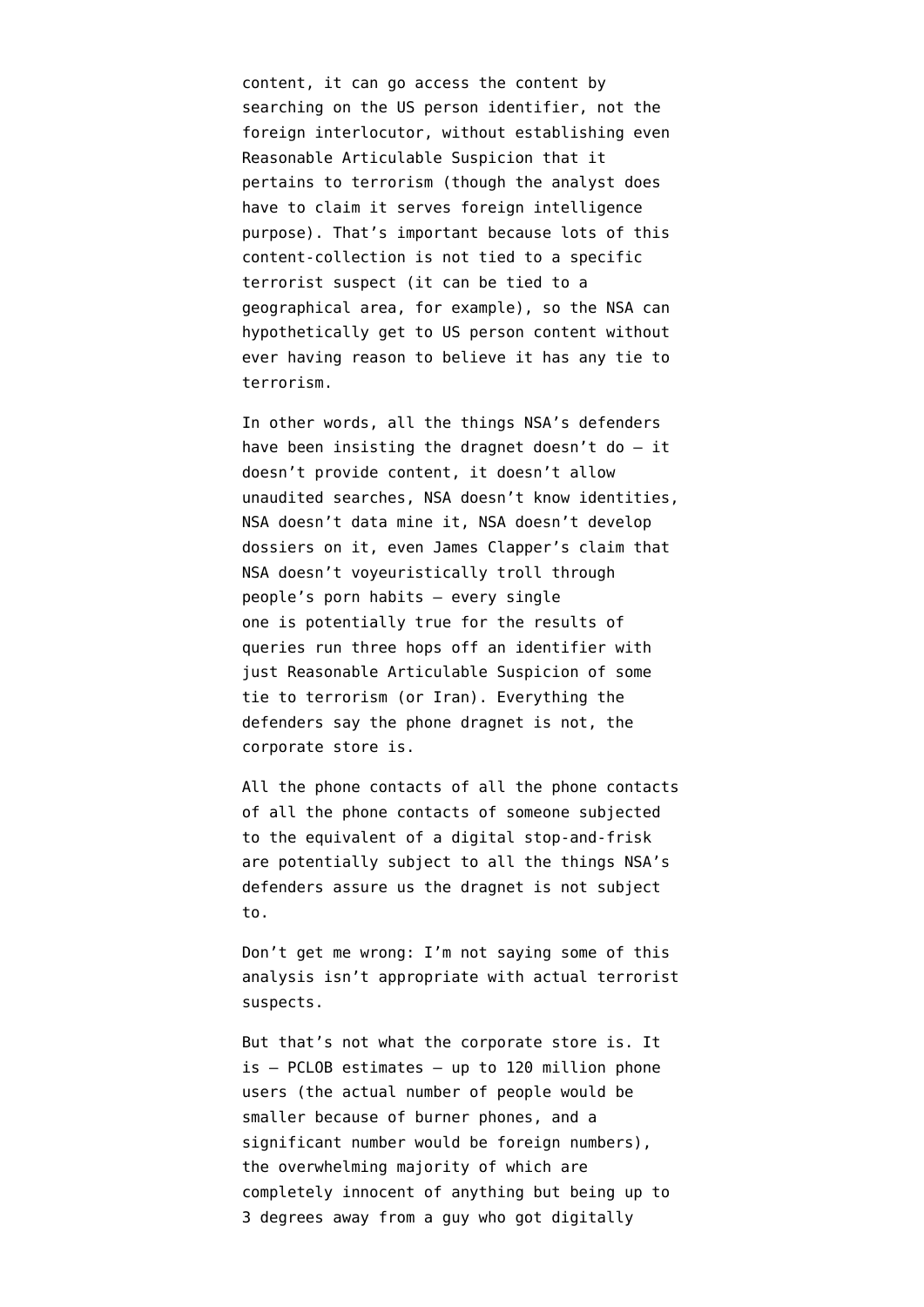stop-and-frisked.

Yet those potentially millions of Americans get no effective protection once they're in the corporate store. As the PCLOB elaborates,

> Once contained in the corporate store, analysts may further examine these records without the need for any new reasonable articulable suspicion determination.

#### [snip]

Furthermore, under the rules approved by the FISA court, NSA personnel may then search any phone number, including the phone number of a U.S. person, against the corporate store — as long as the agency has a valid foreign intelligence purpose in doing so — without regard to whether there is "reasonable articulable suspicion" about that number. 589 Unlike with respect to the initial RAS query, the FISA court's orders specifically exempt the NSA from maintaining an audit trail when analysts access records in the corporate store. 590

There are just a few protections. The analysts accessing the corporate store need to have undergone training and must claim a foreign intelligence (but not exclusively counterterrorism) purpose. And normally, if NSA wants to circulate the US person data outside of the NSA, a high level official must certify that,

> the information identifying the U.S. person is in fact related to counterterrorism information and that it is necessary to understand the counterterrorism information or assess its importance.

Again, that doesn't require the US person have any tie to counterterrorism, just that it be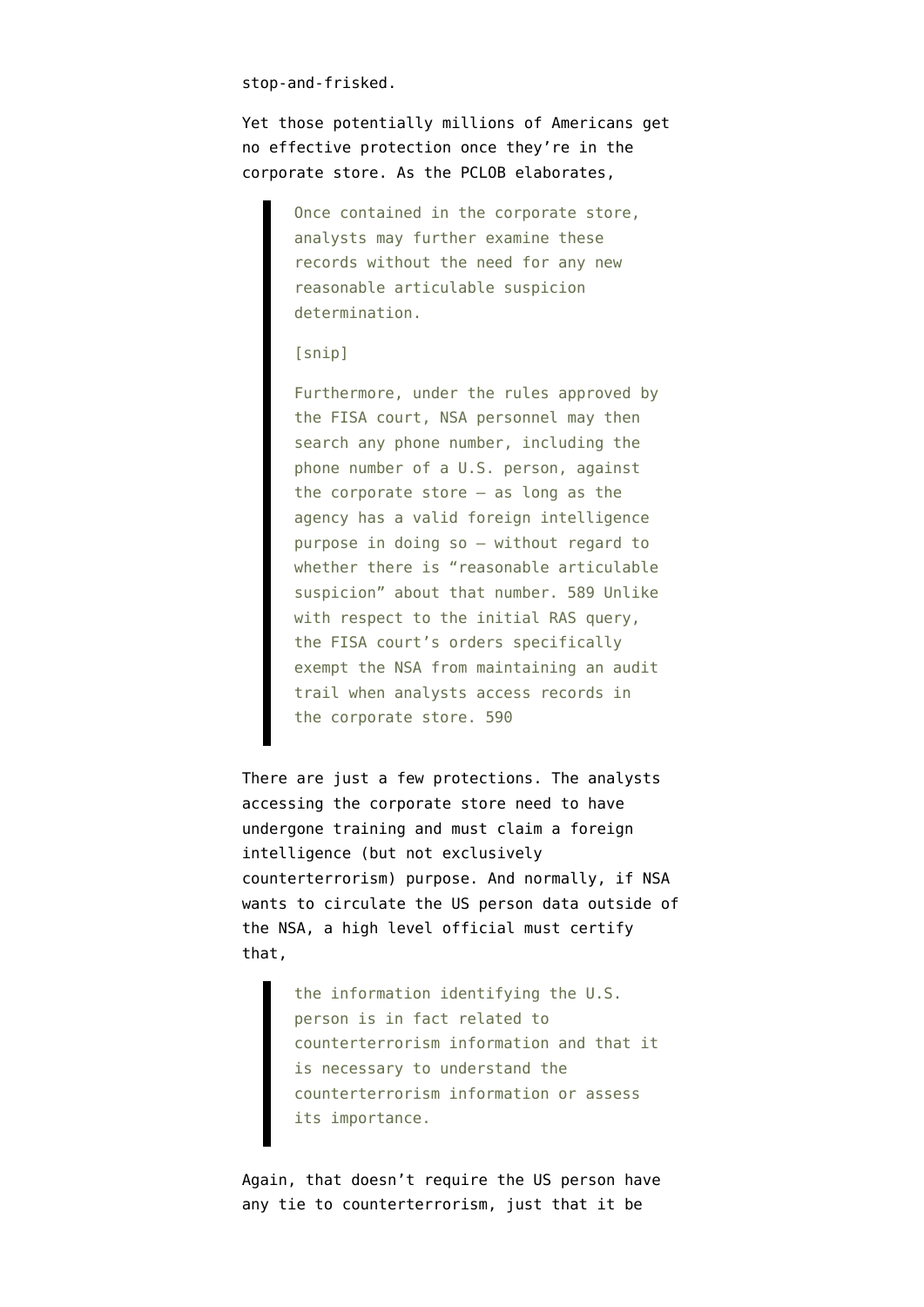"related to" counterterrorism, which FISC has already deemed even the larger collection store to be by default. (The Executive Branch can also search the corporate store for exculpatory or inculpatory information, which, given that no defendant has succeeded in getting a search for the former, probably means it is only used for the latter — and note, this is not, apparently, limited to counterterrorism purposes, and as of right now the Executive is also permitted to do back door searches of content for criminal evidence unrelated to terrorism, though Obama has vaguely promised to change that while stopping short of a warrant.)

And no one, aside from PCLOB's estimate of up to 120 million (which may or may not have been reviewed when PCLOB let the IC review some of their process descriptions), is talking about how many Americans are in the corporate store. Geoffrey Stone [has said](http://pubcit.typepad.com/clpblog/2014/01/geoffrey-stone-speaks-at-public-citizen-symposium-about-findings-of-nsa-review.html?utm_source=feedburner&utm_medium=feed&utm_campaign=Feed%3A+ConsumerLawPolicyBlog+(Consumer+Law+%26+Policy+Blog)) NSA only "touched" 6,000 people in 2012, though that may mean only 6,000 of a much larger number of people who got placed in the corporate store were subjected to further NSA processing. We can assume the numbers were far higher until 2009, when there were over 17,000 on a RAS list. Furthermore, I'm very curious to see whether such numbers spike for 2013, given claims that NSA used the dragnet for "peace of mind" after the Boston Marathon attack, launched by young men who interacted via mobile phone with a huge number of totally innocent US person contacts. Will half of Cambridge, MA be subject to the full range of NSA's tradecraft because we used the dragnet to get peace of mind after the Boston Marathon attack?

Moreover, as discussed last month, the NSA [can](http://www.emptywheel.net/2013/12/10/three-hopping-the-corporate-store-in-theory/) [alter the intake into the corporate store](http://www.emptywheel.net/2013/12/10/three-hopping-the-corporate-store-in-theory/) via choices made by data integrity analysts — the other part of the process largely exempted from oversight, and with a few inclusions could cause the bulk of American call records to end up in the corporate store.

Obama [said](http://www.emptywheel.net/2014/01/17/obamas-speech-annotated-version/) the dragnet "does not involve the NSA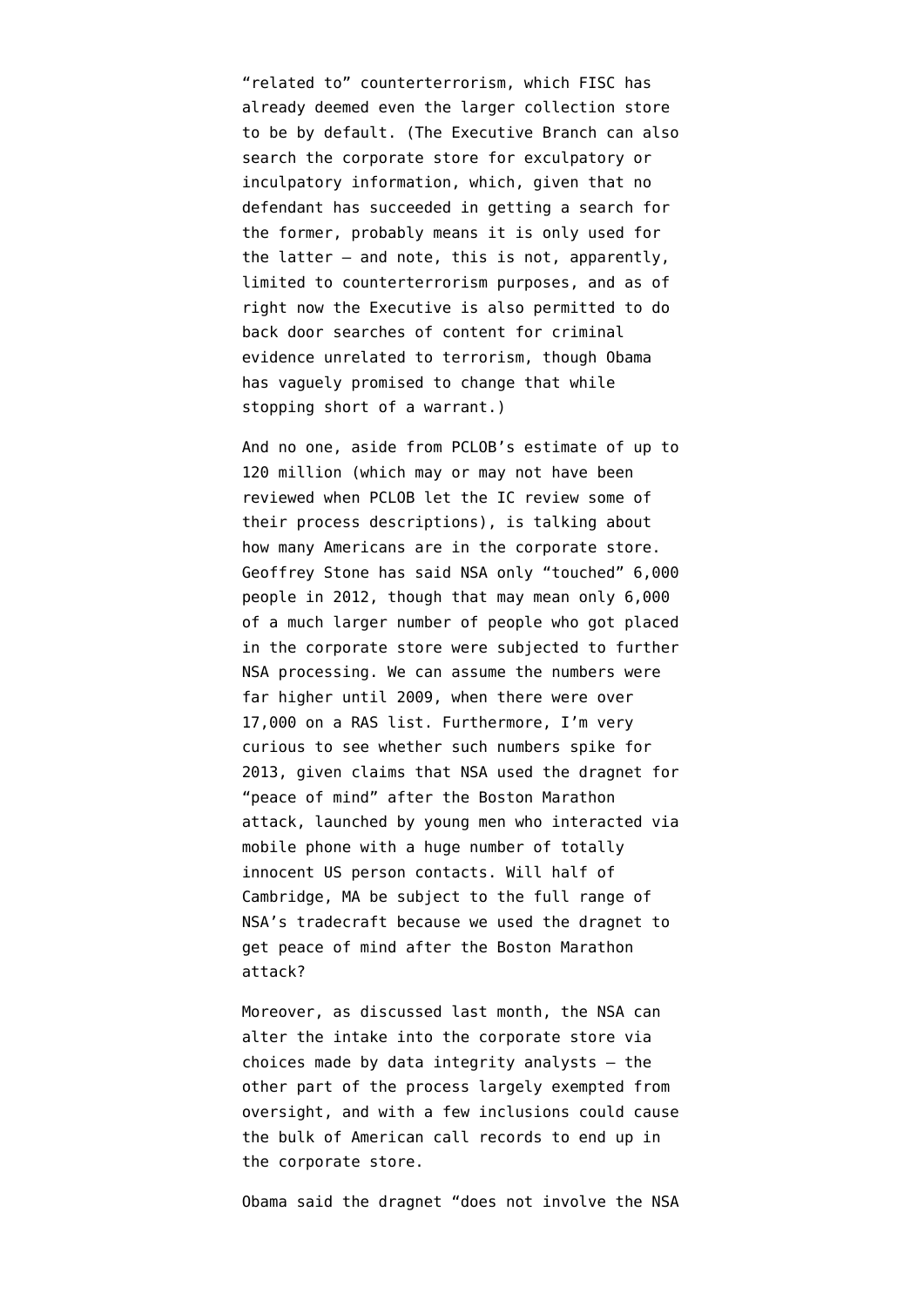examining the phone records of ordinary Americans." But in doing so, he was implying that the millions of Americans whose records may have made it into the corporate store are not ordinary, and therefore not entitled to the kind of due process enshrined in the Constitution.

# **[PROJECT MINARET 2.0:](https://www.emptywheel.net/2014/01/22/project-minaret-2-0-now-with-58-more-illegal-targeting/) [NOW, WITH 58% MORE](https://www.emptywheel.net/2014/01/22/project-minaret-2-0-now-with-58-more-illegal-targeting/) [ILLEGAL TARGETING!](https://www.emptywheel.net/2014/01/22/project-minaret-2-0-now-with-58-more-illegal-targeting/)**



 $|C/I|$ I Why do we still need this level of oversight?<br>ses Present Examples **Rast Abuses Past Abuses** Present Exam<br>Watch-listing U.S. Unauthorized people for evidence targeting of<br>of foreign influence suspected terrorists in U.S.

For weeks, I [have been trying to figure out](http://www.emptywheel.net/2013/11/27/in-2009-nsa-said-it-had-a-present-example-of-abuse-similar-to-project-minaret/) why the NSA, in a [training program](http://www.dni.gov/files/documents/1118/CLEANED021.extracts.%20Minimization%20Pr...cted%20from%20file%20021-Sealed.pdf) it created in August 2009, likened one of its "present abuses" to Project Minaret. What "unauthorized targeting of suspected terrorists in the US" had they been doing, I wondered, that was like "watch-listing U.S. people for evidence of foreign influence."

Until, in a fit of only marginally related geekdom, I re-read the following passage in [Keith Alexander's declaration](https://www.aclu.org/files/assets/pub_August%2019%202009%20Report%20of%20the%20US%20with%20Attachments%2020130910.pdf) accompanying the End-to-End review submitted to the FISA Court on August 19, 2009 (that is, around the same time as the training program).

> Between 24 May 2006 and 2 February 2009, NSA Homeland Mission Coordinators (HMCs) or their predecessors concluded that approximately 3,000 domestic telephone identifiers reported to Intelligence Community agencies satisfied the RAS standard and could be used as seed identifiers. However, at the time these domestic telephone identifiers were designated as RAS-approved, NSA's OGC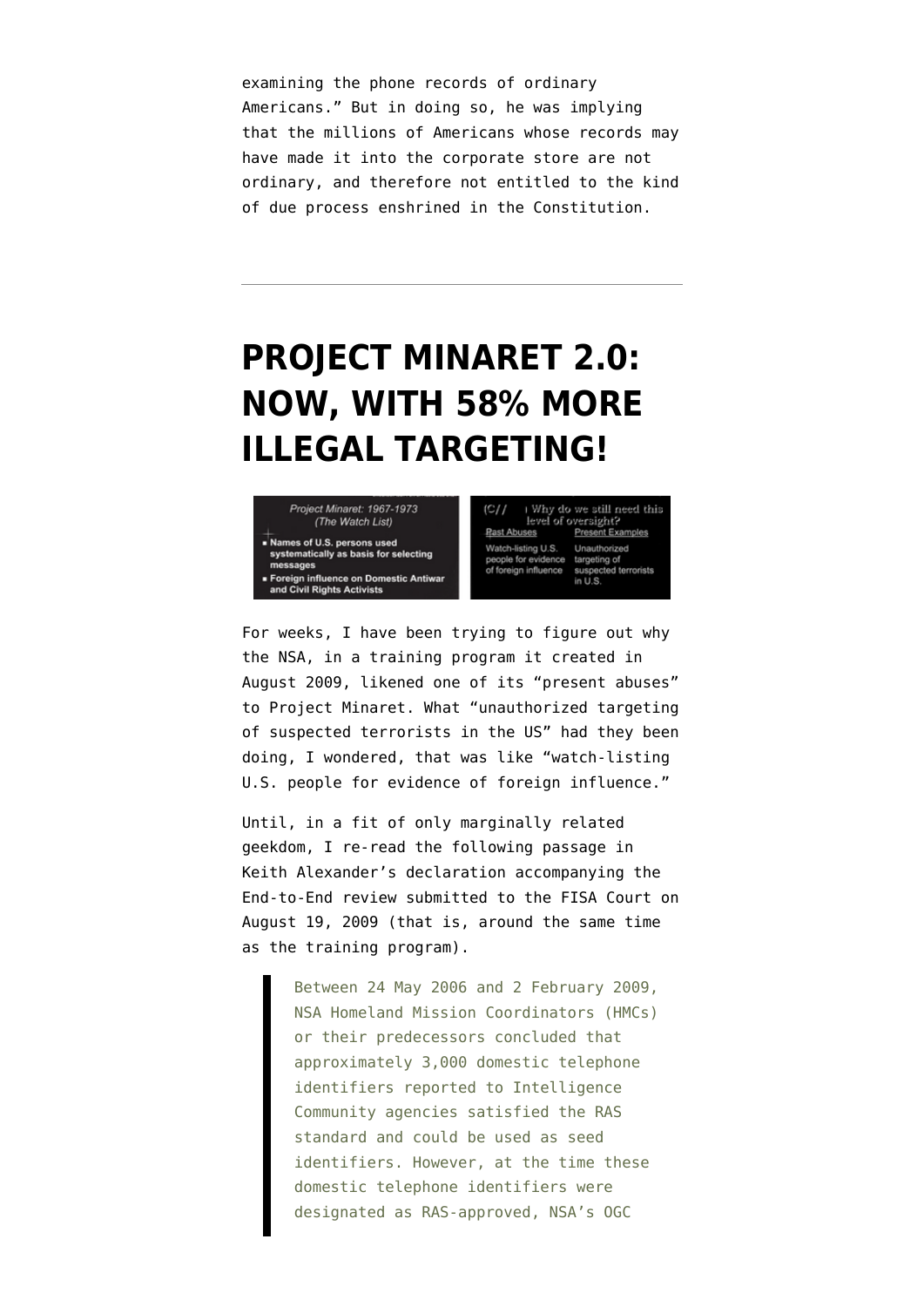had not reviewed and approved their use as "seeds" as required by the Court's Orders. NSA remedied this compliance incident by re-designating all such telephone identifiers as non RASapproved for use as seed identifiers in early February 2009. NSA verified that although some of the 3,000 domestic identifiers generated alerts as a result of the Telephony Activity Detection Process discussed above, none of those alerts resulted in reports to Intelligence Community agencies. 7

7 The alerts generated by the Telephony Activity Detection Process did not then and does not now, feed the NSA counterterrorism target knowledge database described in Part I.A.3 below. [my emphasis]

As I'll explain below, this passage means 3,000 US persons were watch-listed without the NSA confirming that they hadn't been watch-listed because of their speech, religion, or political activity.

Here's the explanation.

The passage actually appears in an entirely different part (PDF 37, document 81) of Alexander's declaration from his discussion of the alert list violations (PDF 30, document 74) that started the review of the phone dragnet program. But given the February (2009) timing and the discussion of Telephony Activity Detection alerts, this passage clearly addresses alerts violations.

Before I parse the passage, a few reminders about the NSA's multiple metadata dragnets and the alert system.

The NSA has an interlocking system of metadata query interfaces which [we now know mix](http://www.emptywheel.net/2013/12/03/federated-queries-and-eo-12333-fisc-workaround/) EO 12333 collected data with data collected under the US based phone and Internet dragnet programs. Data collected overseas is dumped in with data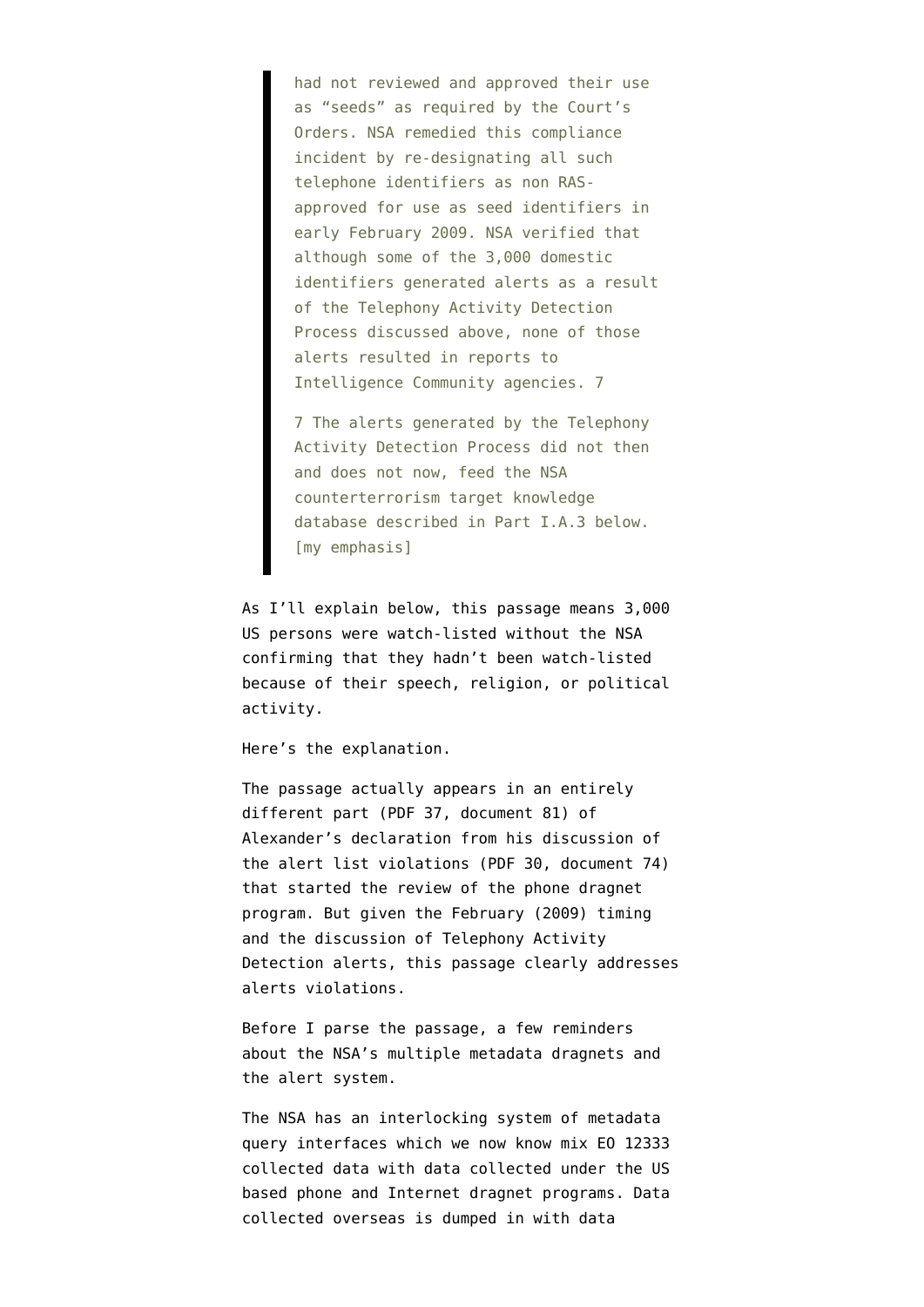collected directly from Verizon.

The interlocking system apparently does a lot of nifty things, one of which is to alert NSA if any of a watch-list of numbers have had certain kinds of phone activity in the previous day (the NSA has not explained what it does when it receives such alerts, which is part of the issue here). There were over 17,000 people on that list when the NSA first started cleaning up its phone dragnet problem.

The problem with having all that data mixed up in one system is that the standards for access are different based on where the data came from. For EO 12333 collected data (the data collected overseas) there's a foreign intelligence assumption that requires only a valid foreign intelligence purpose; this data can be accessed fairly broadly.

Whereas both the phone (BR) and Internet (PR/TT) dragnets — in which the data was collected by legal process in the United States — require "Homeland [ack!] Mission Coordinators" within the NSA to sign off on a claim that there is Reasonable Articulable Suspicion that the identifier belongs to someone with a tie to certain approved terror (and Iran) groups — it's basically a digital stop-and-frisk standard signed off by a manager.

That difference between EO 12333 and domestic dragnets created the first problem with the alert list: 90% of the people on the alert list had not had that bureaucratic sign-off, and so should not have been used with the BR phone dragnet data at all. That's the part of the alert problem we hear most about.

But in addition to the "RAS approval" step for the BR phone dragnet, there's an additional bureaucratic step for US persons.

The statute [only permits](http://www.law.cornell.edu/uscode/text/50/1861) Section 215 to be used against Americans,

> provided that such investigation of a United States person is not conducted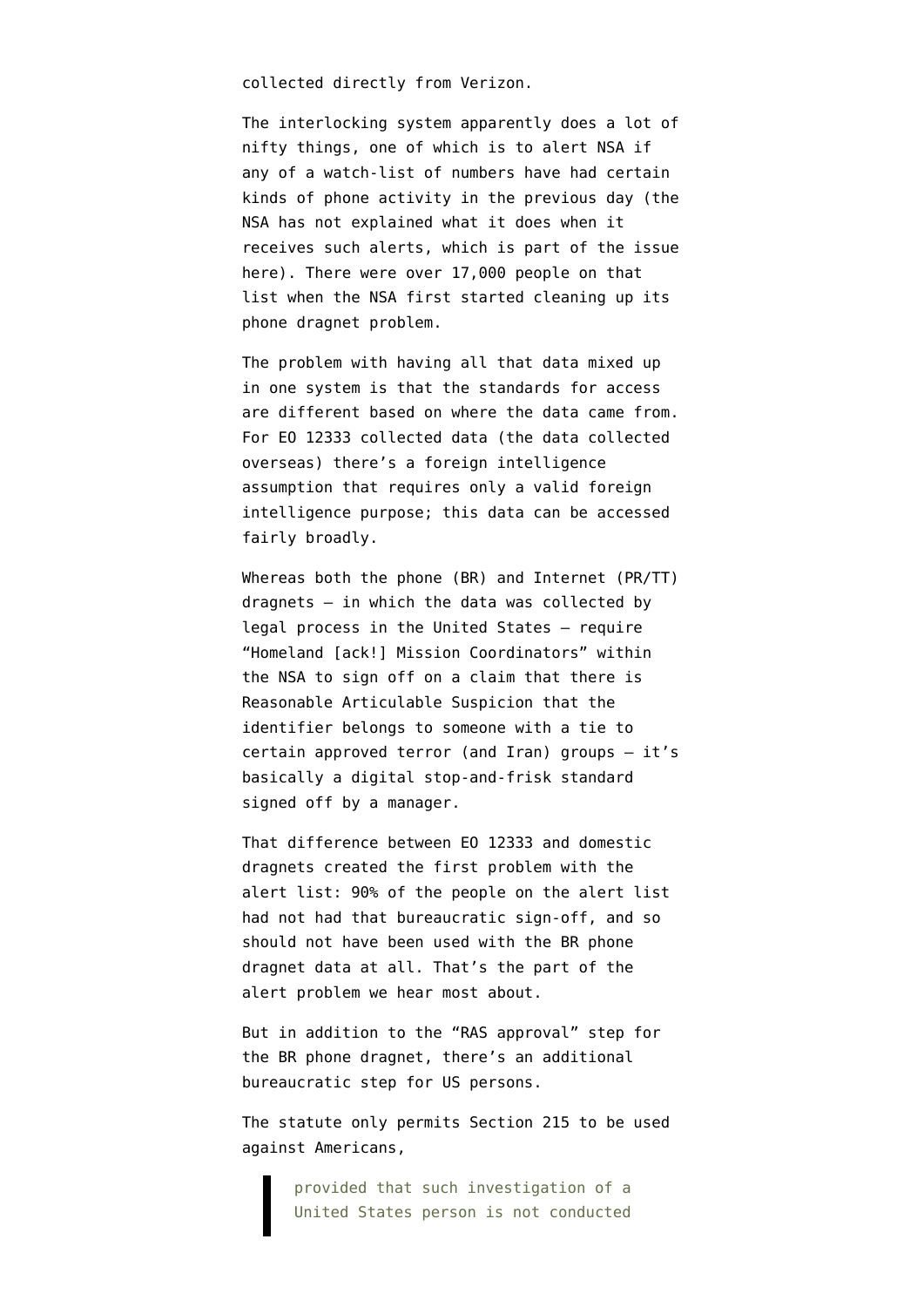solely upon the basis of activities protected by the first amendment to the Constitution.

The FISC orders ([here's the one in place](http://www.dni.gov/files/documents/11714/FISC%20Order,%20BR%2008-13.pdf) when NSA first started admitting the problem) accomplished that by reiterating that restriction (7-8) and mandating that,

> NSA's OGC shall review and must approve proposed queries of archived metadata based on "seed" telephone identifiers reasonably believed to be used by U.S. persons before any query is conducted. (8-9)

Note the "archived metadata" language. The NSA maintained that since the alert process happened as the data came into the database, that didn't count as a query of archived metadata. Judge Walton was not impressed.

The NSA had to get its lawyers to sign off on an assertion that the US person identifiers they were using to query the database had not been selected based solely on their religion, their speech, or political activity.

In other words, before NSA could use that US person's identifier either to query the dragnet (which produces a three-degrees of Osama bin Laden report) or to generate alerts, they should have had it RAS-approved by a Homeland [sic] Mission Coordinator and undergo a First Amendment review at OGC.

When I was first learning how to write effective bureaucratic documents 20 years ago, I learned that "shall" is the only magic word that can make people do what they're supposed to do; it's the only thing that conveys legal obligation. Apparently it didn't work out that way in this case, because 3,000 US persons — 58% more people than [were on the Project Minaret](https://en.wikipedia.org/wiki/Project_MINARET) [watchlist,](https://en.wikipedia.org/wiki/Project_MINARET) which extended over  $3$  more years  $$ were on (at a minimum) the alert list without that First Amendment review.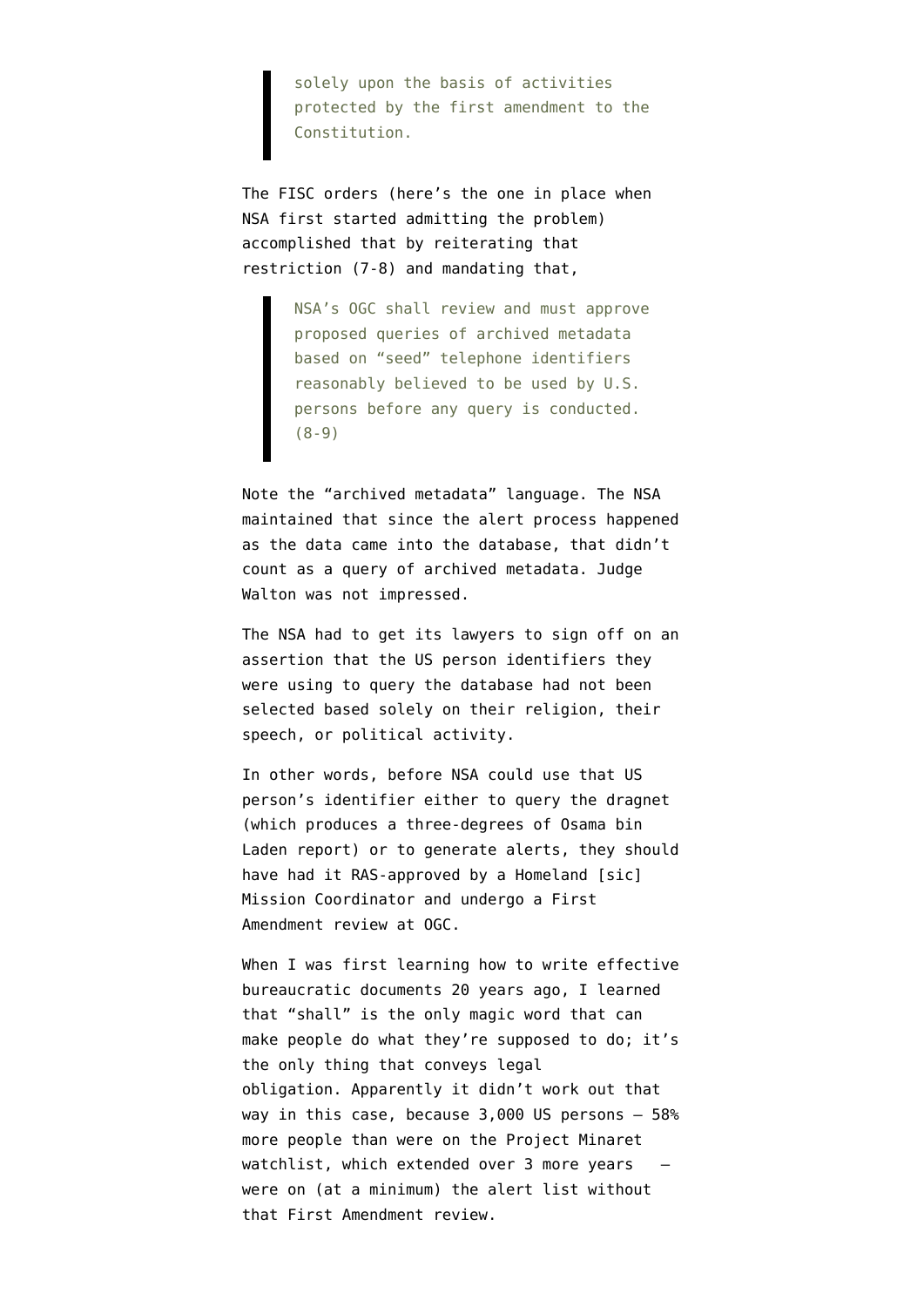3,000 US persons (that is, either permanent residents or American citizens) were having their communications tracked because of a stopand-frisk standard suspected tie to terrorism, without NSA affirming that they weren't being tracked because they were politically active Muslims or similar protected behavior.

Retrospectively, it's [now clear](https://www.aclu.org/files/assets/pub_Jan%2028%202009%20Order%20Regarding%20Prelim%20Notice%20of%20Compliance.pdf) that this exposure of Americans without First Amendment review was chief among Reggie Walton's concerns when he first responded to the dragnet. It's equally clear that Walton was just learning about the EO 12333 data on the alert list, including that US persons might be included on it.

> The preliminary notice from DOJ states that the alert list includes telephone identifiers that have been tasked for collection in accordance with NSA's SIGINT authority. What standard is applied for tasking telephone identifiers under NSA's SIGINT authority? Does NSA, pursuant to its SIGINT authority, task telephone identifiers associated with United States persons? If so, does NSA limit such identifiers to those that were not selected solely upon the basis of First Amendment protected activities?

DOJ and Keith Alexander were in no rush to answer Walton's question — the only unredacted response to his question about what happened with US persons The NSA [explained,](https://www.aclu.org/files/assets/pub_Feb%2012%202009%20Memorandum%20of%20US.pdf)

> Additionally, NSA determined that in all instances where a U.S. identifier served as the initial seed identifier for a report (22 of the 275 reports), the initial U.S. seed identifier was either already the subject of FISC-approved surveillance under the FISA or had been reviewed by NSA's OGC to ensure that the RAS determination was not based solely on a U.S. person's first amendment-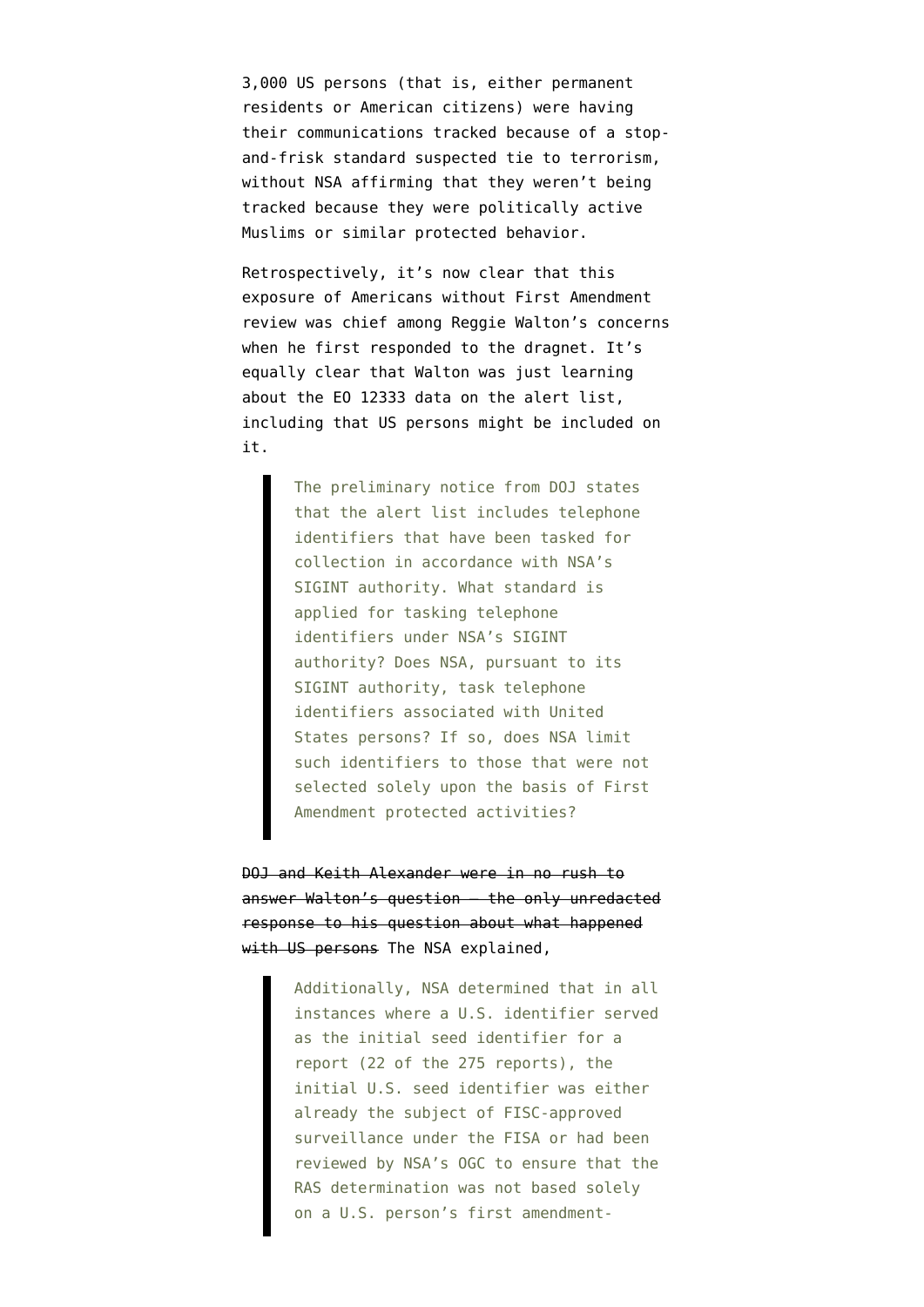#### protected activities.

That response was dated February 12, 2009, so Walton's response may have been to point out that alerts were effectively queries and a bunch of Americans were being tracked illegally. Note, too, that they're only telling Walton about queries that resulted in report to the FBI or some other agency; they're not denying that these identifiers were used for queries, which would have resulted in the numbers of their contacts being dumped into the corporate store forever.

But there are a few more details from Alexander's declaration, above, that should cause us concern:

- Rather than review these selectors to see if they had been selected based on their speech, religion, or politics, NSA's OGC simply moved them into a category non-RAS approved — where such restrictions no longer applied. I would suggest their unwillingness to do such a review is rather striking.
- "Some of the 3,000 domestic identifiers generated alerts as a result of the Telephony Activity Detection Process." They shouldn't have been matched up against the incoming phone dragnet data, but it appears they were, and did produce those kinds of alerts, though NSA rather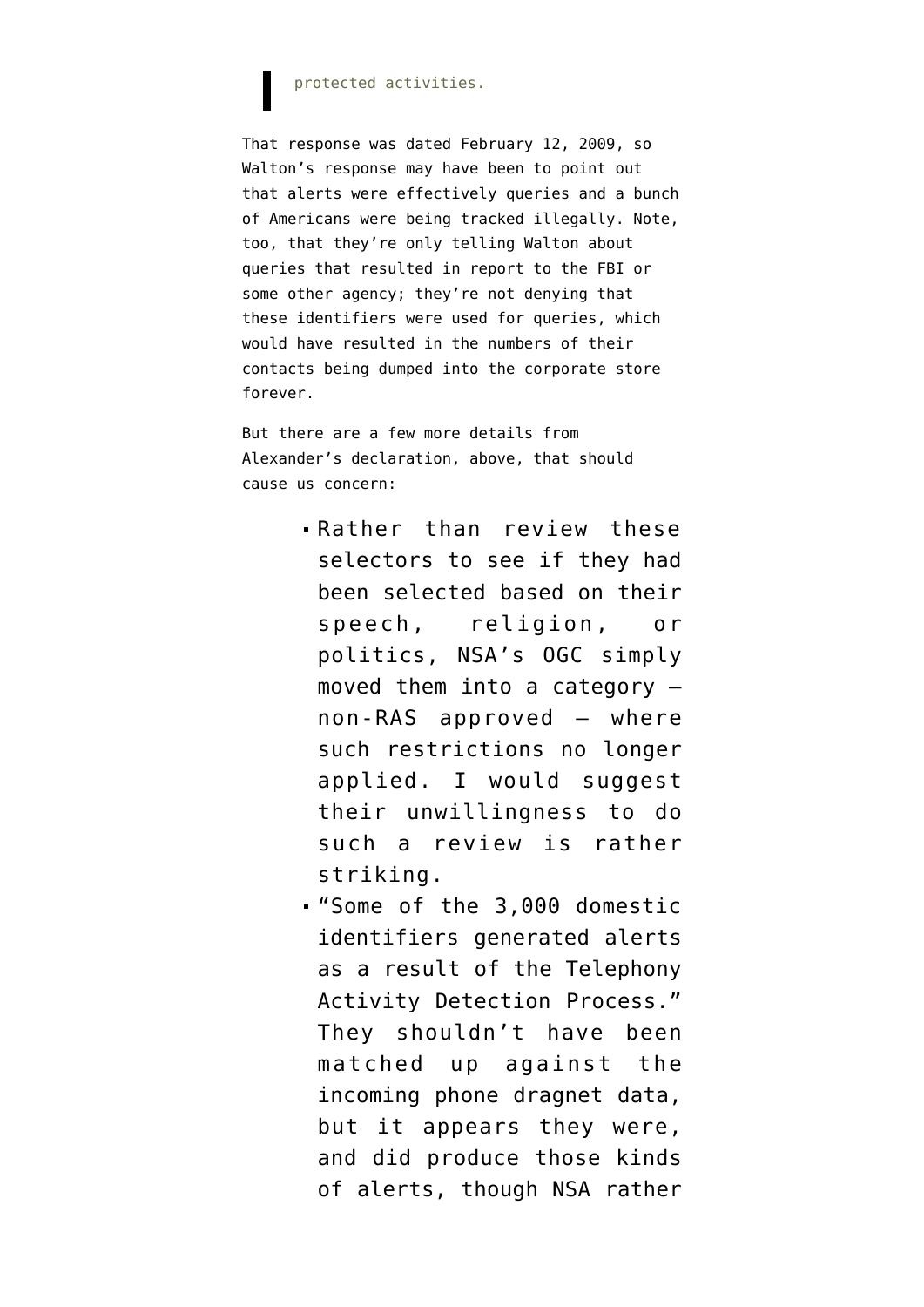conspicuously declines to tell us how many people that happened to and how often. We don't know what happened to these 3,000 US person or the people they communicated with after NSA discovered these daily contacts.

The footnote notes that being on the alert list does not automatically put one in the "counterterrorism target knowledge database," NSA's tracker for suspected terrorists. But the footnote doesn't say that they weren't put in that database, potentially in part because of the alerts. Moreover, these "approximately 3,000 domestic telephone identifiers" had already gotten "reported to Intelligence Community agencies." While NSA makes much out of the fact that no query reports got sent on to the FBI and other agencies, that's sort of moot, because the identifiers, if not the names, already had been.

Mind you, to get disseminated to other agencies, these US person identities (if they were treated as such) would need to get sign-off for their intelligence value. Which is why I find OGC's solution — to avoid doing a First Amendment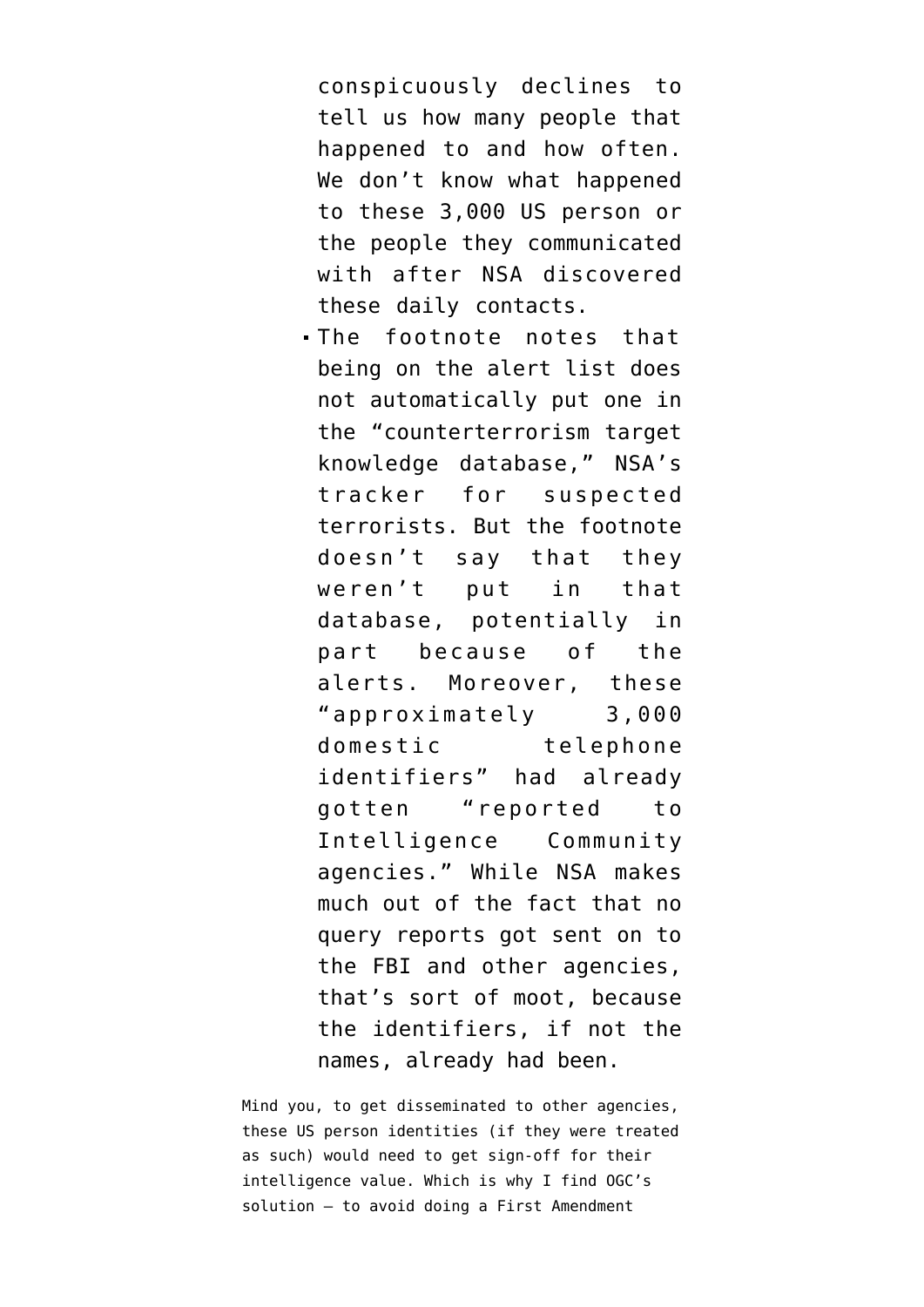review on them at all — so suspicious. Because high ranking NSA personnel had already done a review, and for some reason were unwilling to do further scrutiny.

3,000 US persons were on a watchlist, potentially because of their religion, politics, or speech. The NSA itself appears to have seen the similarities with Project Minaret, decades earlier.

But we keep hearing there were no abuses.

Updated erroneous link to Keith Alexander declaration.

Update, March 11: The NSA actually did provide more response on EO 12333 collection to Walton, which I hope to return to.

### **[FISA WARRANTED](https://www.emptywheel.net/2014/01/22/fisa-warranted-targets-and-the-phone-dragnet/) [TARGETS AND THE](https://www.emptywheel.net/2014/01/22/fisa-warranted-targets-and-the-phone-dragnet/) [PHONE DRAGNET](https://www.emptywheel.net/2014/01/22/fisa-warranted-targets-and-the-phone-dragnet/)**

The identifiers (such as phone numbers) of people or facilities for which a FISA judge has approved a warrant can be used as identifiers in the phone dragnet without further review by NSA.

From a legal standpoint, this makes a lot of sense. The standard to be a phone dragnet identifier is just Reasonable Articulable Suspicion of some tie to terrorism — basically a digital stop-and-frisk. The standard for a warrant is probable cause that the target is an agent of a foreign government — and in the terrorism context, that US persons are preparing for terrorism. So of course RAS already exists for FISC targets.

So starting with the second order and continuing since, FISC's primary orders include language approving the use of such targets as identifiers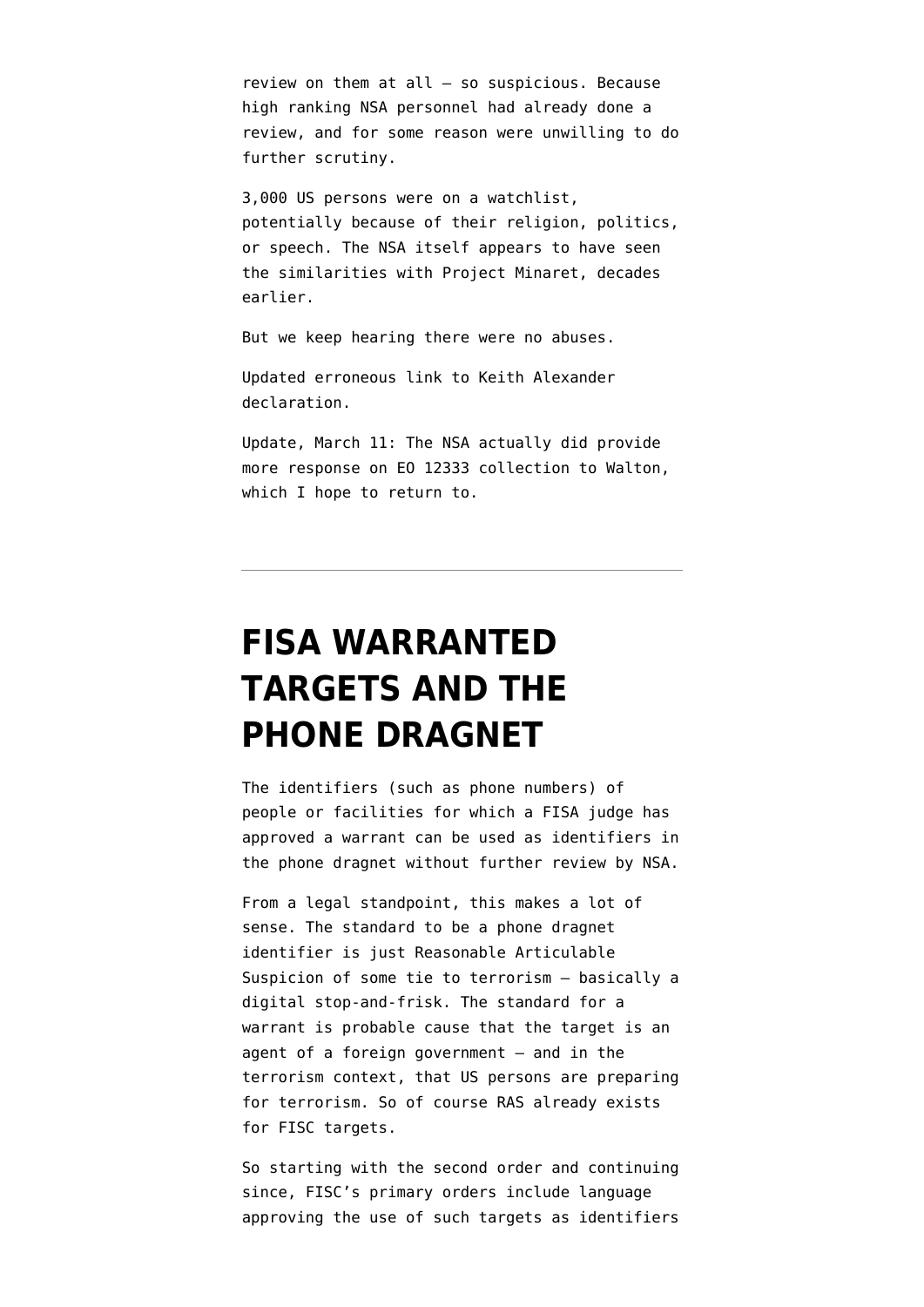([see ¶E starting on page 8-9](http://www.dni.gov/files/documents/11714/FISC%20Order,%20BR%2006-08.pdf)).

But there are several interesting details that come out of that.

Finding the Americans talking with people tapped under traditional FISA

First, consider what it says about FISC taps. The NSA is already getting all the content from that targeted phone number (along with any metadata that comes with that collection). But NSA may, in addition, find cause to run dragnet queries on the same number.

In its End-to-End report submission to Reggie Walton to justify the phone dragnet, NSA [claimed](https://www.aclu.org/files/assets/pub_August%2019%202009%20Report%20of%20the%20US%20with%20Attachments%2020130910.pdf) it needed to do so to identify all parties in a conversation.

> Collections pursuant to Title I of FISA, for example, do not provide NSA with information sufficient to perform multitiered contact chaining [redacted]Id. at 8. NSA's signals intelligence (SIGINT) collection, because it focuses strictly on the foreign end of communications, provides only limited information to identify possible terrorist connections emanating from within the United States. Id. For telephone calls, signaling information includes the number being called (which is necessary to complete the call) and often does not include the number from which the call is made. Id. at 8-9. Calls originating inside the United States and collected overseas, therefore, often do not identify the caller's telephone number. Id. Without this information, NSA analysts cannot identify U.S. telephone numbers or, more generally, even determine that calls originated inside the United States.

This is the same historically suspect Khalid al-Midhar claim, one they repeat later in the passage.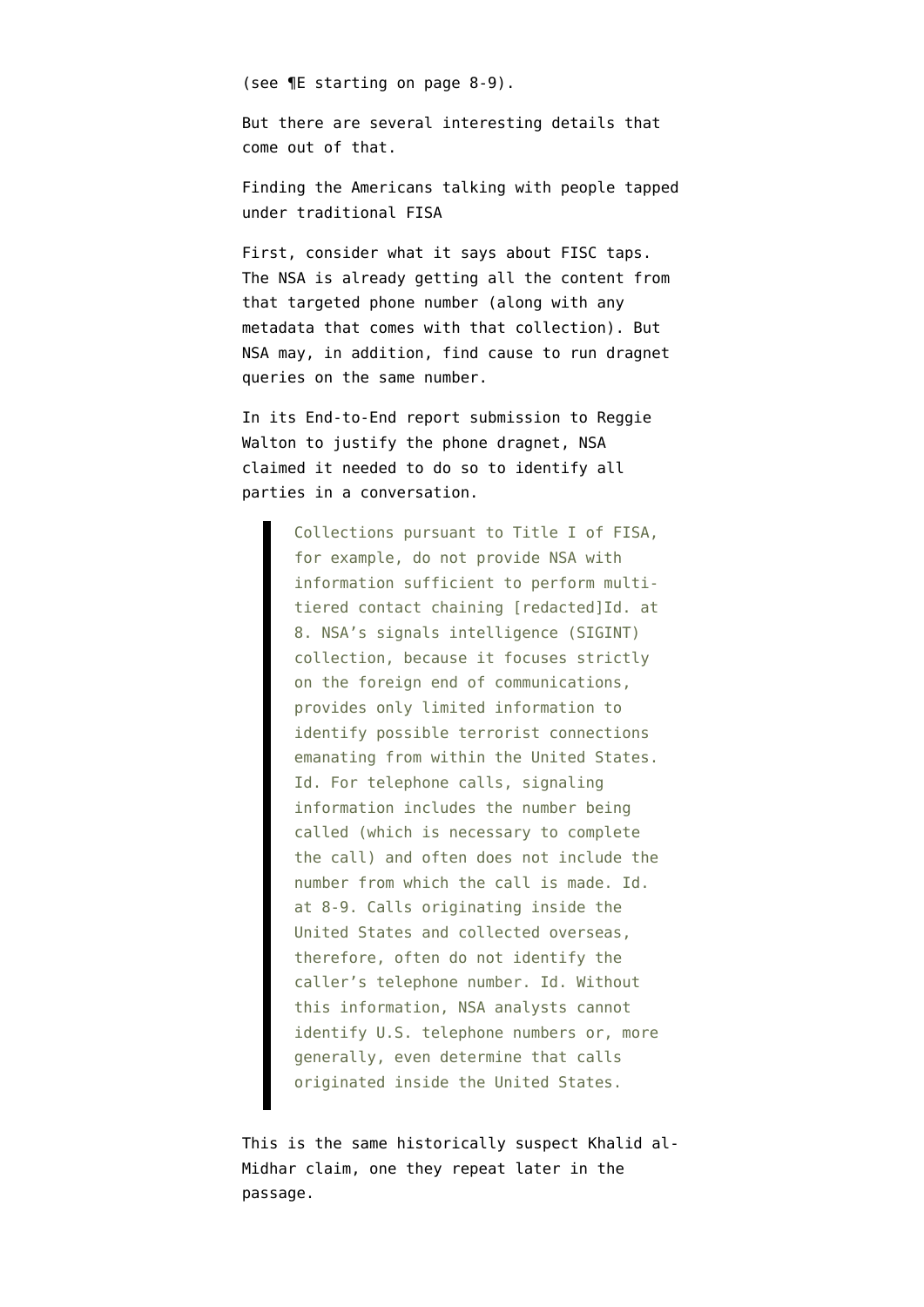The language at the end of that passage emphasizing the importance of determining which calls come from the US alludes to the indexing function NSA Signals Intelligence Division Director Theresa Shea [discussed](http://www.emptywheel.net/wp-content/uploads/2013/12/131112-Klayman-Shea-Declaration.pdf) before — a quick way for the NSA to decide which conversations to read (and especially, if the conversations are not in English, translate).

> Section 215 bulk telephony metadata complements other counterterroristrelated collection sources by serving as a significant enabler for NSA intelligence analysis. It assists the NSA in applying limited linguistic resources available to the counterterrorism mission against links that have the highest probability of connection to terrorist targets. Put another way, while Section 215 does not contain content, analysis of the Section 215 metadata can help the NSA prioritize for content analysis communications of non-U.S. persons which it acquires under other authorities. Such persons are of heightened interest if they are in a communication network with persons located in the U.S. Thus, Section 215 metadata can provide the means for steering and applying content analysis so that the U.S. Government gains the best possible understanding of terrorist target actions and intentions. [my emphasis]

Though, as I have [noted](http://www.emptywheel.net/2013/12/18/the-purposes-of-the-dragnet-revisited/) before, contrary to what Shea says, this by definition serves to access content of both non-US and US persons: NSA is admitting that the selection criteria prioritizes calls from the US. And in the case of a FISC warrant it could easily be entirely US person content.

In other words, the use of the dragnet in conjunction with content warrants makes it more likely that US person content will be read.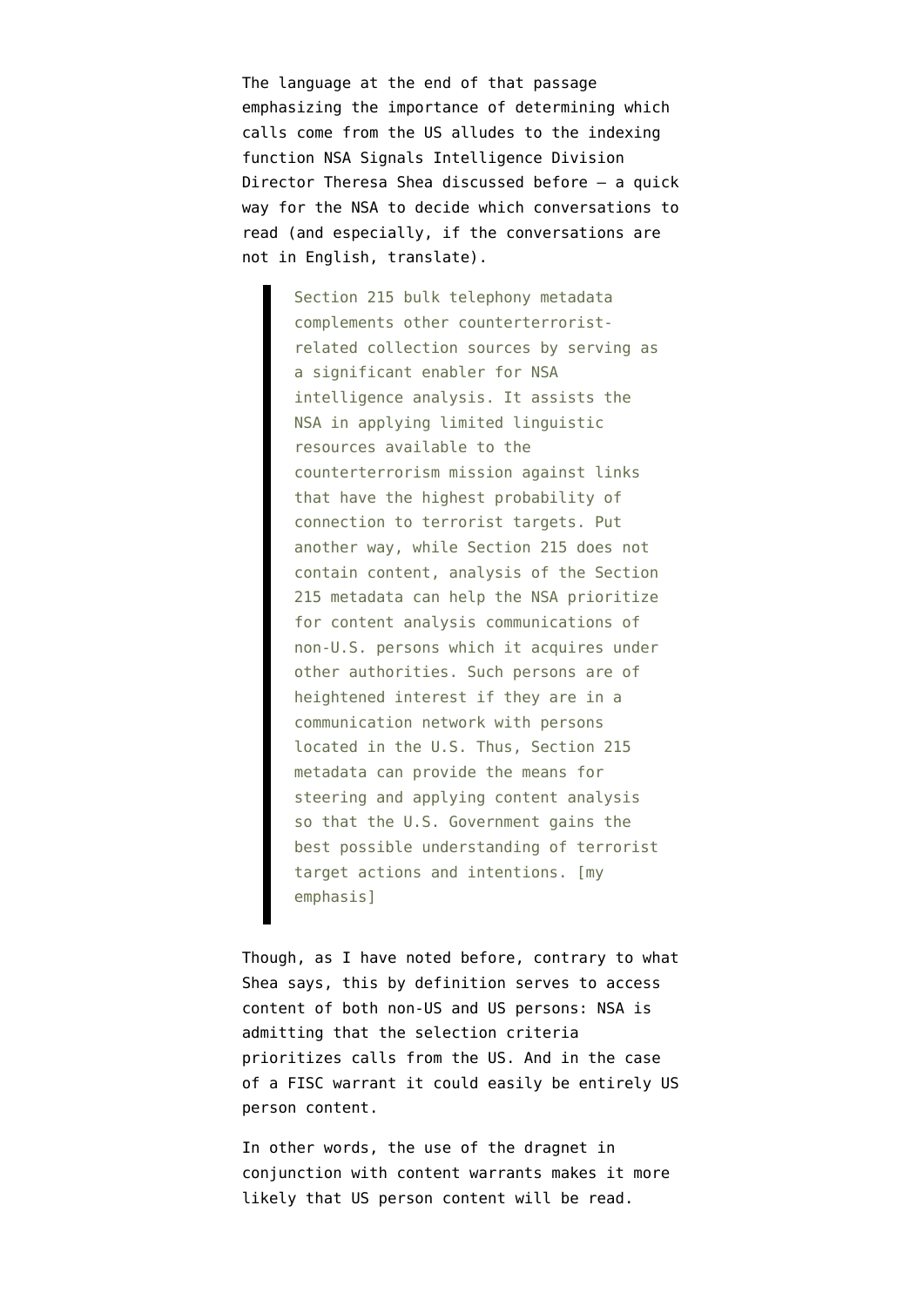#### Excluding bulk targets

Now, my analysis about the legal logic of all this starts to break down once the FISC approves bulk orders. In those programs — Protect America Act and FISA Amendments Act — analysts choose targets with no judicial oversight and the standard (because targets are assumed to be foreign) doesn't require probable cause. But the FISC recognized this. Starting with BR [07-16](http://www.dni.gov/files/documents/11714/FISC%20Order,%20BR%2007-16.pdf), the first order approved (on October 18, 2007) after the PAA until the extant PAA orders expired, the primary orders included language excluding PAA targets. Starting with [08-08](http://www.dni.gov/files/documents/11714/FISC%20Order,%20BR%2008-08.pdf), the first order approved (on October 18, 2007) after FAA until the present, the primary orders included language excluding FAA targets.

Of course, this raises a rather important question about what happened between the enactment of PAA on August 5, 2007 and the new order on October 18, 2007, or what happened between enactment of FAA on July 10, 2008 and the new order on August 19, 2008. Were analysts permitted to contact chain off of any of the targets they were tracking in the interim? Or did FISC pass supplemental orders in the interim?

The question should be of particular interest for Basaaly Moalin's lawyers. FBI has said they found his number through the phone dragnet [two](http://www.emptywheel.net/2013/08/09/nsa-speak-timely-adj-2-month-delay/) [months before](http://www.emptywheel.net/2013/08/09/nsa-speak-timely-adj-2-month-delay/) (they say only "October") they started wiretapping him around December 18, 2007. Which might place it before that language got included in the October 18, 2007 order. That's particularly significant given that al-Shabaab was not yet a designated Foreign Terrorist Organization when all this began.

Those funny overseas American warrants

Finally, there are two other curious details in the language in this section.

First, in addition to the language excluding anyone targeted off of Section 702 of FISA in that August 19, 2008 order, it (and subsequent orders) also excluded anyone targeted off of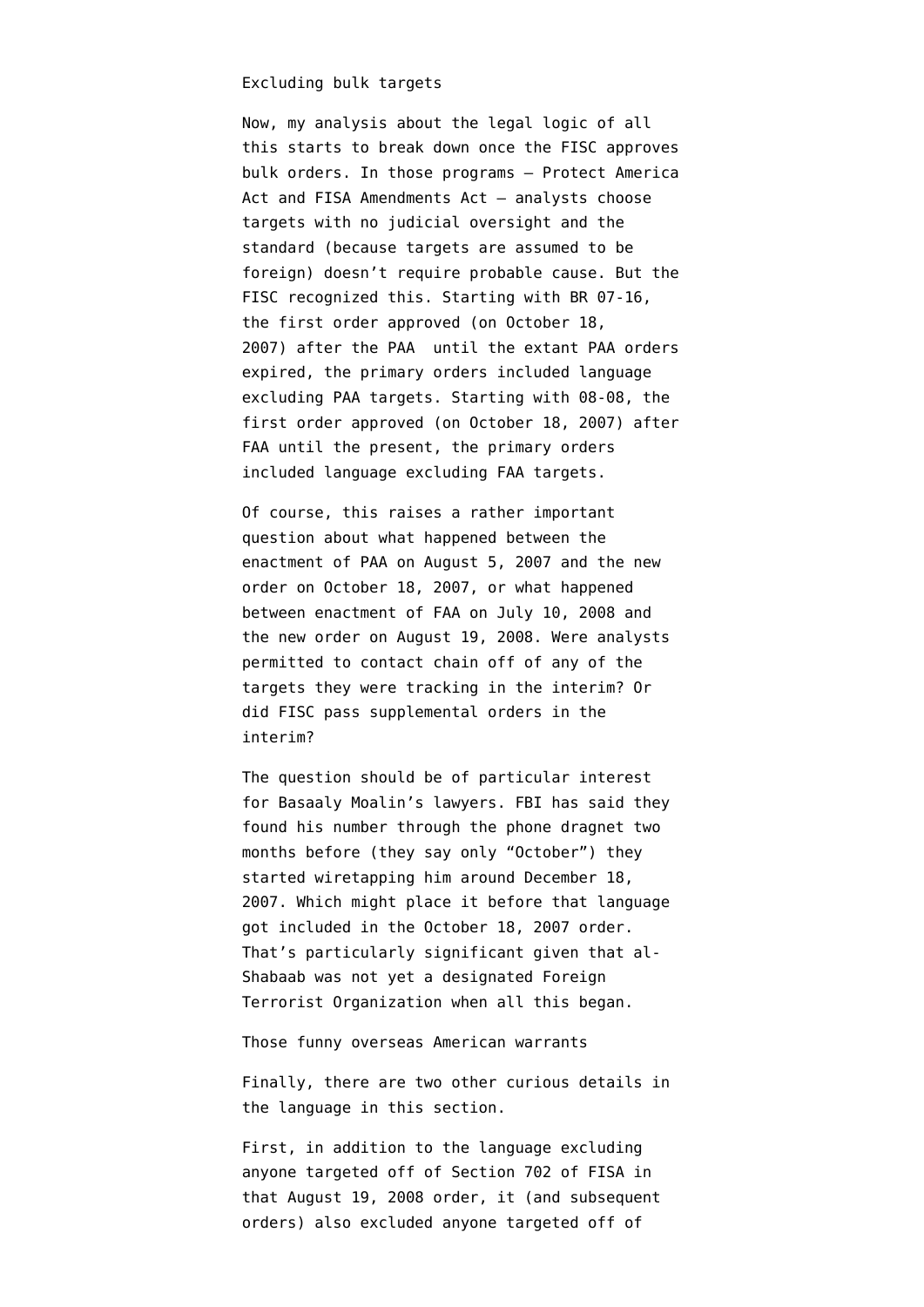Section 703 and 704, the warrants needed before wiretapping Americans overseas.

> Nor shall it apply to an Order of the FISC issued under Section 703 or Section 704 of FISA, as added by the FISA Amendments Act of 2008.

I don't pretend to understand why they excluded these warrants, which are supposed to be individual. There are problems with using the phone dragnet with foreign-to-foreign data, so that may be the reason FISC excluded these taps from automatic RAS treatment. But there's also a great deal of differing understanding — from civil liberties lawyers to the White House about the limits to these two clauses. So who knows?!?

The pre-bulk collection bulk collection dockets?

Finally, in the dockets dated [February 23 \(?\),](http://www.dni.gov/files/documents/11714/FISC%20Order,%20BR%2007-04.pdf) [2007](http://www.dni.gov/files/documents/11714/FISC%20Order,%20BR%2007-04.pdf) and [March 3 \(?\), 2007,](http://www.dni.gov/files/documents/11714/FISC%20Order,%20BR%2007-10.pdf) the language excludes "telephone numbers under surveillance in Docket Number 06-2081."

an NSA official. The preceding sentence shall not apply to telephone numbers under surveillance in Docket Number 06-2081.

And in the docket dated [July 23 \(?\), 2007,](http://www.dni.gov/files/documents/11714/FISC%20Order,%20BR%2007-14.pdf) it excludes "the telephone numbers under surveillance in Docket 07-449 or any renewal thereof."

without approval of an NSA official. The preceding sentence shall not apply to the telephone numbers under surveillance in Docket Number 07-449 or any renewal thereof.

This language was replaced in the next order with the PAA language, suggesting they are also bulk collection.

These are notable for several reasons. We know or think we know — that the FISC approved an early form of bulk collection — collection off the telecom switches — starting on January 10,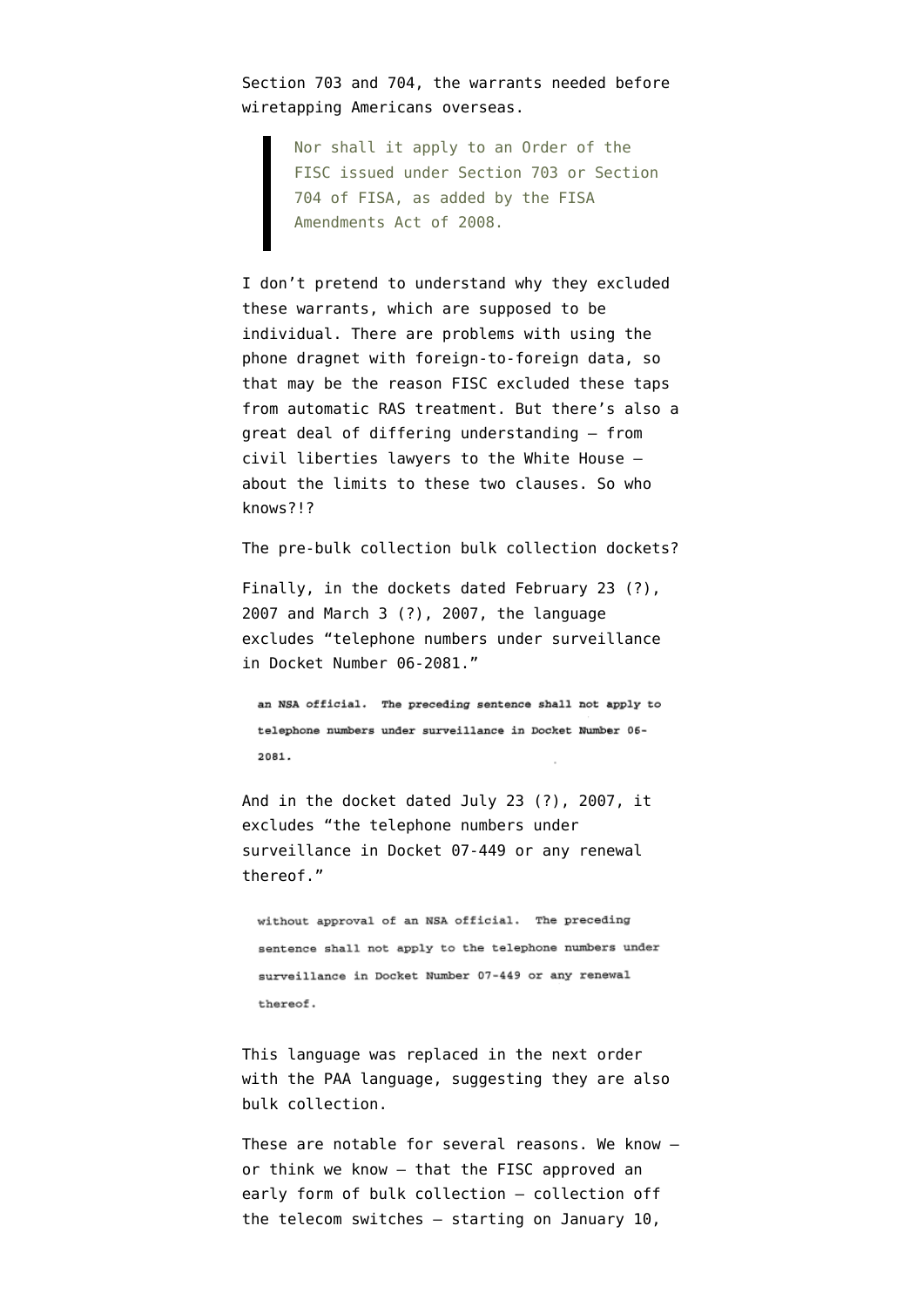2007. It would make sense to exclude this bulk collection using the same logic for excluding the bulk collection under PAA or FAA: these weren't targets selected using probable cause.

These two passages would seem to suggest there were two different dockets using this formula. That makes sense too: in April or May 2007, a FISC judge rejected one of the applications, presenting the need for PAA.

But this would seem to say there was a bulk docket, 07-449, still active days before passage of the PAA.

In addition, the other docket number, 06-2081, would seem to suggest the bulk collection got approved sooner than we thought it did, sometime in 2006. The FISA Court [approved 2176 FISA](https://epic.org/privacy/wiretap/stats/fisa_stats.html) [warrants](https://epic.org/privacy/wiretap/stats/fisa_stats.html) in 2006, so this would be one of the later dockets in the year.

Now I could be totally wrong about what these two dockets represent. But they do raise questions about the pre-bulk collection bulk collection programs.

Update, 1/28/14: John Bates [relied on 07-449](http://www.emptywheel.net/2013/10/15/about-that-may-2007-fisc-opinion/) for the assumption that upstream content about a target was likely to involve foreign intelligence information. So these must be upstream collection targeted at content.

### **[FREEDOM OF](https://www.emptywheel.net/2013/11/19/from-six-degrees-of-kevin-bacon-three-degrees-of-terry-stop/) [ASSOCIATION: FROM SIX](https://www.emptywheel.net/2013/11/19/from-six-degrees-of-kevin-bacon-three-degrees-of-terry-stop/) [DEGREES OF KEVIN](https://www.emptywheel.net/2013/11/19/from-six-degrees-of-kevin-bacon-three-degrees-of-terry-stop/) [BACON TO THREE](https://www.emptywheel.net/2013/11/19/from-six-degrees-of-kevin-bacon-three-degrees-of-terry-stop/) [DEGREES OF TERRY](https://www.emptywheel.net/2013/11/19/from-six-degrees-of-kevin-bacon-three-degrees-of-terry-stop/)**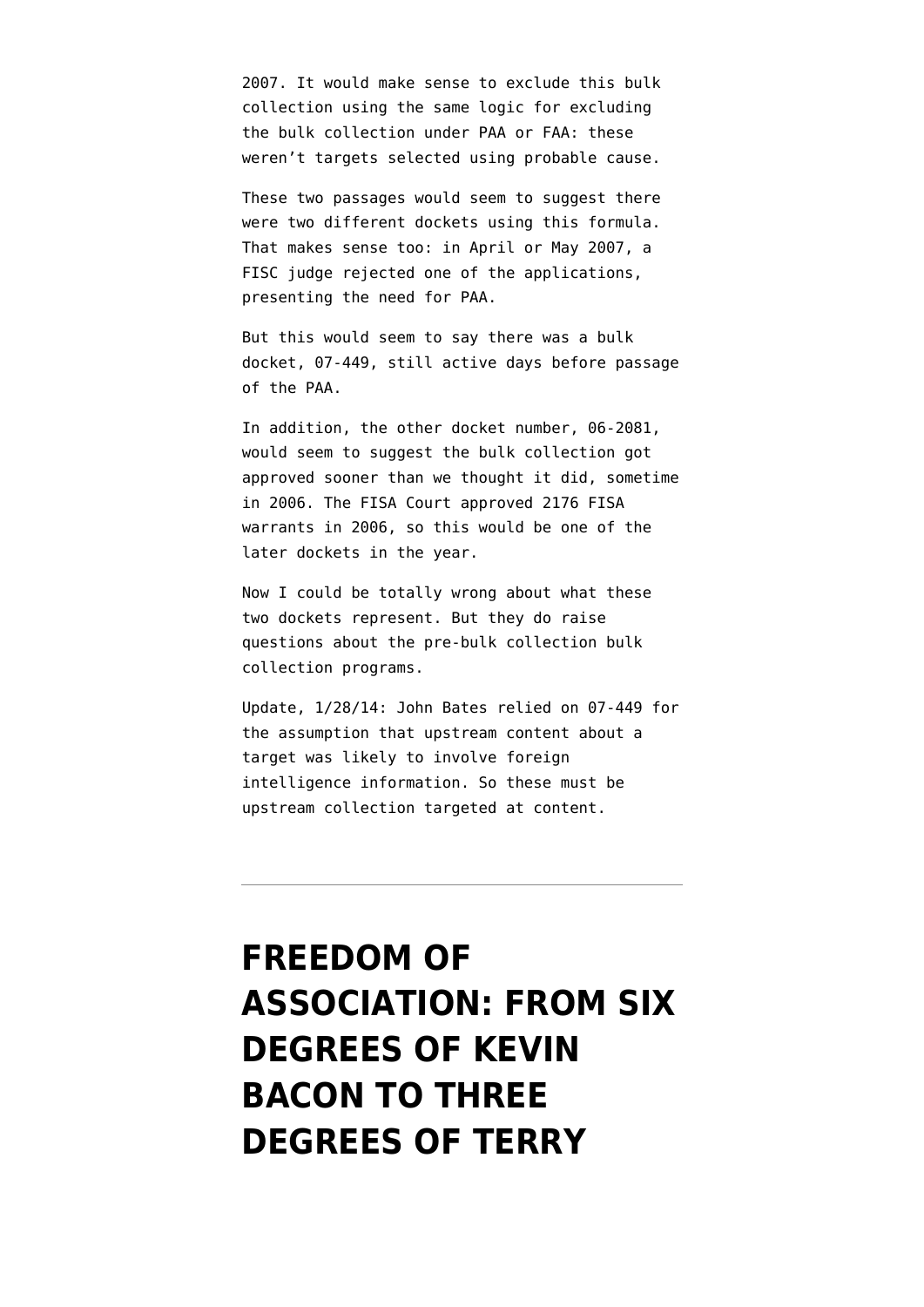### **[STOP](https://www.emptywheel.net/2013/11/19/from-six-degrees-of-kevin-bacon-three-degrees-of-terry-stop/)**

One thing the [July 24, 2004 Colleen Kollar-](http://www.dni.gov/files/documents/1118/CLEANEDPRTT%201.pdf)[Kotelly opinion](http://www.dni.gov/files/documents/1118/CLEANEDPRTT%201.pdf) and the [May 23, 2006 phone](http://www.dni.gov/files/documents/1118/CLEANED016.%20REDACTED%20BR%2006-05%20Exhibits%20C%20%28Memo%20of%20Law%29%20and%20D-Sealed.pdf) [dragnet application](http://www.dni.gov/files/documents/1118/CLEANED016.%20REDACTED%20BR%2006-05%20Exhibits%20C%20%28Memo%20of%20Law%29%20and%20D-Sealed.pdf) reveal is that the government and the court barely considered the First Amendment Freedom of Association implications of the dragnets.

The Kollar-Kotelly opinion reveals the judge sent a letter asking the government about "First Amendment issues." (3) Way back on 57, she begins to consider First Amendment issues, but situates the in the querying of data, not the creation of a dragnet showing all relationships in the US.

> In this case, the initial acquisition of information is not directed at facilities used by particular individuals of investigative interest, but meta data concerning the communications of such individuals' [redacted]. Here, the legislative purpose is best effectuated at the querying state, since it will be at a point that an analyst queries the archived data that information concerning particular individuals will first be compiled and reviewed. Accordingly, the Court orders that NSA apply the following modification of its proposed criterion for querying the archived data: [redacted] will qualify as a seed [redacted] only if NSA concludes, based on the factual and practical considerations of everyday life on which reasonable and prudent persons act, there are facts giving rise to a reasonable articulable suspicion that a particularly known [redacted] is associated with [redacted] provided, however, that an [redacted] believed to be used by a U.S. person shall not be regarded as associated with [redacted] solely on the basis of activities that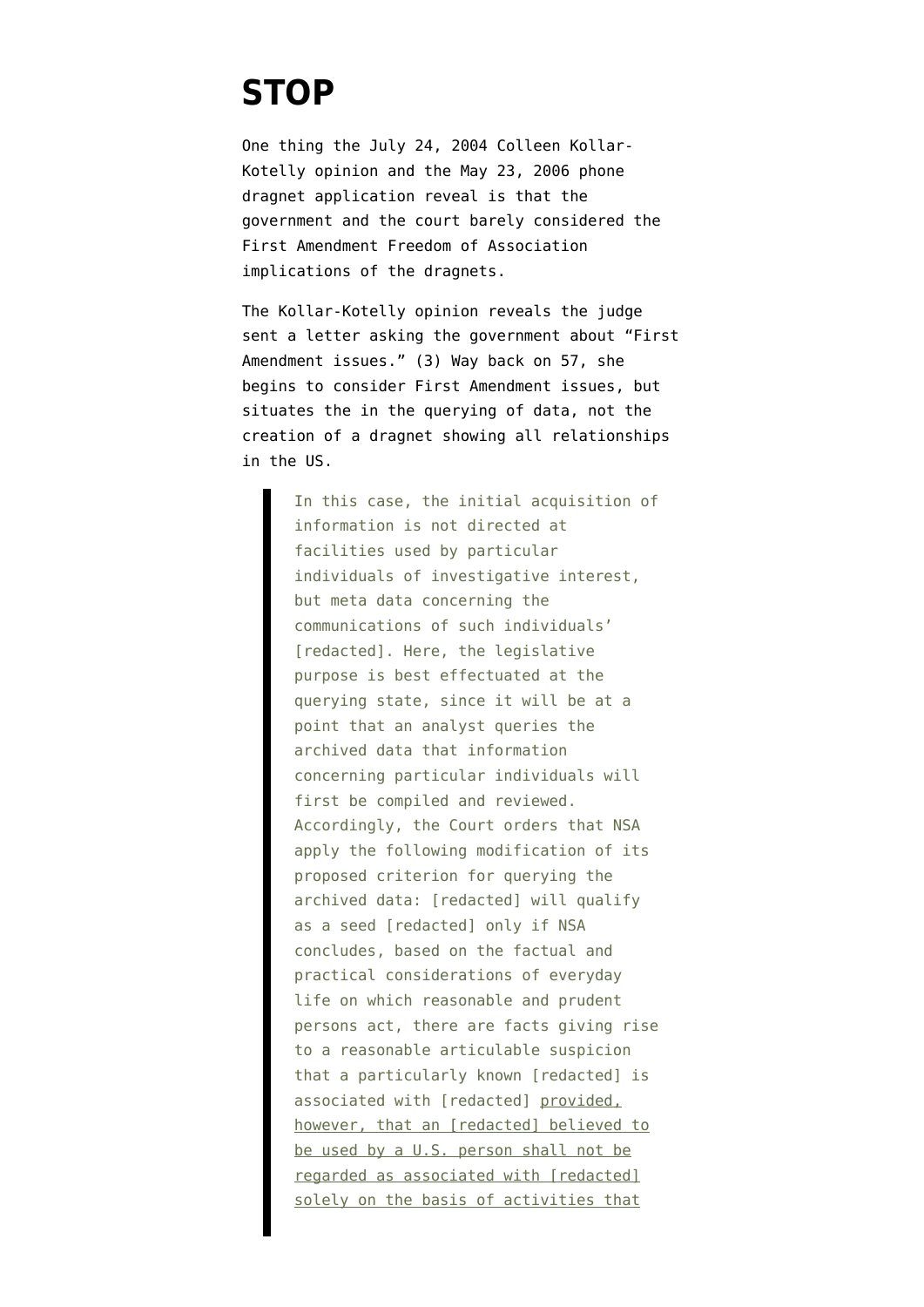are protected by the First Amendment to the Constitution. For example, an e-mail account used by a U.S. person could not be a seed account if the only information thought to support the belief that the account is associated with [redacted] is that, in sermons or in postings on a web site, the U.S. person espoused jihadist rhetoric that fell short of "advocacy … directed to inciting or producing imminent lawless action and … likely to incite or produce such action." Brandnberg v. Ohio

By focusing on queries rather than collection, Kollar-Kotelly completely sidesteps the grave implications for forming databases of all the relationships in the US.

Then, 10 pages later, Kollar-Kotelly examines the First Amendment issues directly. She cites Reporters Committee for Freedom of the Press v. AT&T to lay out that in criminal investigations the government can get reporters' toll records. Predictably, she says that since this application is "in furtherance of the compelling national interest of identifying and tracking [redacted terrorist reference], it makes it an easier case. Then, finally, she cites Paton v. La Prade to distinguish this from an much less intrusive practice, mail covers.

> The court in Paton v. La Prade held that a mail cover on a dissident political organization violated the First Amendment because it was authorized under a regulation that was overbroad in its use of the undefined term "national security." In contrast, this pen register/trap and trace surveillance does not target a political group and is authorized pursuant to statute on the grounds of relevance to an investigation to protect against "international terrorism," a term defined at 50 U.S.C. § 1801(c). This definition has been upheld against a claim of First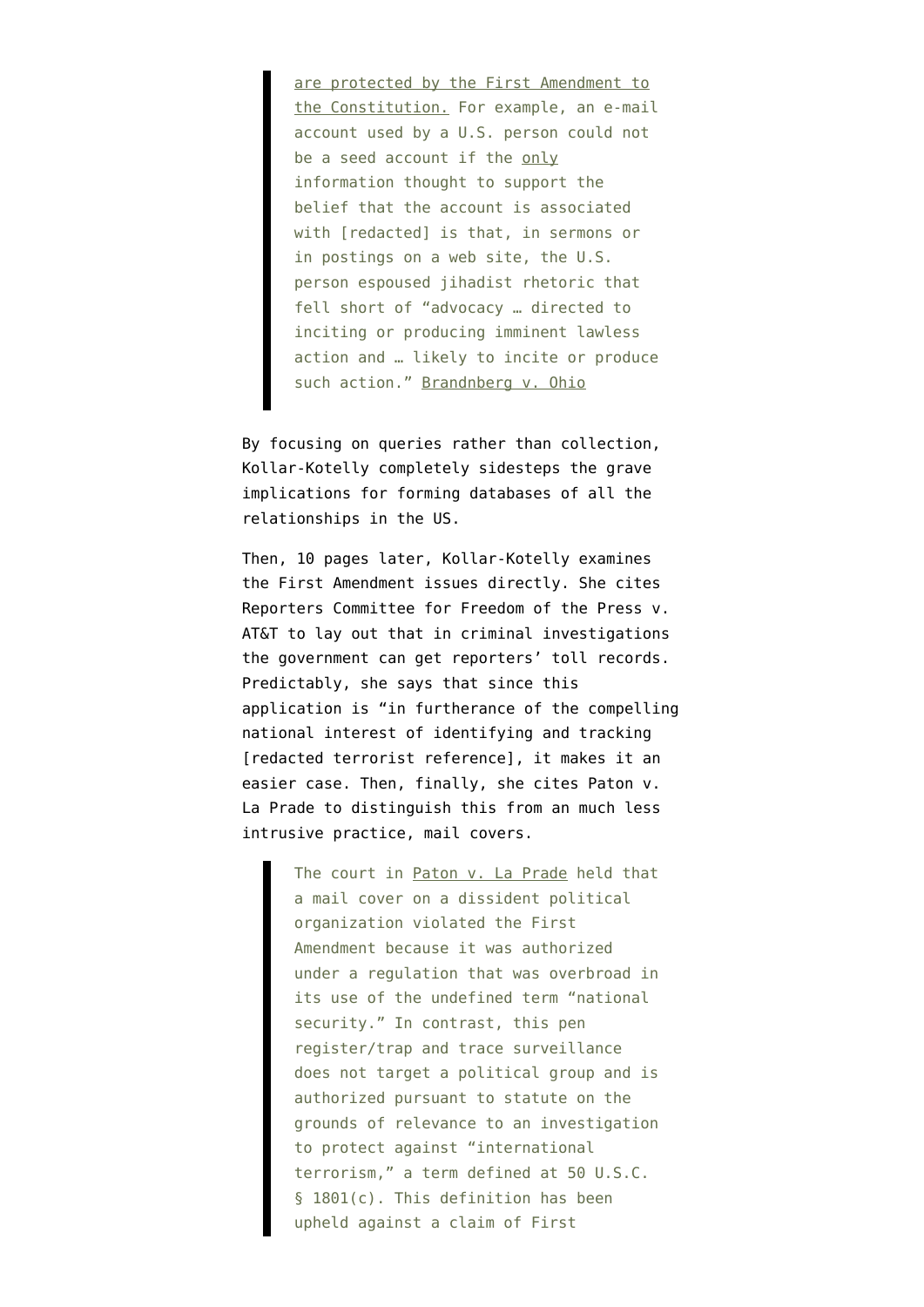### Amendment overbreadth. [citations omitted]

Of course, a mail cover is not automated and only affects the targeted party. This practice, by contrast, affects the targeted party (the selector) and anyone three hops out from him. Thus, even if those people are, in fact, a dissident organization (perhaps a conservative mosque), they in effect become criminalized by the association to someone only suspected using the Terry Stop standard (the same used with stop-and-frisk) — of ties (but not even necessarily organizational ties) to terrorism.

Here's how it looks in translation, in the 2006 application:

> It bears emphasis that, given the types of analysis the NSA will perform, no information about a telephone number will ever be accessed or presented in an intelligible form to any person unless either (i) that telephone number has been in direct contact with a reasonably suspected terrorist-associated number or is linked to such a number through one or two intermediaries. (21)

So: queries require only a Terry Stop standard, and from that, mapping out everyone who is three degrees of association — whose very association with the person should be protected by the First Amendment — is fair game too.

Imagine if Ray Kelly had the authority to conduct an intrusive investigation into every single New Yorker who was three degrees of separation away from someone who had ever been stop-and-frisked. That's what we're talking about, only it happens in automated, secret fashion.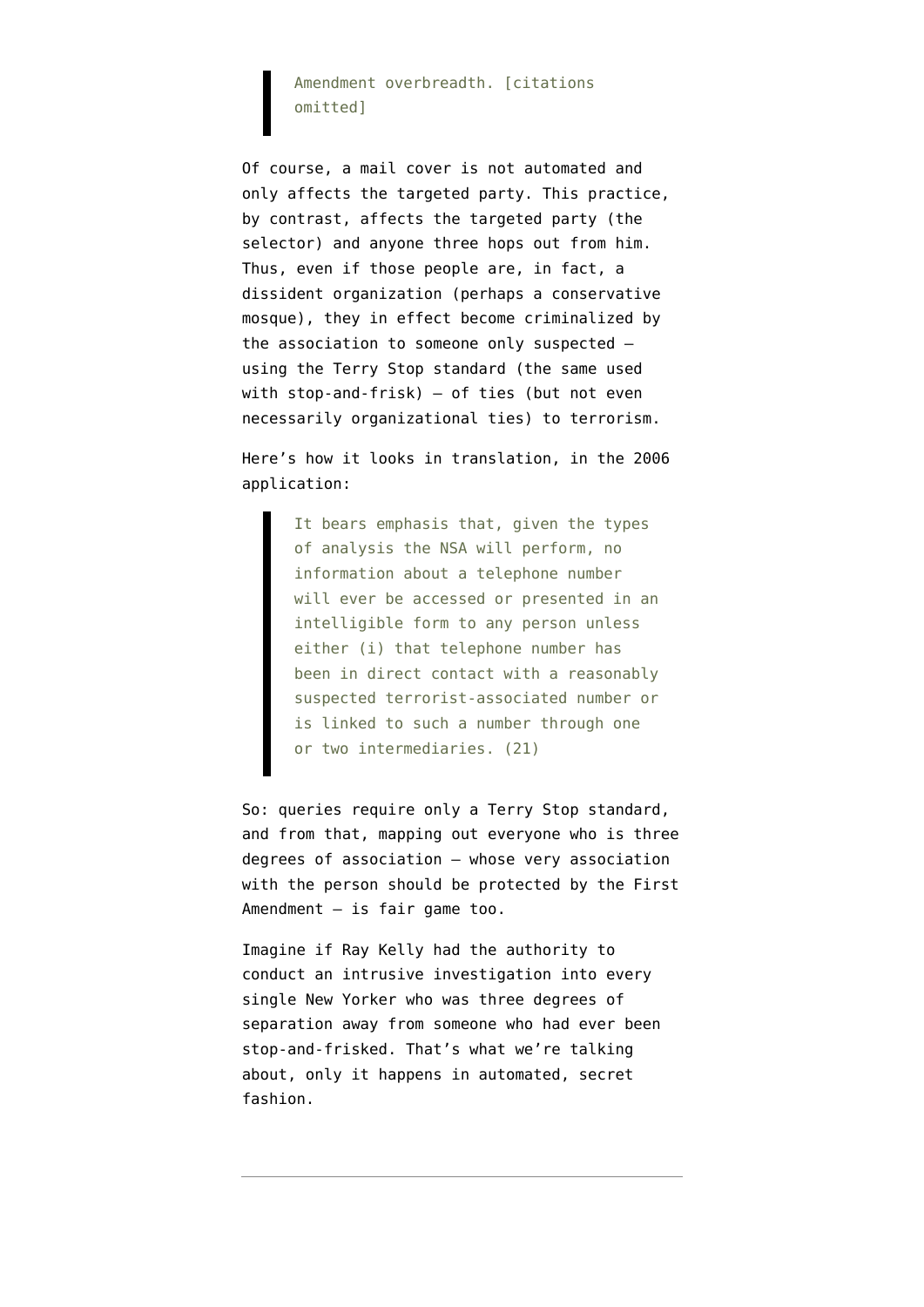### **[UNIVISION'S FOLLOW-UP](https://www.emptywheel.net/2013/07/16/univisions-follow-up-question/) [QUESTION](https://www.emptywheel.net/2013/07/16/univisions-follow-up-question/)**

Univision's Adriana Vargas just interviewed President Obama. After three questions about the immigration bill, she asked whether Obama would consider Ray Kelly to run Department of Homeland Security.

Obama, of course, was effusive about the idea of appointing Mr. Stop & Frisk to be in charge of the immigration system.

> Vargas: Mr. President, New York Commissioner Ray Kelly has been floated for the next DHS Secretary. What is your take on it?

> Obama: Well, Ray Kelly has obviously done an extraordinary job in New York and the federal government partners a lot with New York. Because obviously our concerns about terrorism oftentimes are focused on big city targets. And I think Ray Kelly is one of the best there is. So he's been an outstanding leader in New York. We've had an outstanding leader in Janet Napolitano at the Department of Homeland Security. It's a tough job. It's one of the toughest jobs in Washington. She's done an extraordinary job. We're sorry to see her go. But you know, we're going to have a bunch of strong candidates. Mr. Kelly might be very happy where he is. But if he's not I'd want to know about it. 'Cause you know, obviously he'd be very well qualified for the job.

Janet Napolitano? Outstanding leader.

Ray Kelly? Outstanding leader, according to Obama.

So Vargas then asked about a core DHS failure: Hurricane Sandy Recovery, where just a quarter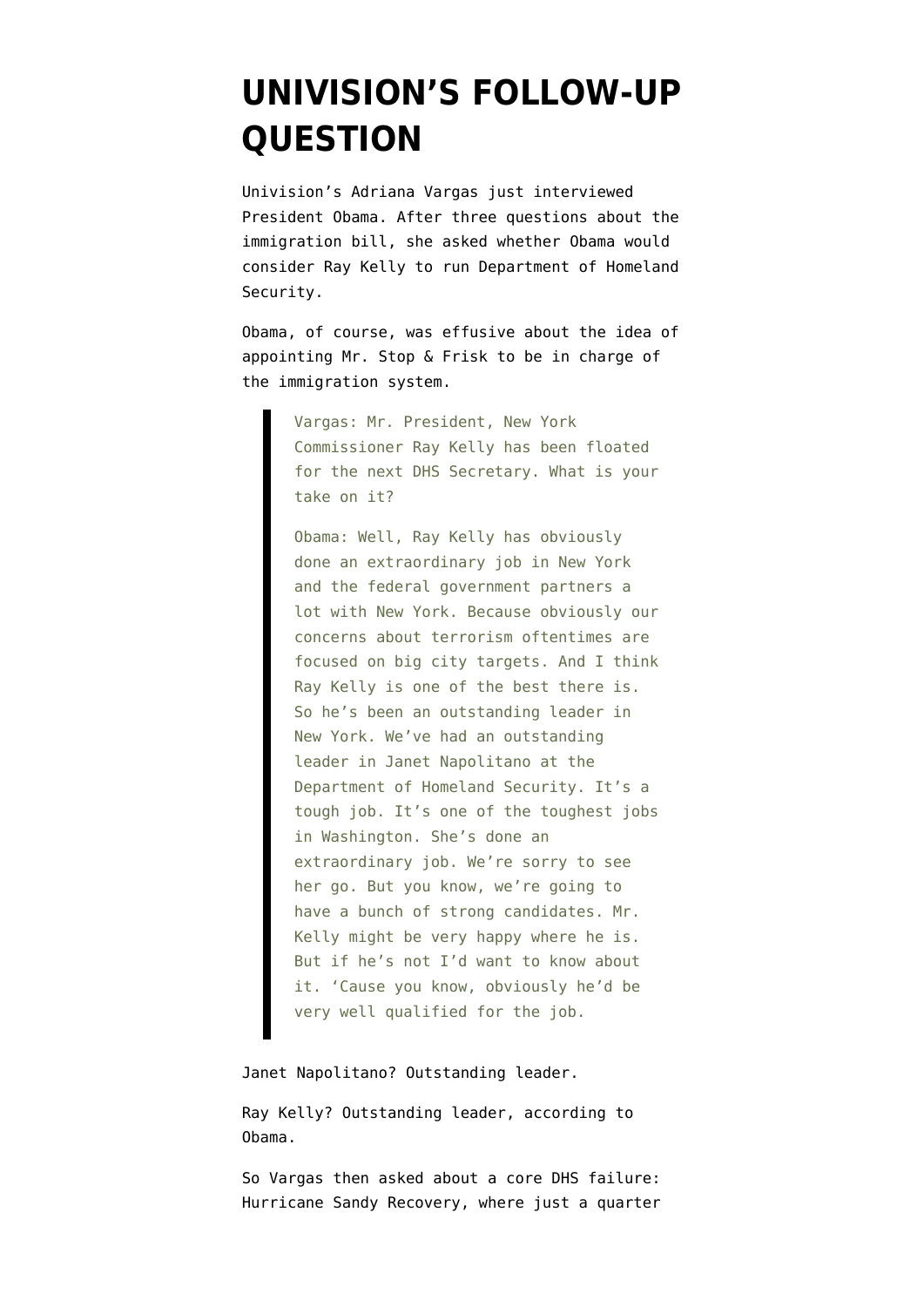of families have gotten FEMA relief [\(about half](http://www.fema.gov/library/file;jsessionid=C4FBBE4707FBA5D0D550C2395F610D65.WorkerPublic2?type=publishedFile&file=508_fema_drf___through_6_30_2013.pdf&fileid=d86ca2b0-e5ac-11e2-89b0-001cc4568fb6) [of the relief funding](http://www.fema.gov/library/file;jsessionid=C4FBBE4707FBA5D0D550C2395F610D65.WorkerPublic2?type=publishedFile&file=508_fema_drf___through_6_30_2013.pdf&fileid=d86ca2b0-e5ac-11e2-89b0-001cc4568fb6) remains unallocated).

Obama boasts about spending a quarter of the disaster relief funds, then shifts the subject to Shawn Donovan.

> AV: I have one last question regarding our geographical area of course and it's regarding the efforts of recovery after Sandy. Only a quarter of the families have received FEMA resources. What would be your message to those families among them obviously a lot of Latino families?

> PBO: Well, you know, we've distributed over \$4 billion dollars since Sandy happened. \$1.4 billion of that has been directly to families through FEMA. And we are continuing to not only try to get resources out. But also I've got a team headed up by Shaun Donovan, our Secretary of Housing and Urban Development to try to design a rebuilding process that strengthens these communities post-Sandy, so that if there are tragedies in the future they're in a stronger position than they were. But, you know, individual families it's always tough. Some may qualify for some assistance, but don't feel like they've gotten everything that they need. You know, we're doing as much as we can with the resources that we've been given from Congress. And we're in close communication with Governor Christie and Governor Cuomo and all the local municipalities to do everything we can to help businesses and families get back on their feet. And we're not going to stop until we get it done.

Obama's "outstanding" head of Homeland Security, of course, is ultimately responsible for Sandy recovery.

And that's apparently what he sees in Ray Kelly,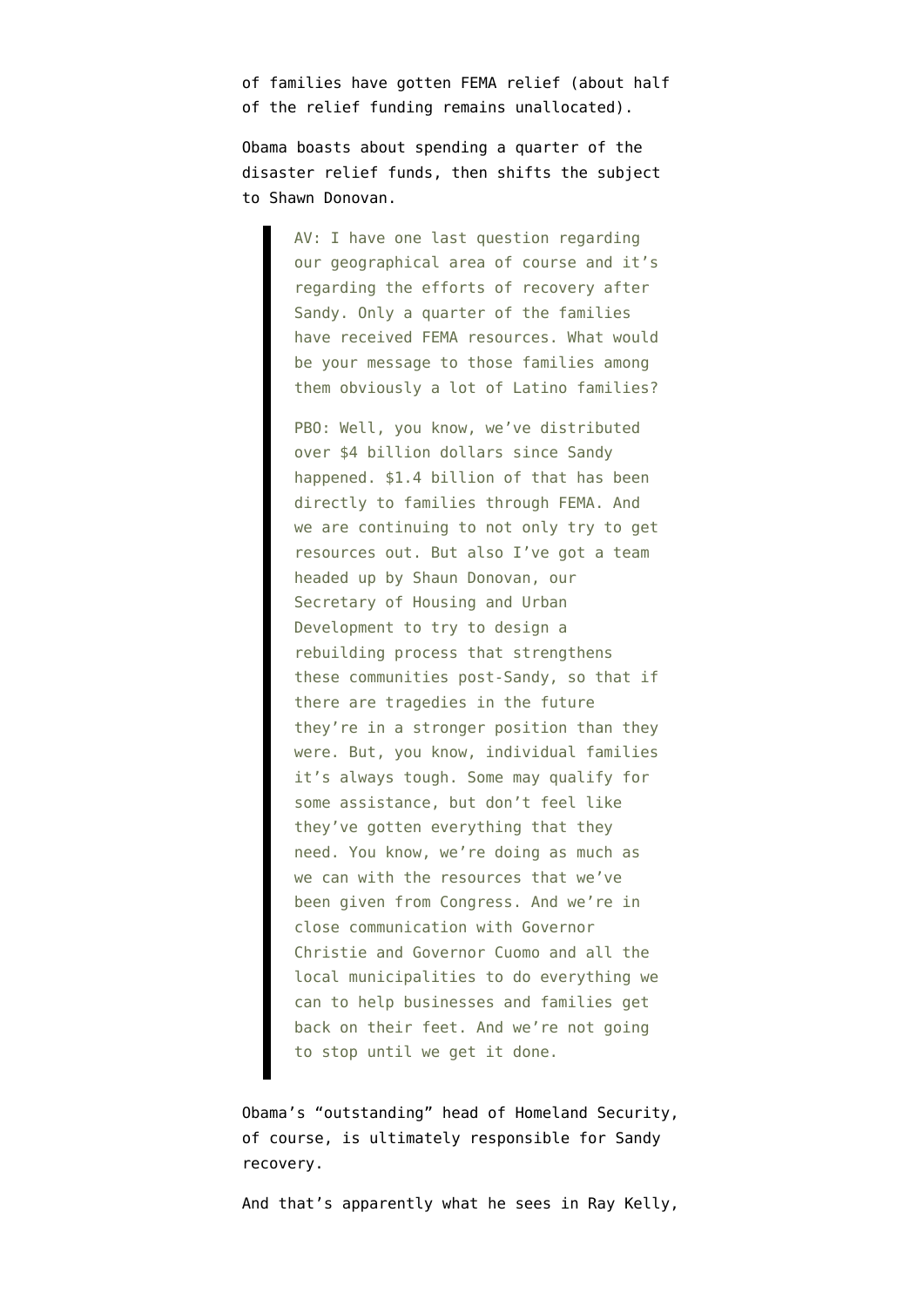# **[HAVE CLAPPER,](https://www.emptywheel.net/2013/06/11/have-clapper-feinstein-and-rogers-confused-the-distinct-issues-of-section-215-and-prism-or-are-they-indistinct/) [FEINSTEIN, AND ROGERS](https://www.emptywheel.net/2013/06/11/have-clapper-feinstein-and-rogers-confused-the-distinct-issues-of-section-215-and-prism-or-are-they-indistinct/) [CONFUSED THE](https://www.emptywheel.net/2013/06/11/have-clapper-feinstein-and-rogers-confused-the-distinct-issues-of-section-215-and-prism-or-are-they-indistinct/) [DISTINCT ISSUES OF](https://www.emptywheel.net/2013/06/11/have-clapper-feinstein-and-rogers-confused-the-distinct-issues-of-section-215-and-prism-or-are-they-indistinct/) [SECTION 215 AND](https://www.emptywheel.net/2013/06/11/have-clapper-feinstein-and-rogers-confused-the-distinct-issues-of-section-215-and-prism-or-are-they-indistinct/) [PRISM? OR ARE THEY](https://www.emptywheel.net/2013/06/11/have-clapper-feinstein-and-rogers-confused-the-distinct-issues-of-section-215-and-prism-or-are-they-indistinct/) [INDISTINCT?](https://www.emptywheel.net/2013/06/11/have-clapper-feinstein-and-rogers-confused-the-distinct-issues-of-section-215-and-prism-or-are-they-indistinct/)**

[youtube]hmw4G5q1OkE[/youtube]

Last year, when Pat Leahy tried to switch the FISA Amendments Act reauthorization to a 3 year extension instead of 5, which would have meant PATRIOT and FAA would be reconsidered together in 2015, the White House [crafted a talking point](https://www.documentcloud.org/documents/549956-short-version-of-faa-talking-points-v-3-clean.html) claiming that would risk confusing the two provisions.

> Aligning FAA with expiration of provisions of the Patriot Act risks confusing distinct issues.

In the last week, the Guardian had one scoop pertaining to FAA (the PRISM program) and another to PATRIOT (the use of Section 215 to conduct dragnet collection of Americans' phone records).

Since then, almost everyone discussing the issues seems to have confused the two.

Including, at a minimum, Mike Rogers, as demonstrated by the video above. When Dianne Feinstein started explaining the Section 215 Verizon order, Mike Rogers interrupted to say that the program could not be targeted at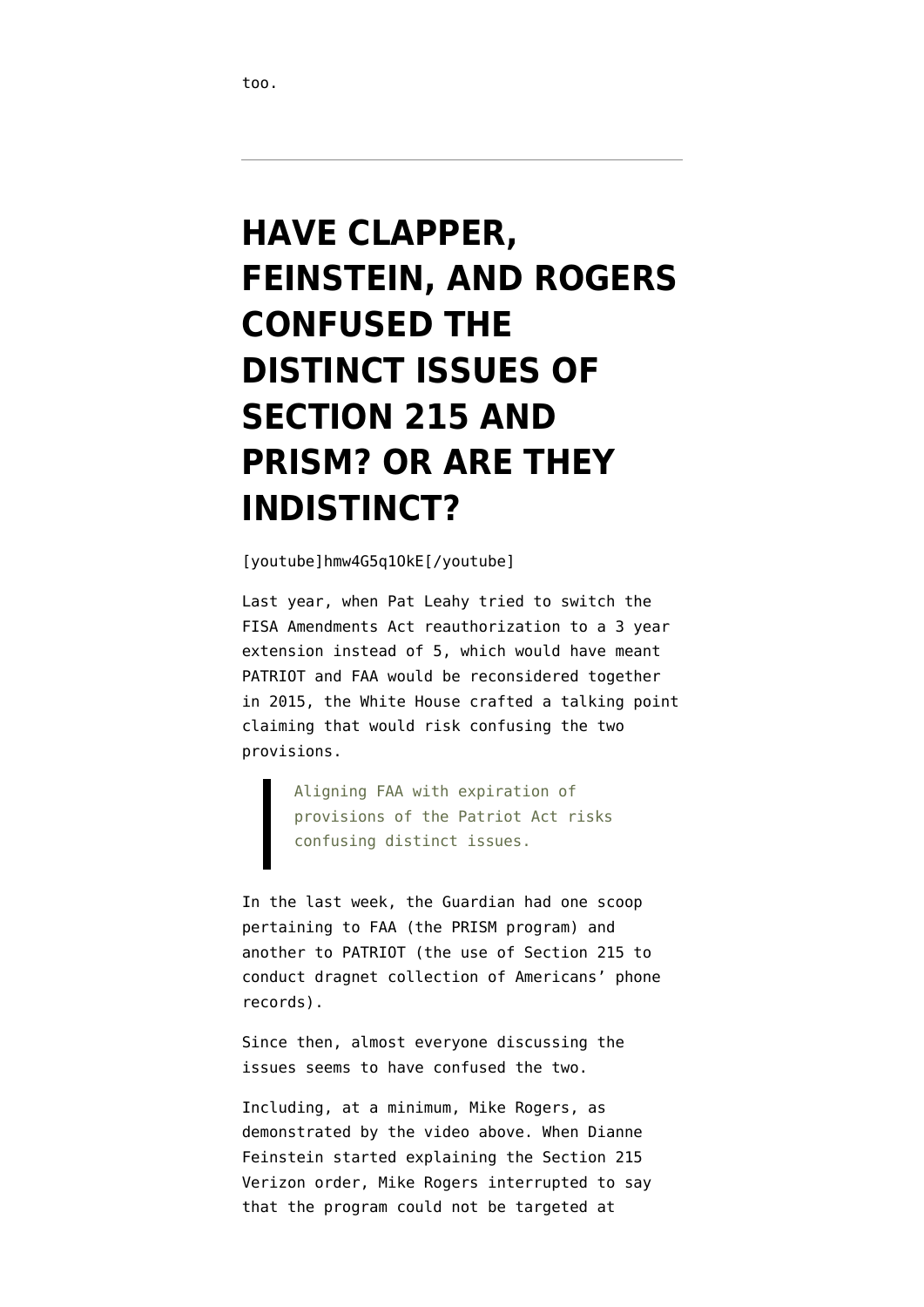Americans. But of course the Section 215 order was explicitly limited to calls within the US, so he had to have been thinking of PRISM.

Then there what, on first glance, appears to be confusion on the part of journalists. I noted how [Reuters' Rogers-related sources were clearly](http://in.reuters.com/article/2013/06/07/usa-internet-subway-plot-idINDEE9560EW20130607) [confused](http://in.reuters.com/article/2013/06/07/usa-internet-subway-plot-idINDEE9560EW20130607) (or in possession of a time machine) when they made such claims, and [NYT appeared](http://www.nytimes.com/2013/06/08/us/mining-of-data-is-called-crucial-to-fight-terror.html?pagewanted=2) to conflate the issues as well. Similarly, Andrea Mitchell [took this exchange](http://www.nbcumv.com/mediavillage/networks/nbcnews/pressreleases?pr=contents/press-releases/2013/06/09/nbcnewsexclusiv1370799482417.xml) — which is clearly about Section 215 — and elsewhere reported that the law allowing NSA to wiretap Americans (which could be FISA or FAA) stopped the attack.

#### ANDREA MITCHELL:

At the same time, when Americans woke up and learned because of these leaks that every single telephone call in this United States, as well as elsewhere, but every call made by these telephone companies that they collect is archived, the numbers, just the numbers, and the duration of these calls. People were astounded by that. They had no idea. They felt invaded.

JAMES CLAPPER:

I understand that.

[snip]

A metaphor I think might be helpful for people to understand this is to think of a huge library with literally millions of volumes of books in it, an electronic library. Seventy percent of those books are on bookcases in the United States, meaning that the bulk of the of the world's infrastructure, communications infrastructure is in the United States.

#### [snip]

So the task for us in the interest of preserving security and preserving civil liberties and privacy is to be as precise as we possibly can be when we go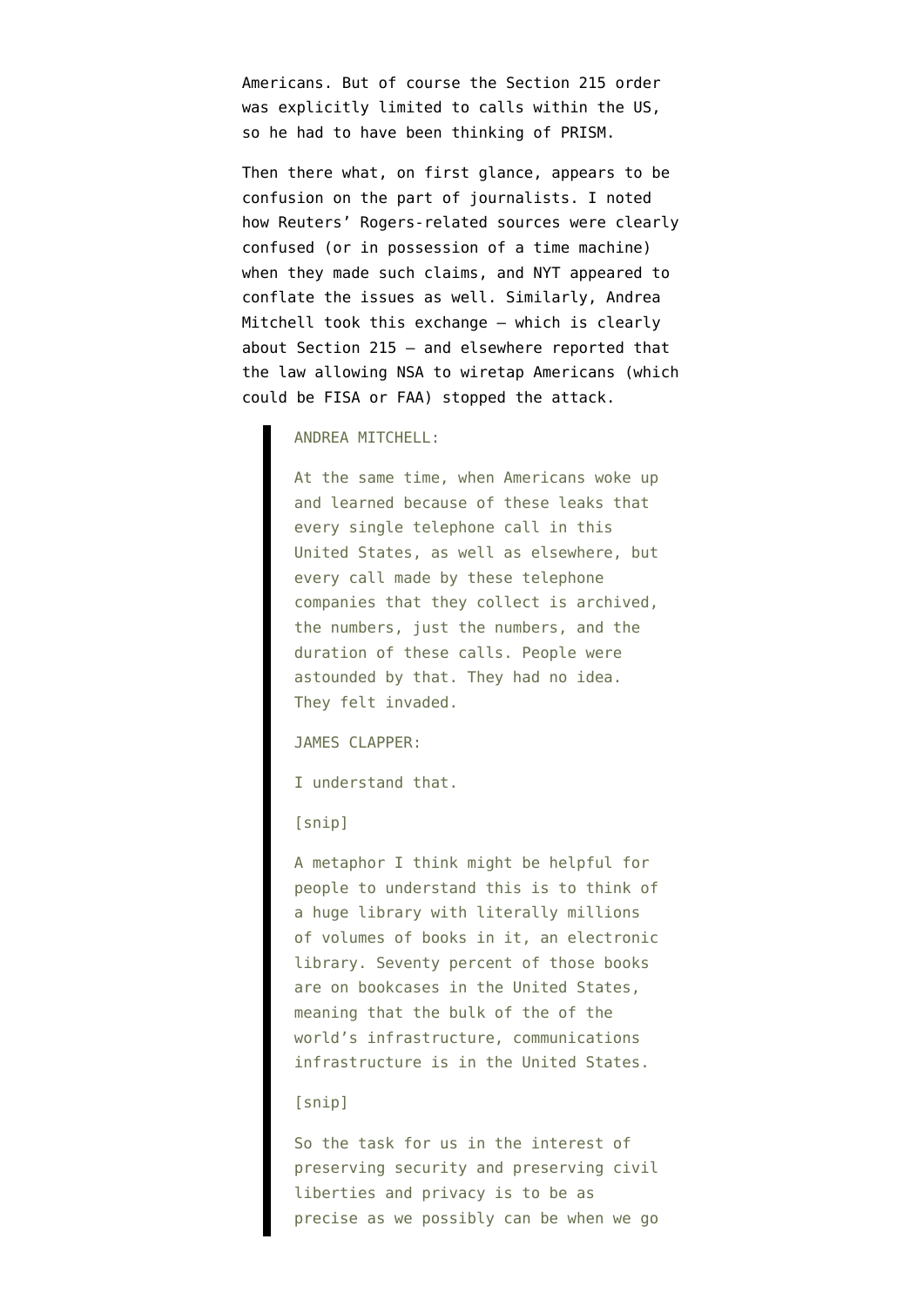in that library and look for the books that we need to open up and actually read.

#### [snip]

So when we pull out a book, based on its essentially is– electronic Dewey Decimal System, which is zeroes and ones, we have to be very precise about which book we're picking out. And if it's one that belongs to the– was put in there by an American citizen or a U.S. person.

We ha- we are under strict court supervision and have to get stricter– and have to get permission to actually– actually look at that. So the notion that we're trolling through everyone's emails and voyeuristically reading them, or listening to everyone's phone calls is on its face absurd. We couldn't do it even if we wanted to. And I assure you, we don't want to.

#### ANDREA MITCHELL:

Why do you need every telephone number? Why is it such a broad vacuum cleaner approach?

#### JAMES CLAPPER:

Well, you have to start someplace. Ifand over the years that this program has operated, we have refined it and tried to– to make it ever more precise and more disciplined as to which– which things we take out of the library. But you have to be in the– in the– in the chamber in order to be able to pick and choose those things that we need in the interest of protecting the country and gleaning information on terrorists who are plotting to kill Americans, to destroy our economy, and destroy our way of life.

#### ANDREA MITCHELL: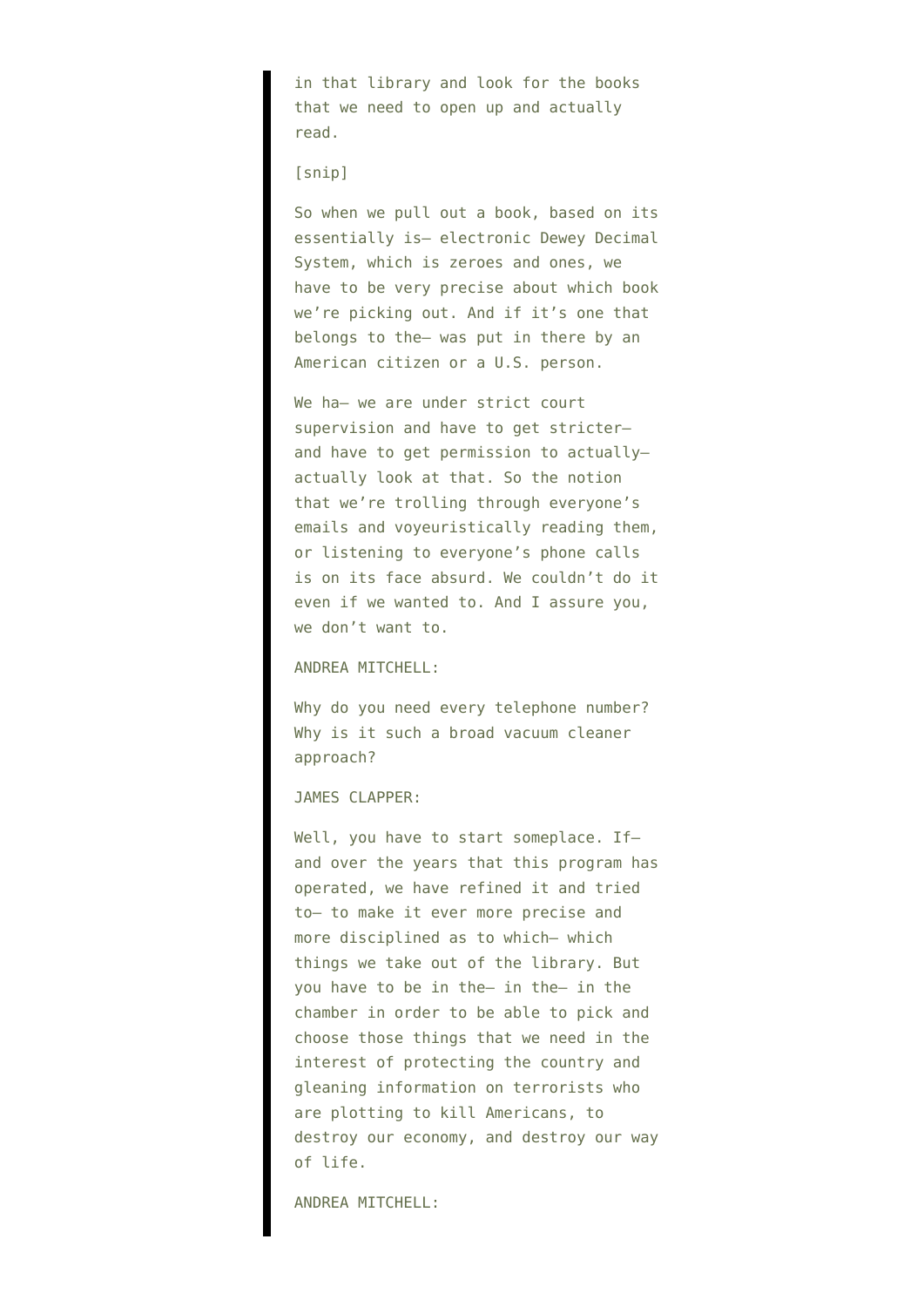Can you give me any example where it actually prevented a terror plot?

JAMES CLAPPER:

Well, two cases that- come to mind, which are a little dated, but I think in the interest of this discourse, should be shared with the American people. They both occurred in 2009. One was the aborted plot to bomb the subway in New York City in the fall of 2009.

And this all started with a communication from Pakistan to a U.S. person in Colorado. And that led to the identification of a cell in New York City who was bent on– make– a major explosion, bombing of the New York City subway. And a cell was rolled up, and in their apartment, we found backpacks with bombs.

A second example, also occurring in 2009, involved– the– one of the– those involved, perpetrators of the Mumbai bombing in India, David Headley. And we aborted a plot against a Danish news publisher based on– the same kind of information. So those are two specific cases of uncovering plots through this mechanism that– prevented terrorist attacks.

What would seem to support the conclusion that everyone was just very confused is that, in his talking points on the two programs, Clapper [claims](http://www.dni.gov/files/documents/Facts%20on%20the%20Collection%20of%20Intelligence%20Pursuant%20to%20Section%20702.pdf) three examples as successes for the use of PRISM, none of which is Zazi or Headley.

Now, the AP [reports](http://news.yahoo.com/nyc-bomb-plot-details-settle-little-nsa-debate-194730602.html) Clapper's office (which is fast losing credibility) has circulated talking points making the claim that PRISM helped nab Zazi.

> The Obama administration declassified a handful of details Tuesday that credited its PRISM Internet spying program with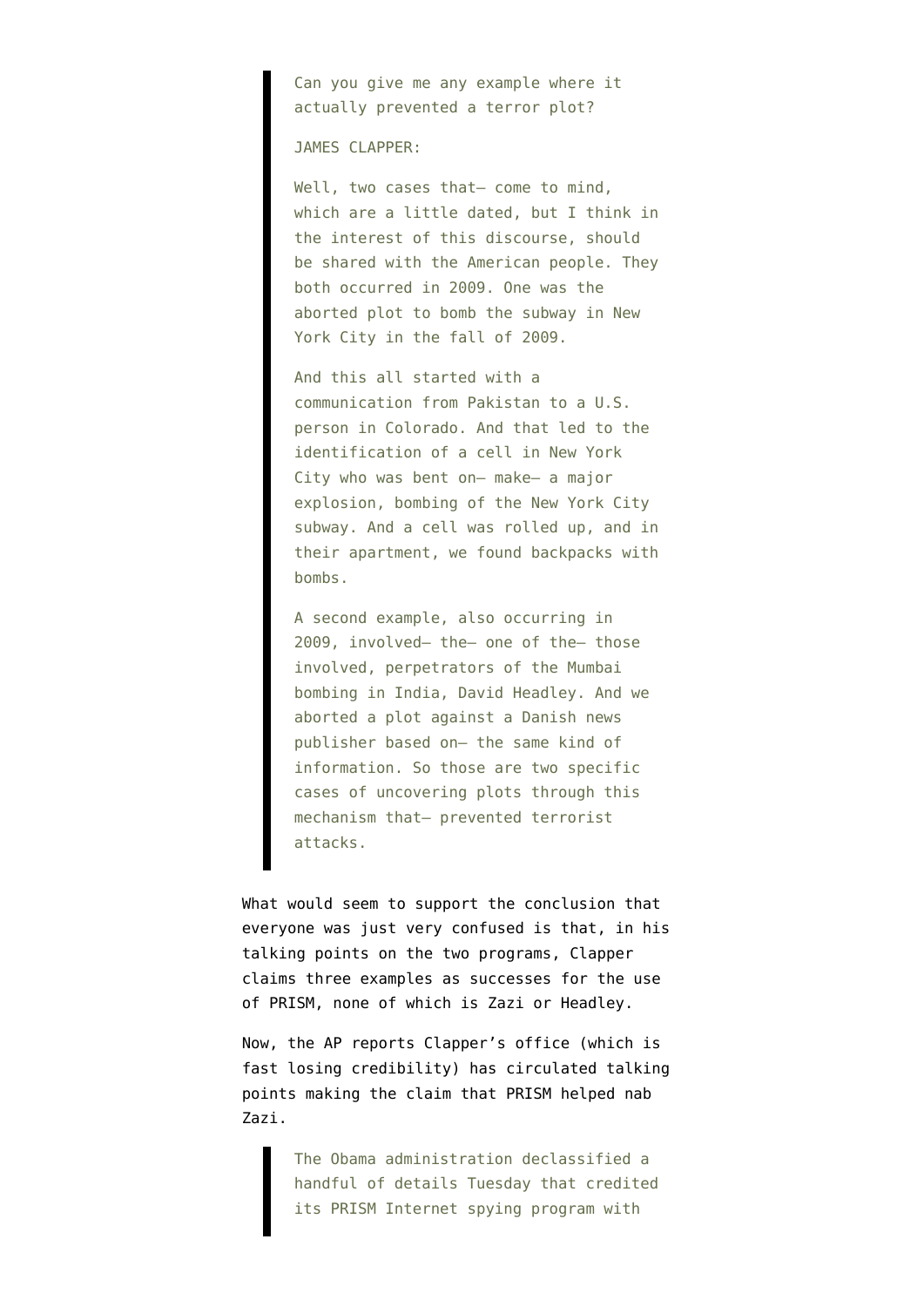intercepting a key email that unraveled a 2009 terrorist plot in New York.

The details, declassified by the director of national intelligence, were circulated on Capitol Hill as part of government efforts to tamp down criticism of two recently revealed National Security Agency surveillance programs.

But, as I [suggested](http://www.emptywheel.net/2012/12/29/wiretapping-your-business-records-the-white-house-doesnt-want-you-to-be-confused/) last year, the White House clearly wasn't concerned about us confusing our pretty little heads by conflating FAA and Section 215. Rather, it seemed then to want to hide the relationship between the dragnet collection of Americans calls and the direct access to Internet providers' data.

But Clapper and DiFi seem to hint at the relationship between them.

In her first comments about Section 215 (even before PRISM had broken) DiFi [said this.](http://www.washingtonpost.com/blogs/post-politics/wp/2013/06/06/transcript-dianne-feinstein-saxby-chambliss-explain-defend-nsa-phone-records-program/)

> The information goes into a database, the metadata, but cannot be accessed without what's called, and I quote, "reasonable, articulable suspicion" that the records are relevant and related to terrorist activity.

And in his talking points on 215, Clapper said this.

> By order of the FISC, the Government is prohibited from indiscriminately sifting through the telephony metadata acquired under the program. All information that is acquired under this program is subject to strict, court-imposed restrictions on review and handling. The court only allows the data to be queried when there is a reasonable suspicion, based on specific facts, that the particular basis for the query is associated with a foreign terrorist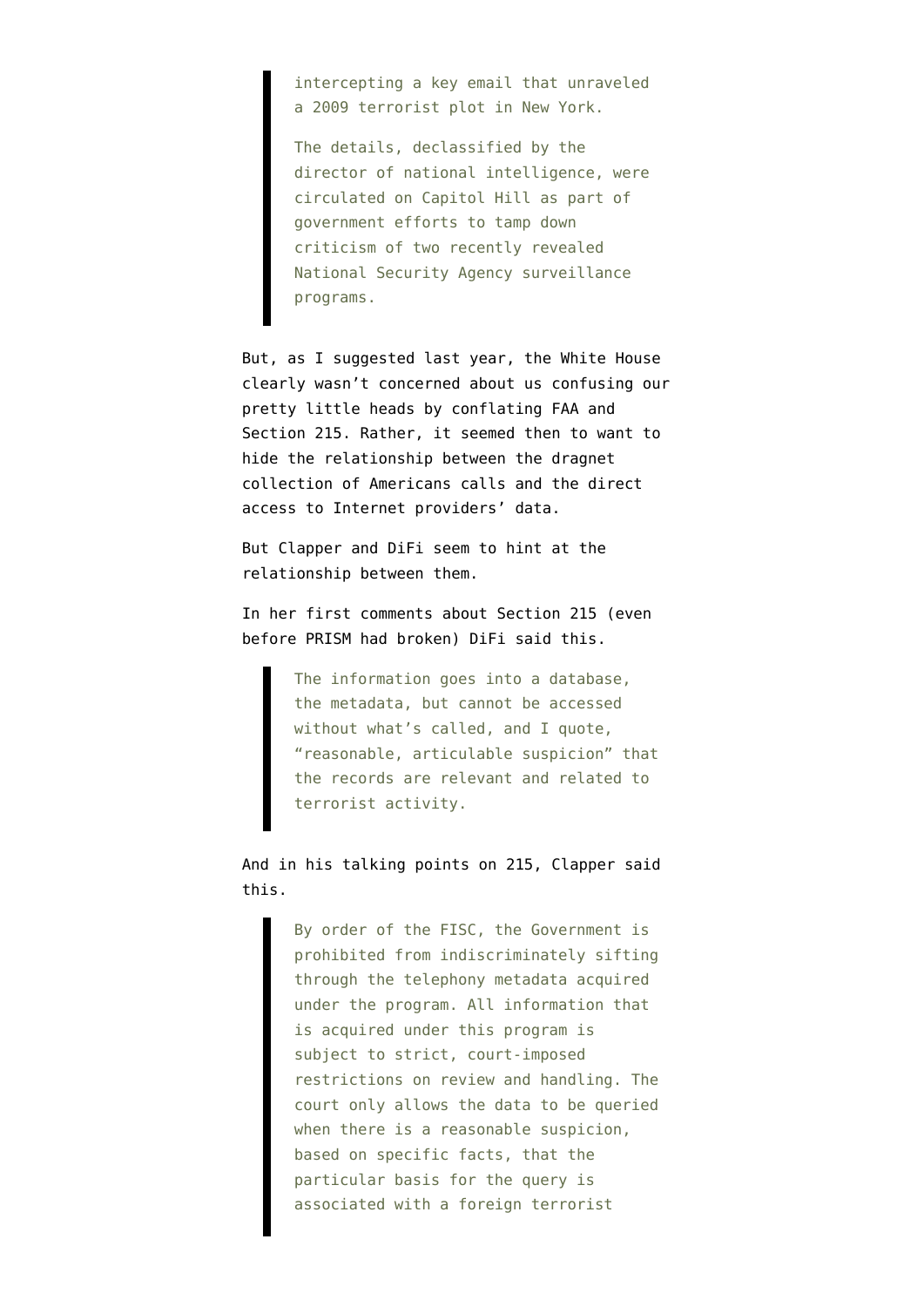#### organization.

This standard — reasonable suspicion that the records are relevant to or associated with a terrorist investigation (I'll come back to the terrorism issue in another post) — is not the 215 standard, because it requires reasonable suspicion. But it's not as high as a FISA warrant would be, which requires it to be more closely related than "relevant" to a terrorist investigation.

So what standard is this, and where did it come from?

Via email, Cato's Julian Sanchez hypothesizes that the FISA Court may have required the government apply the standard for Terry stops and ECPA to their ability to access US person data from the database.

> It looks like they essentially imported the Terry stop-and-frisk standard, maybe by way of the ECPA "specific and articulable facts" standard in 18 USC 2703, as a post-collection constraint on QUERIES of the database, rather than its collection. That would comport with the DOD understanding that "acquisition" of a communication only occurs when it's actually processed into human-readable form and received by an analyst: They've concluded that the "relevance" test can be embedded in back end restrictions at the "query" phase where "acquisition" happens rather than the initial copying of the data. And they've used the ECPA/Terry standard as the test of relevance.

In other words, DiFi and Clapper's comments, in particular, and the underlying confusion that suggests there's a tie between PRISM and the Section 215 database generally, seem to suggest that the PRISM collection provides the evidence the government uses to get access to the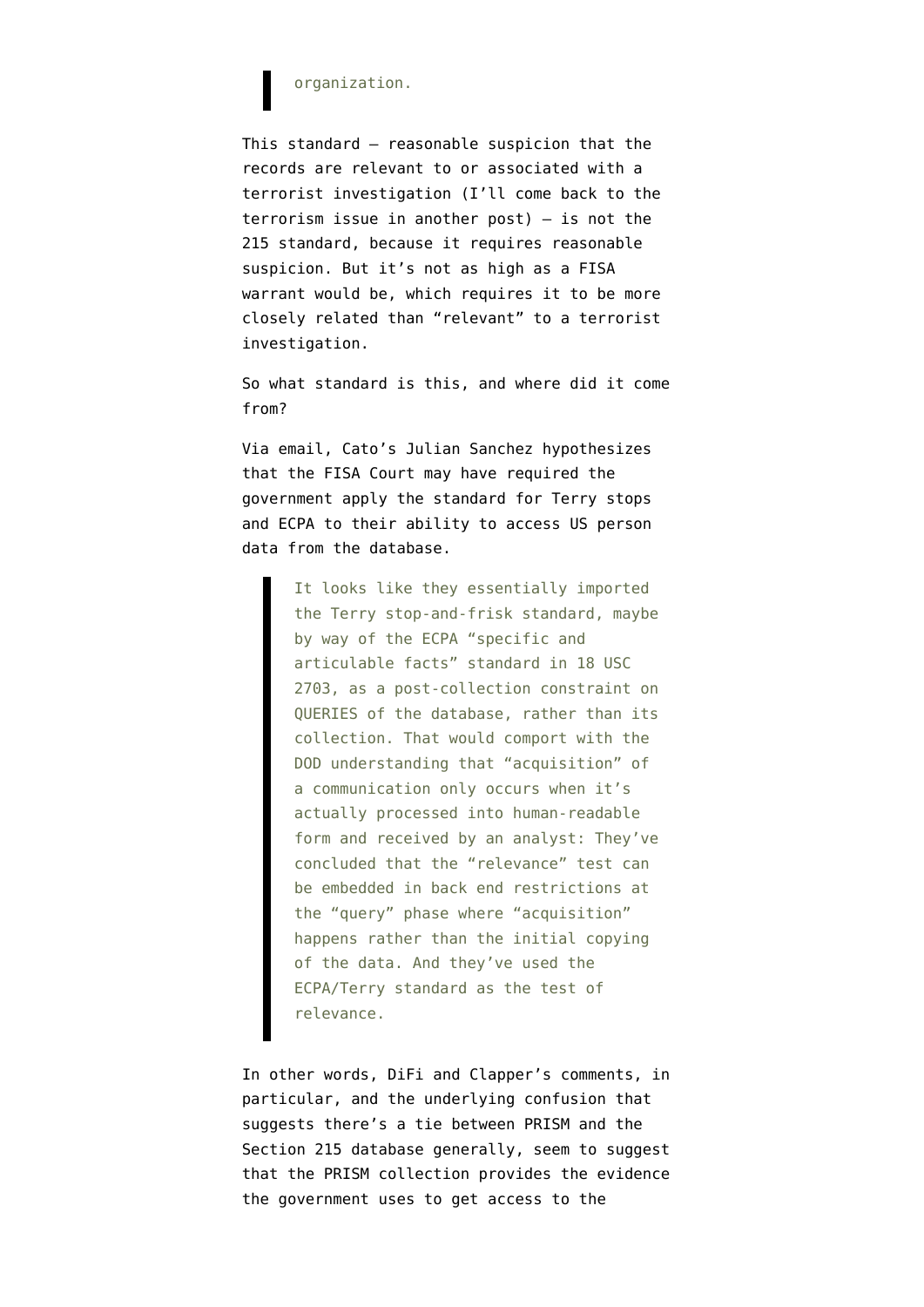predominantly US person metadata to start seeing which Americans have 6 degrees of separation from the terrorists.

They're saying over and over again that they just can't go into the database willy nilly. Except they can access the PRISM data willynilly (including seeing the US person data) and use that to access a data of predominantly American records.

# **[NYPD STOPPED 351,739](https://www.emptywheel.net/2012/05/14/nypd-stopped-351739-people-last-year-for-furtive-movements/) [PEOPLE LAST YEAR FOR](https://www.emptywheel.net/2012/05/14/nypd-stopped-351739-people-last-year-for-furtive-movements/) ["FURTIVE MOVEMENTS"](https://www.emptywheel.net/2012/05/14/nypd-stopped-351739-people-last-year-for-furtive-movements/)**

There' s been a good deal of report ing on this [report](http://www.nyclu.org/files/publications/NYCLU_2011_Stop-and-Frisk_Report.pdf)

[the](http://www.nyclu.org/files/publications/NYCLU_2011_Stop-and-Frisk_Report.pdf)



[NYCLU released last week,](http://www.nyclu.org/files/publications/NYCLU_2011_Stop-and-Frisk_Report.pdf) but the report itself must be read to fully understand the gravity of the stop-and-frisk abuse in NYC.

Consider this chart, for example, showing that Mike Bloomberg has had even more success inflating stop-and-frisk numbers than he ever had inflating the stock market.

Then there's the stat that shows more young black men were stopped last year (168,126 stops of young black men) than reside in the city over all (158,406 total)–statistically, at least, every single young black man has been stopped.

Finally, though, there's the list of reasons cops gave for having stopped someone in the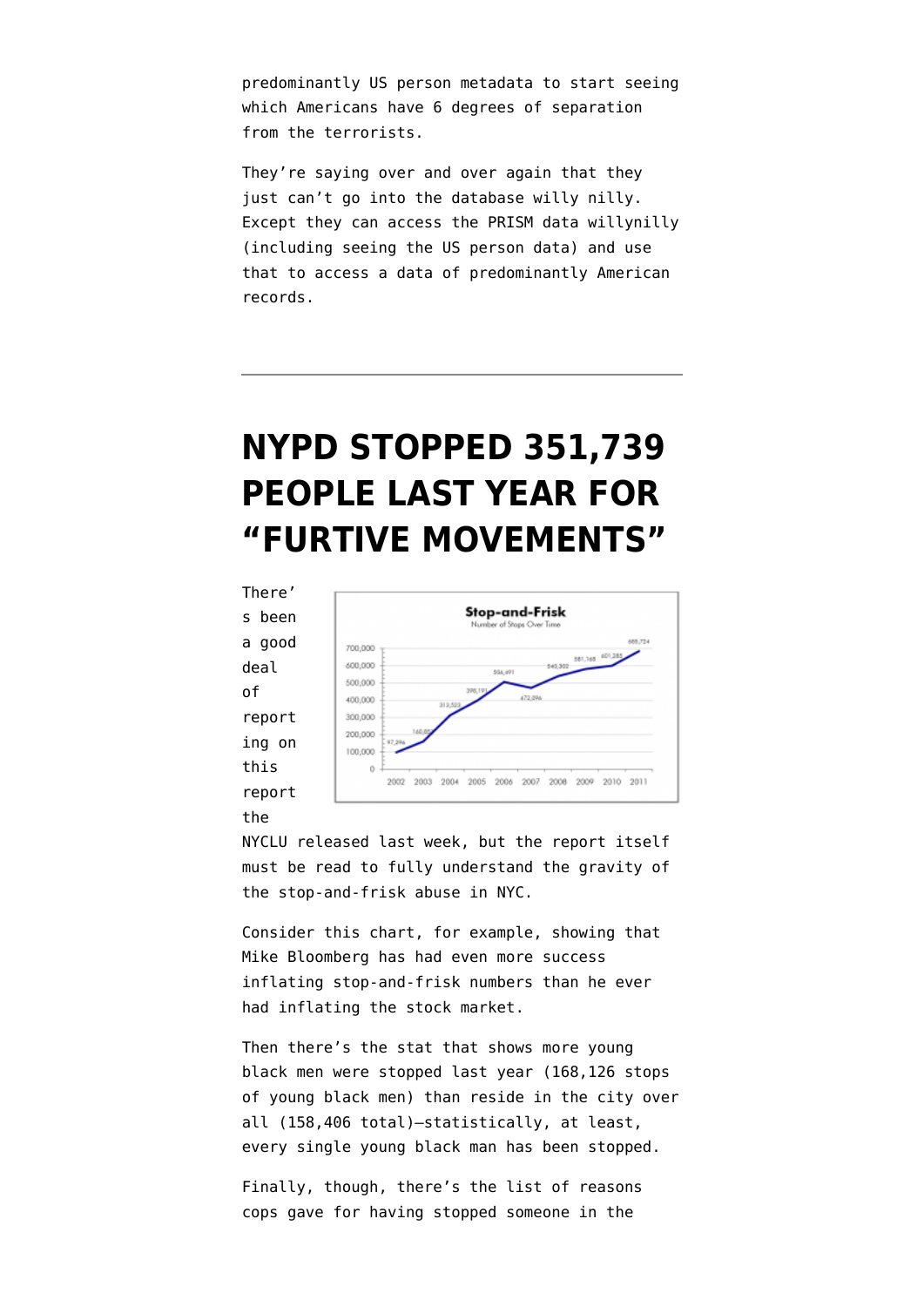first place–with "furtive movements" accounting for over half the stops, and "clothes commonly used in a crime" (does this mean hoodies?) cited in 31,555. What's worse, cops only suspect a violent crime 10% of the time.

The cops frisked the person they stopped over half the time–purportedly because they suspected a weapon that might threaten the officer. Yet they found the weapon that justified the search less than 2% of the time–and weapons were more often found on white men who were stopped than blacks or LatinosIn December, Nicholas Peart [wrote a devastating op-ed](https://www.nytimes.com/2011/12/18/opinion/sunday/young-black-and-frisked-by-the-nypd.html?pagewanted=all) on what it has been like for him to mature under Bloomberg's stopand-frisk explosion, describing the four times he has been stopped and frisked.

> Last May, I was outside my apartment building on my way to the store when two police officers jumped out of an unmarked car and told me to stop and put my hands up against the wall. I complied. Without my permission, they removed my cellphone from my hand, and one of the officers reached into my pockets, and removed my wallet and keys. He looked through my wallet, then handcuffed me. The officers wanted to know if I had just come out of a particular building. No, I told them, I lived next door.

> One of the officers asked which of the keys they had removed from my pocket opened my apartment door. Then he entered my building and tried to get into my apartment with my key. My 18 year-old sister was inside with two of our younger siblings; later she told me she had no idea why the police were trying to get into our apartment and was terrified. She tried to call me, but because they had confiscated my phone, I couldn't answer.

> Meanwhile, a white officer put me in the back of the police car. I was still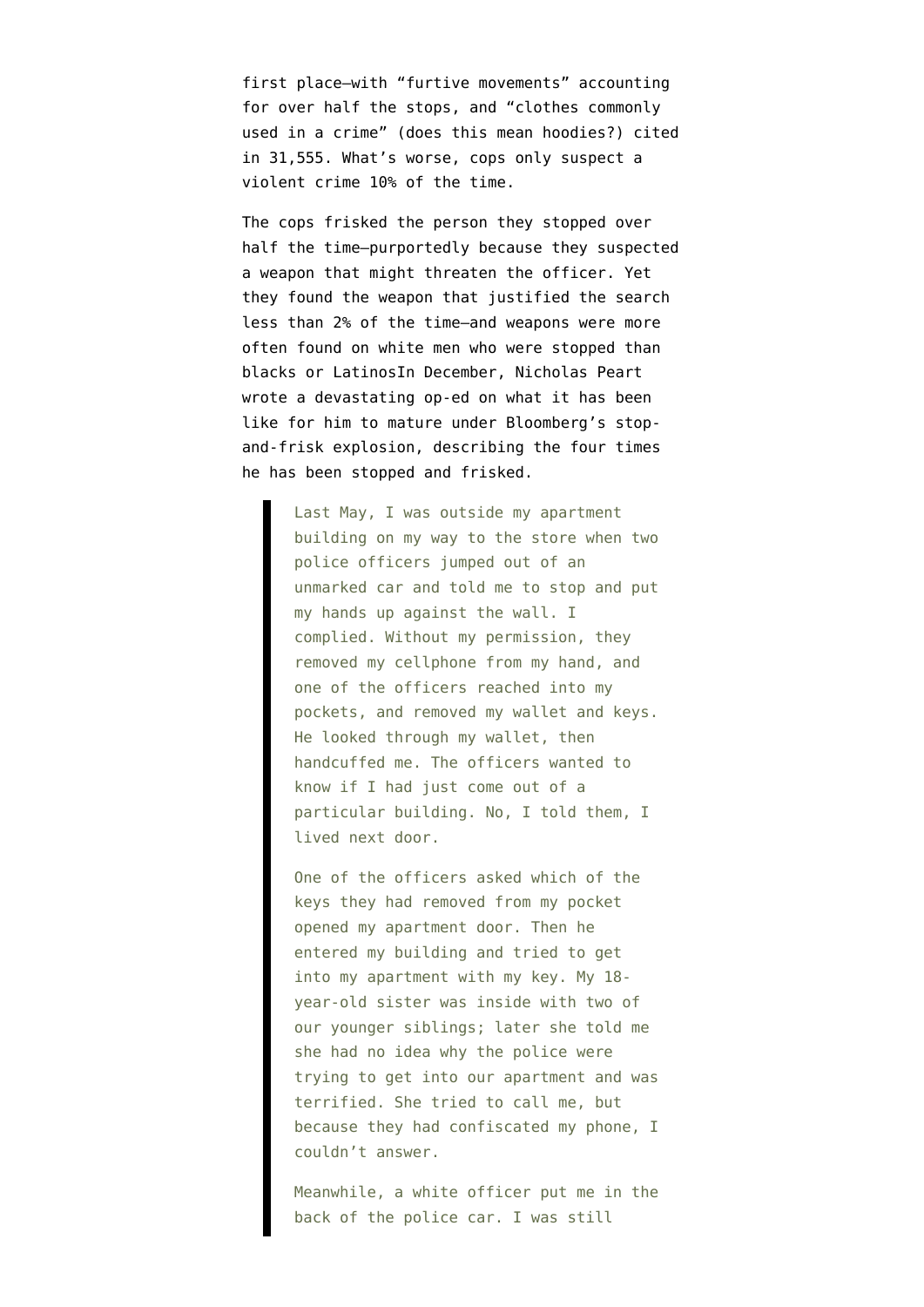handcuffed. The officer asked if I had any marijuana, and I said no. He removed and searched my shoes and patted down my socks. I asked why they were searching me, and he told me someone in my building complained that a person they believed fit my description had been ringing their bell. After the other officer returned from inside my apartment building, they opened the door to the police car, told me to get out, removed the handcuffs and simply drove off. I was deeply shaken.

For young people in my neighborhood, getting stopped and frisked is a rite of passage. We expect the police to jump us at any moment. We know the rules: don't run and don't try to explain, because speaking up for yourself might get you arrested or worse. And we all feel the same way — degraded, harassed, violated and criminalized because we're black or Latino.

He ends this passage by asking, "Have I been stopped more than the average young black person?" And the ACLU report makes it clear that his experience is absolutely statistically normal for a young black man.

Which presumably means the result he describes–the fear, the degradation, the criminalization–are fairly typical as well.

This systematic humiliation of one segment of our society must not be tolerated.

### **[HOW DO YOU PROFILE J.](https://www.emptywheel.net/2012/02/04/how-do-you-profile-j-edgar-kelly-with-almost-no-mention-of-domestic-spying/)**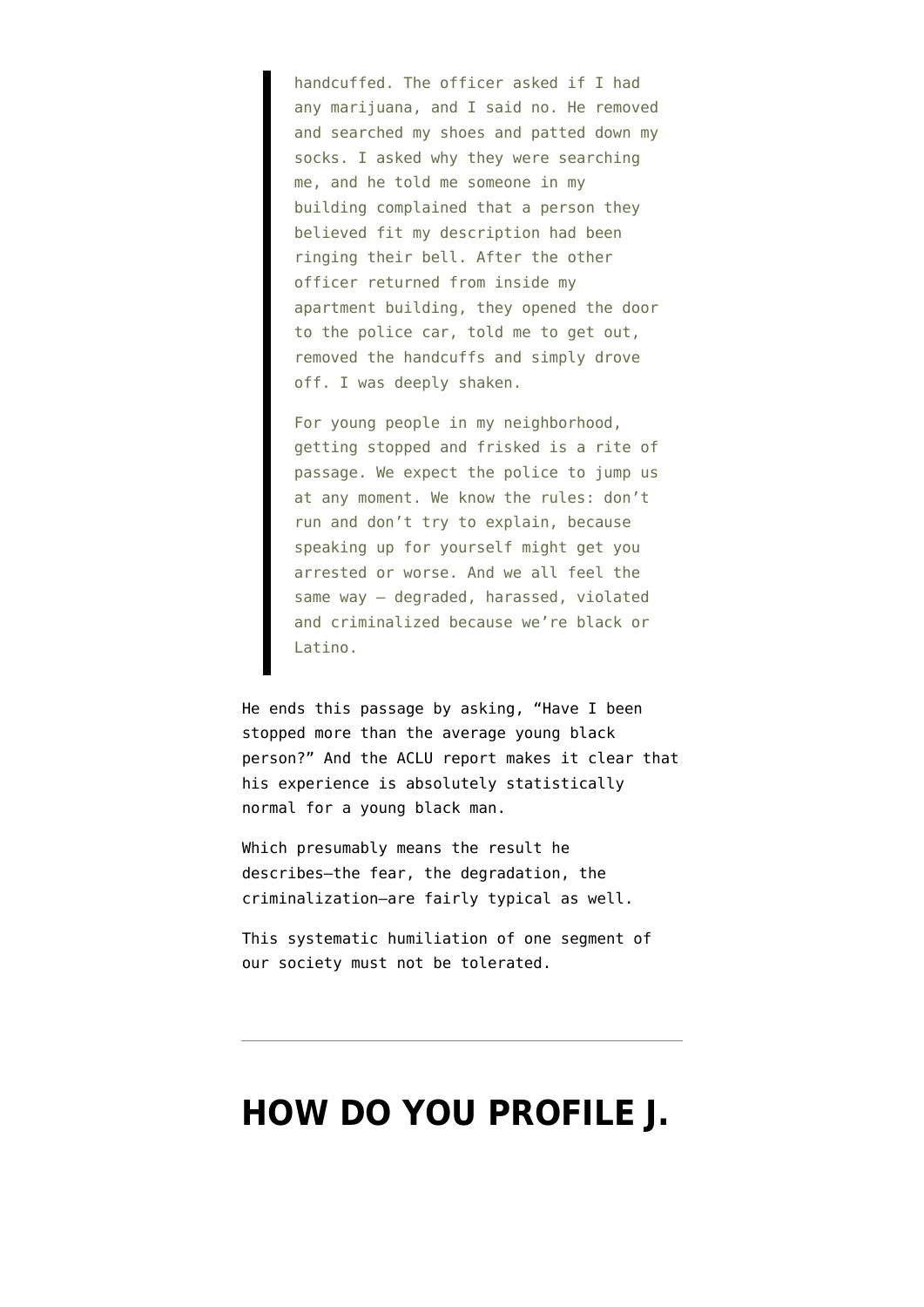### **[EDGAR KELLY WITH](https://www.emptywheel.net/2012/02/04/how-do-you-profile-j-edgar-kelly-with-almost-no-mention-of-domestic-spying/) [ALMOST NO MENTION](https://www.emptywheel.net/2012/02/04/how-do-you-profile-j-edgar-kelly-with-almost-no-mention-of-domestic-spying/) [OF DOMESTIC SPYING?](https://www.emptywheel.net/2012/02/04/how-do-you-profile-j-edgar-kelly-with-almost-no-mention-of-domestic-spying/)**

In 1974, the NYT [made history](https://www.documentcloud.org/documents/238963-huge-c-i-a-operation-reported-in-u-s-against.html) with a story that reported,

> An extensive investigation by the NYT has established that intelligence files on at least 10000 U.S. citizens were maintained by a special unit of the CIA

In 2005, the NYT again made history by [exposing](https://www.nytimes.com/2005/12/16/politics/16program.html?pagewanted=all) [illegal domestic wiretapping](https://www.nytimes.com/2005/12/16/politics/16program.html?pagewanted=all).

Yet today's NYT managed to publish a [2,500-word](https://www.nytimes.com/2012/02/04/nyregion/raymond-w-kelly-nypd-commissioner-runs-into-turbulence.html?pagewanted=print) [story depicting Ray Kelly as some sort of J.](https://www.nytimes.com/2012/02/04/nyregion/raymond-w-kelly-nypd-commissioner-runs-into-turbulence.html?pagewanted=print) [Edgar Hoover figure](https://www.nytimes.com/2012/02/04/nyregion/raymond-w-kelly-nypd-commissioner-runs-into-turbulence.html?pagewanted=print) with little mention–much less criticism–of the domestic spying Kelly's NYPD conducts on New Yorkers.

Much of the article vents complaints that Kelly has gotten remote, that he no longer cooks spaghetti for his officers. It buries an on the record quote from the president of the Sergeants Benevolent Association saying, "Among the rankand-file, and even among the brass when I have talked to them, they are dying for a change" in the second-to-last paragraph.

But the five paragraphs addressing the rising number of scandals associated with the NYPD are striking for the way they deal with revelations of the domestic spying operation Kelly now oversees.

> After years of undeniable success, Commissioner Raymond W. Kelly is going through turbulent times, confronted with a steady drip of troublesome episodes. They include officers fixing traffic tickets, running guns and disparaging civilians on Facebook, and accusations that the Police Department encourages officers to question minorities on the streets indiscriminately. His [younger](http://www.nytimes.com/2012/01/26/nyregion/greg-kelly-police-commissioners-son-in-rape-investigation.html)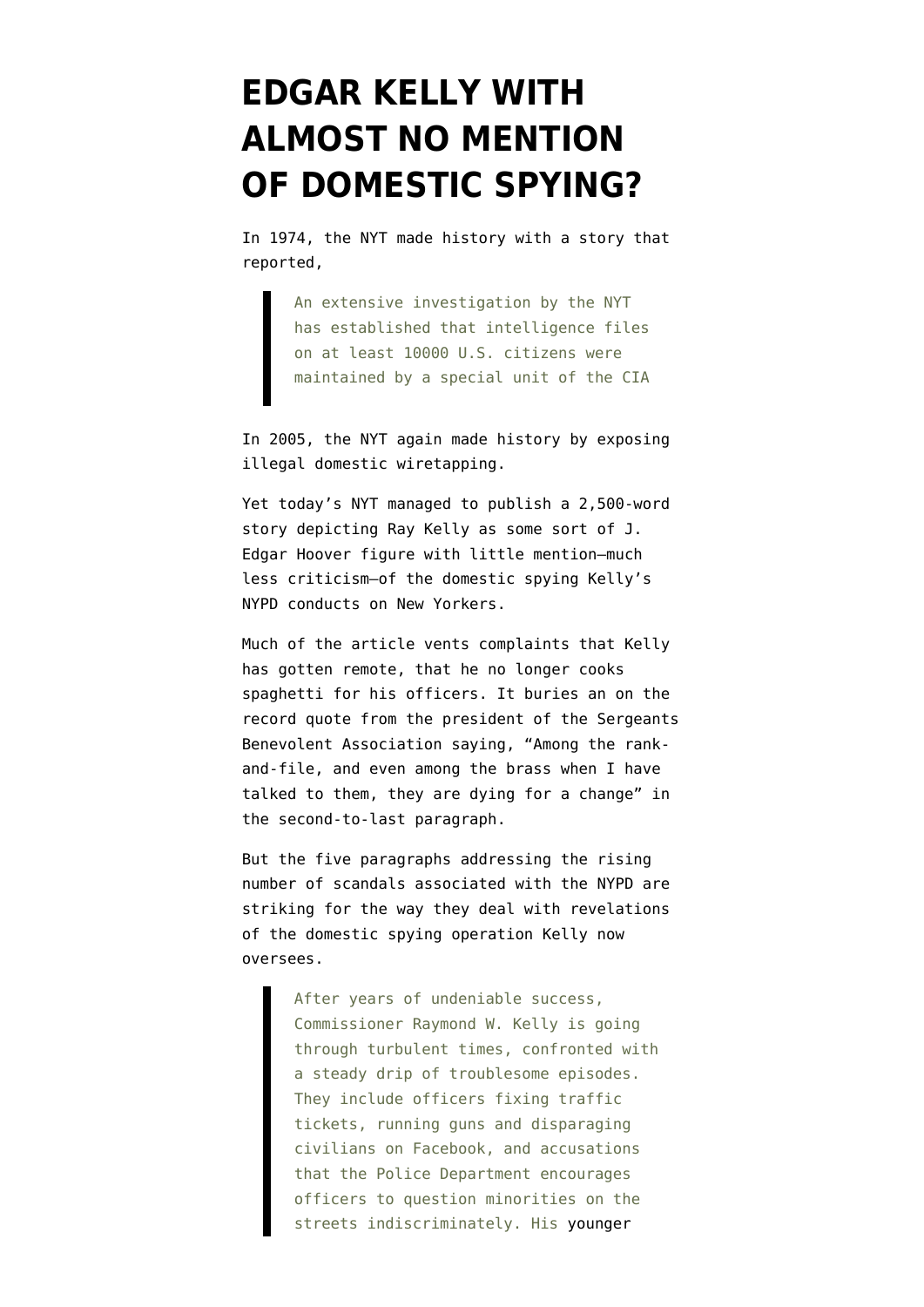[son has been accused of rape](http://www.nytimes.com/2012/01/26/nyregion/greg-kelly-police-commissioners-son-in-rape-investigation.html), though he has not been charged and maintains his innocence. On Thursday, in an episode that Mr. Kelly said concerned him, an officer killed an 18-year-old drug suspect who was unarmed.

#### [snip]

He has built a counterterrorism machine with tentacles in 11 foreign cities, irritating federal agencies. There has been no successful terrorist attack on his city while he has been commissioner. He has instead been engulfed in the past year largely by familiar police corruption story lines, of human beings succumbing to greed or audacity.

Over the past year, two officers charged with raping a woman were fired [after](http://www.nytimes.com/2011/05/27/nyregion/two-new-york-city-police-officers-acquitted-of-rape.html?pagewanted=all) [being acquitted of rape](http://www.nytimes.com/2011/05/27/nyregion/two-new-york-city-police-officers-acquitted-of-rape.html?pagewanted=all) but found quilty of official misconduct. A broad [ticket](http://topics.nytimes.com/top/reference/timestopics/organizations/n/new_york_city_police_department/ticketfixing_scandal/index.html)[fixing scandal](http://topics.nytimes.com/top/reference/timestopics/organizations/n/new_york_city_police_department/ticketfixing_scandal/index.html) flared in the Bronx; when the accused officers were arraigned, [hundreds of officers massed in protest,](http://www.nytimes.com/2011/10/29/nyregion/officers-unleash-anger-at-ticket-fixing-arraignments-in-the-bronx.html?pagewanted=all) some denouncing Mr. Kelly. Eight current and former officers were [charged with](http://www.nytimes.com/2011/10/26/nyregion/new-york-officers-accused-of-smuggling-guns.html?pagewanted=all) [smuggling illegal guns.](http://www.nytimes.com/2011/10/26/nyregion/new-york-officers-accused-of-smuggling-guns.html?pagewanted=all) [Narcotics](http://www.nytimes.com/2011/11/02/nyregion/brooklyn-detective-convicted-of-planting-drugs-on-innocent-people.html) [detectives were accused of planting](http://www.nytimes.com/2011/11/02/nyregion/brooklyn-detective-convicted-of-planting-drugs-on-innocent-people.html) [drugs](http://www.nytimes.com/2011/11/02/nyregion/brooklyn-detective-convicted-of-planting-drugs-on-innocent-people.html) on innocent civilians. [An](http://www.nytimes.com/2011/10/19/nyregion/commander-who-pepper-sprayed-wall-street-protesters-faces-disciplinary-charges.html) [inspector needlessly pepper-sprayed](http://www.nytimes.com/2011/10/19/nyregion/commander-who-pepper-sprayed-wall-street-protesters-faces-disciplinary-charges.html) four Occupy Wall Street protesters, invoking memories of the scrutiny and mass arrests of protesters during the [2004](http://www.nytimes.com/2007/03/25/nyregion/25infiltrate.html?pagewanted=all) [Republican National Convention,](http://www.nytimes.com/2007/03/25/nyregion/25infiltrate.html?pagewanted=all) and giving the nascent movement its first real prime-time moment.

Civil rights advocates have assailed the department's [expanded stops of](http://www.nytimes.com/2010/05/13/nyregion/13frisk.html?pagewanted=all) [minorities on the streets](http://www.nytimes.com/2010/05/13/nyregion/13frisk.html?pagewanted=all). [Several](http://www.nytimes.com/2011/12/06/nyregion/on-facebook-nypd-officers-malign-west-indian-paradegoers.html?pagewanted=all) [officers denigrated West Indians on](http://www.nytimes.com/2011/12/06/nyregion/on-facebook-nypd-officers-malign-west-indian-paradegoers.html?pagewanted=all) [Facebook.](http://www.nytimes.com/2011/12/06/nyregion/on-facebook-nypd-officers-malign-west-indian-paradegoers.html?pagewanted=all) [Muslims have denounced the](http://www.nytimes.com/2011/12/29/nyregion/14-muslim-leaders-plan-boycott-of-bloomberg-interfaith-breakfast.html) [monitoring of their lives](http://www.nytimes.com/2011/12/29/nyregion/14-muslim-leaders-plan-boycott-of-bloomberg-interfaith-breakfast.html), as Mr. Kelly [has dispatched undercover officers and](http://query.nytimes.com/gst/fullpage.html?res=9F00EED71E3EF93BA15756C0A9609C8B63&pagewanted=all) [informants](http://query.nytimes.com/gst/fullpage.html?res=9F00EED71E3EF93BA15756C0A9609C8B63&pagewanted=all) to find radicalized youth.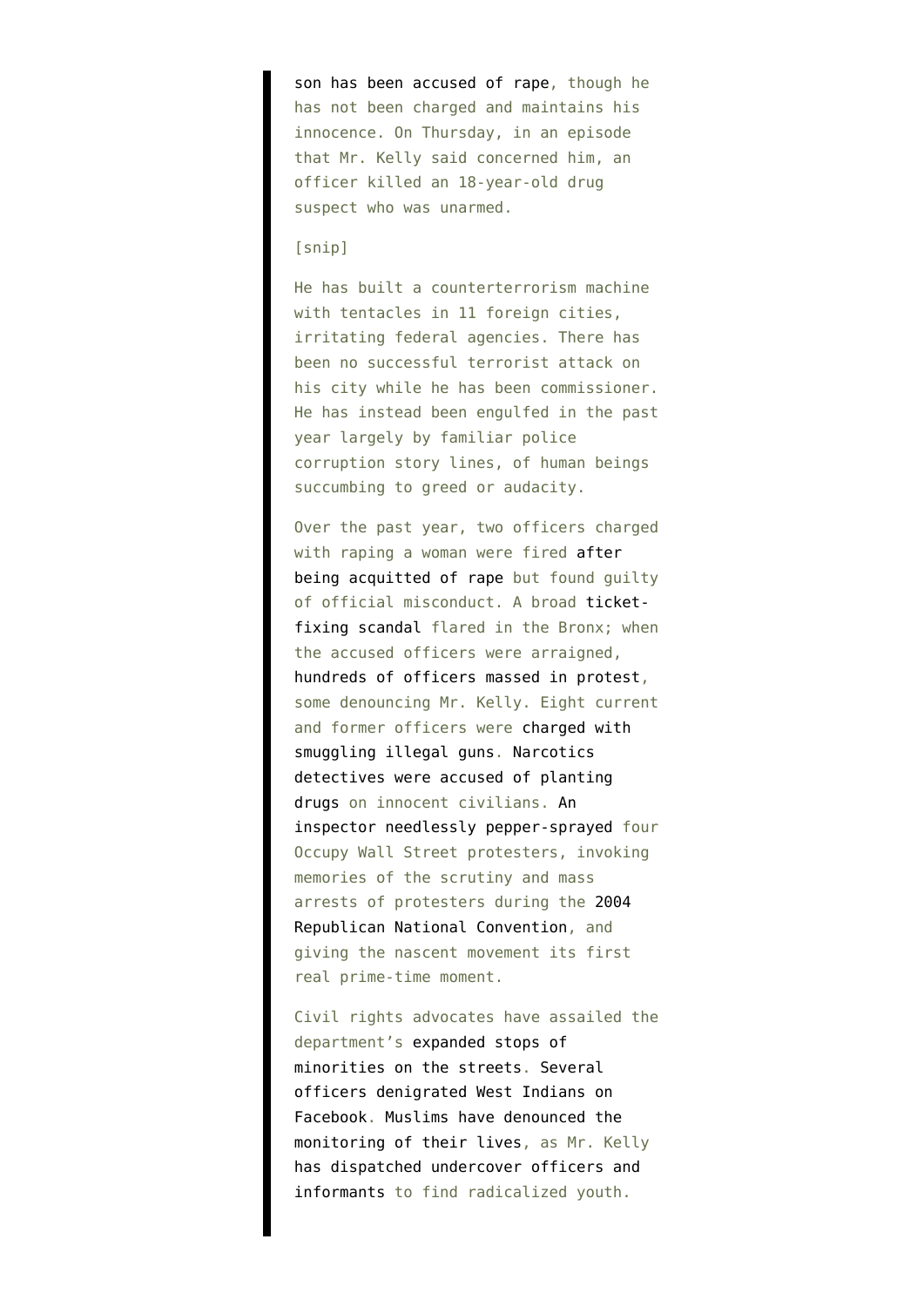This year began with [the revelation that](http://www.nytimes.com/2012/01/24/nyregion/in-police-training-a-dark-film-on-us-muslims.html?pagewanted=all) [a film offensive to Muslims](http://www.nytimes.com/2012/01/24/nyregion/in-police-training-a-dark-film-on-us-muslims.html?pagewanted=all), which included an interview with Mr. Kelly, had been shown to many officers.

The foreign intelligence "irritates federal agencies." "Muslims have denounced" domestic spying. An inaccurate and counterproductive film is "offensive to Muslims." The NYT seems anxious to dissociate itself from any criticism of the domestic spying, as if it's something only the targets should worry about, as if incorporating Islamophobia into police training has no negative effects.

Worse, the juxtaposition of the irritated federal agencies with the proclamation that there has been no successful attack seems to be an attempt to justify the domestic spying. Never mind that the two most serious attempted attacks–by Faisal Shahzad and Najibullah Zazi–were not discovered by Kelly's domestic spying. Never mind that the investigation into Zazi's plot was significantly harmed when the NYPD tipped Zazi off to it through his imam, whom the NYPD believed to be a reliable informant.

With the transition, "[h]e has instead been engulfed … by familiar police corruption story lines, of human beings succumbing to greed or audacity," the article logically distinguishes the domestic spying from the other things, the real scandals, according to the NYT.

And look at the one real reference to the domestic spying itself.

> Muslims have denounced the monitoring of their lives, as Mr. Kelly has dispatched undercover officers and informants to find radicalized youth.

Rather than stating what would be a fact–that undercover officers and informants are monitoring the lives of Muslim community members at large, it suggests that NYPD's intelligence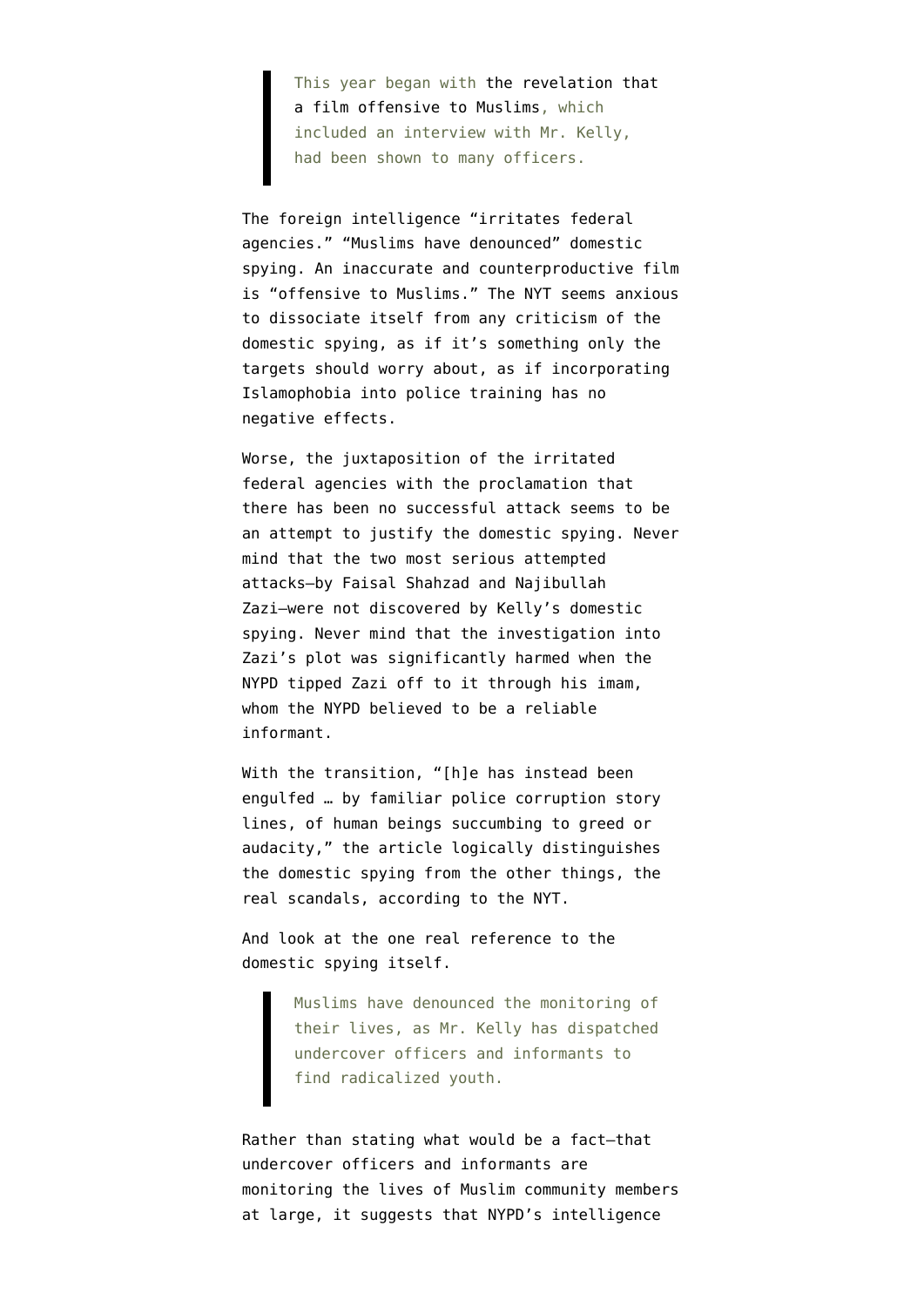officers are selectively targeting "radicalized youth." Which in turn delegitimizes the concerns of the Muslim leaders refusing to eat breakfast with Ray Kelly.

Look at their evidence for the assertion that Kelly "has dispatched undercover officers and informants to find radicalized youth." A [2006](http://query.nytimes.com/gst/fullpage.html?res=9F00EED71E3EF93BA15756C0A9609C8B63&pagewanted=all) [article](http://query.nytimes.com/gst/fullpage.html?res=9F00EED71E3EF93BA15756C0A9609C8B63&pagewanted=all) reporting on revelations of NYPD infiltration of the Islamic Society of Bay Ridge made in the course of the Shahawar Matin Siraj trial. The article claims to be unable to determine the real extent of the spying, so instead includes credulously repeated quotes insisting the NYPD is not engaging in spying at mosques.

> The police would provide no details about the unit and how it operates beyond what came out at the trial. So its scope, the guidelines under which it works and its successes and failures, beyond Mr. Siraj's conviction, could not be immediately determined.

#### [snip]

During the trial, a senior police official acknowledged that mosques had at one time been a focus of the department's efforts, but he said that investigators had significantly broadened their scope since then.

"We don't investigate mosques, we investigate people," the official said. "We're not in every mosque — that's not where we need to be. That's Intel 101. We're in the graduate program. The bad guys aren't hanging around the water cooler after Friday prayers anymore."

My favorite part of the reliance on this article is the date: May 28, 2006, just 13 days after ([we now know](http://www.huffingtonpost.com/huff-wires/20120202/us-nypd-intelligence/)) a [document](https://www.documentcloud.org/documents/288719-nypd-iranian-intel.html) addressed to Kelly himself described plans for further infiltration of mosques, two by name, as well as the 16 other Shia mosques and cultural centers in the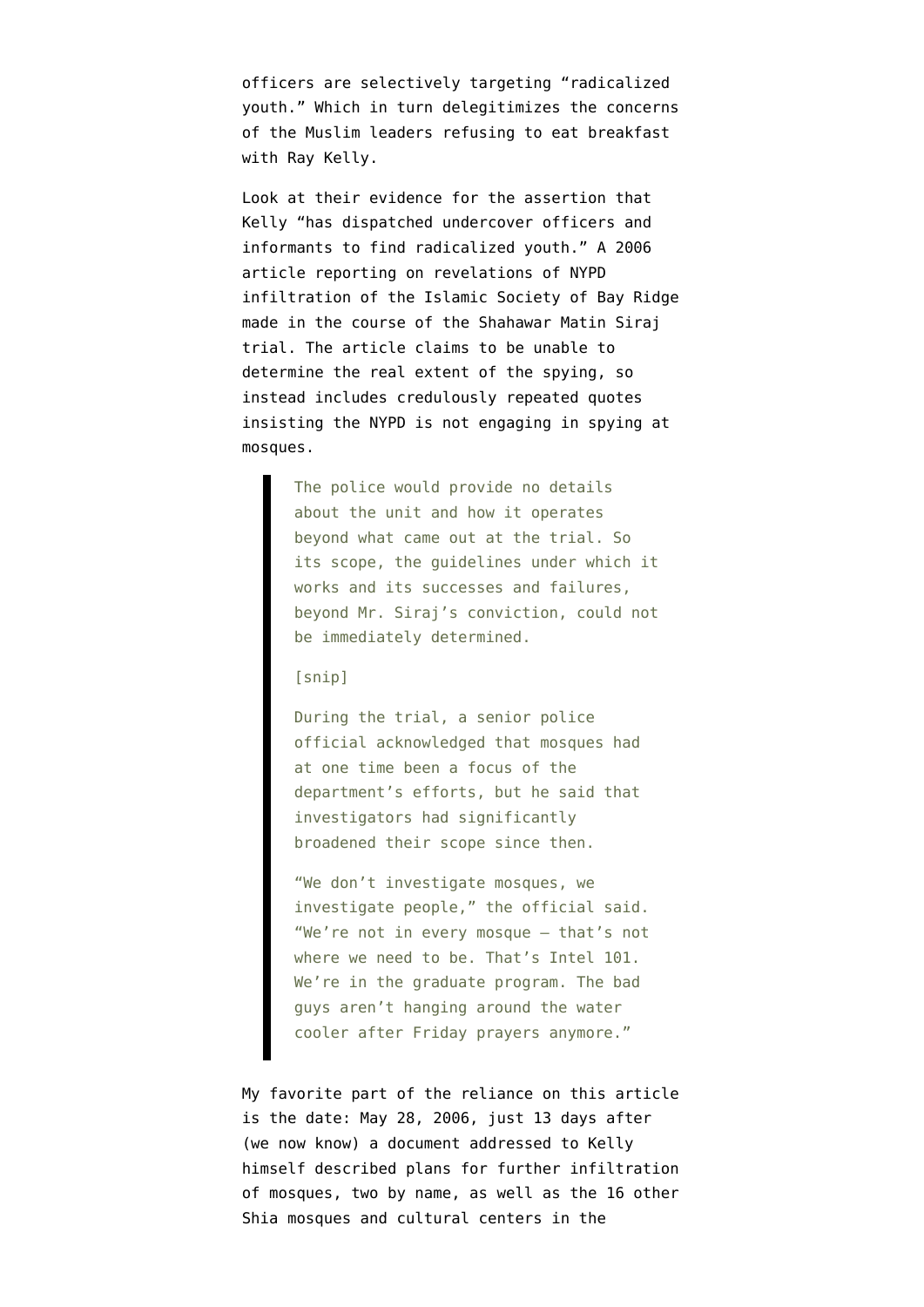vicinity of NYC (or rather, as the AP reported, 15 other Shia sites and one erroneously labeled as such).

How do you write a profile of Ray Kelly without noting that he has been personally overseeing broad-based domestic spying based on religion?

One way you do that is by making no mention of the [AP series exposing these things](http://www.ap.org/nypd/), or even the NYT's own Michael Powell [reporting](https://www.nytimes.com/2012/01/31/nyregion/with-muslims-using-a-brush-far-too-broad.html) that the NYPD targets not "radicalized youth" but "preradicalized" Muslim men.

> The Police Department was open about its ambitions in a 2007 report, "Radicalization in the West: The Homegrown Threat." The authors claim to detect a path from "preradicalization" to "jihadization," driven by a fundamentalist ideology "proliferating in Western democracies at a logarithmic rate."

The department is intent on finding young Muslim men in a "preradicalization" state before they embark on jihad.

By simply ignoring the mounting evidence of the abuses included in the NYPD's domestic spying program, you can–as the NYT does–dismiss it as the concern of federal agencies or those being targeted.

In the past, the NYT treated abusive domestic spying as important news. When it happens to scary brown people in its own city, however, the NYT appears to treat it as the irrational whining of purportedly legitimately targeted groups.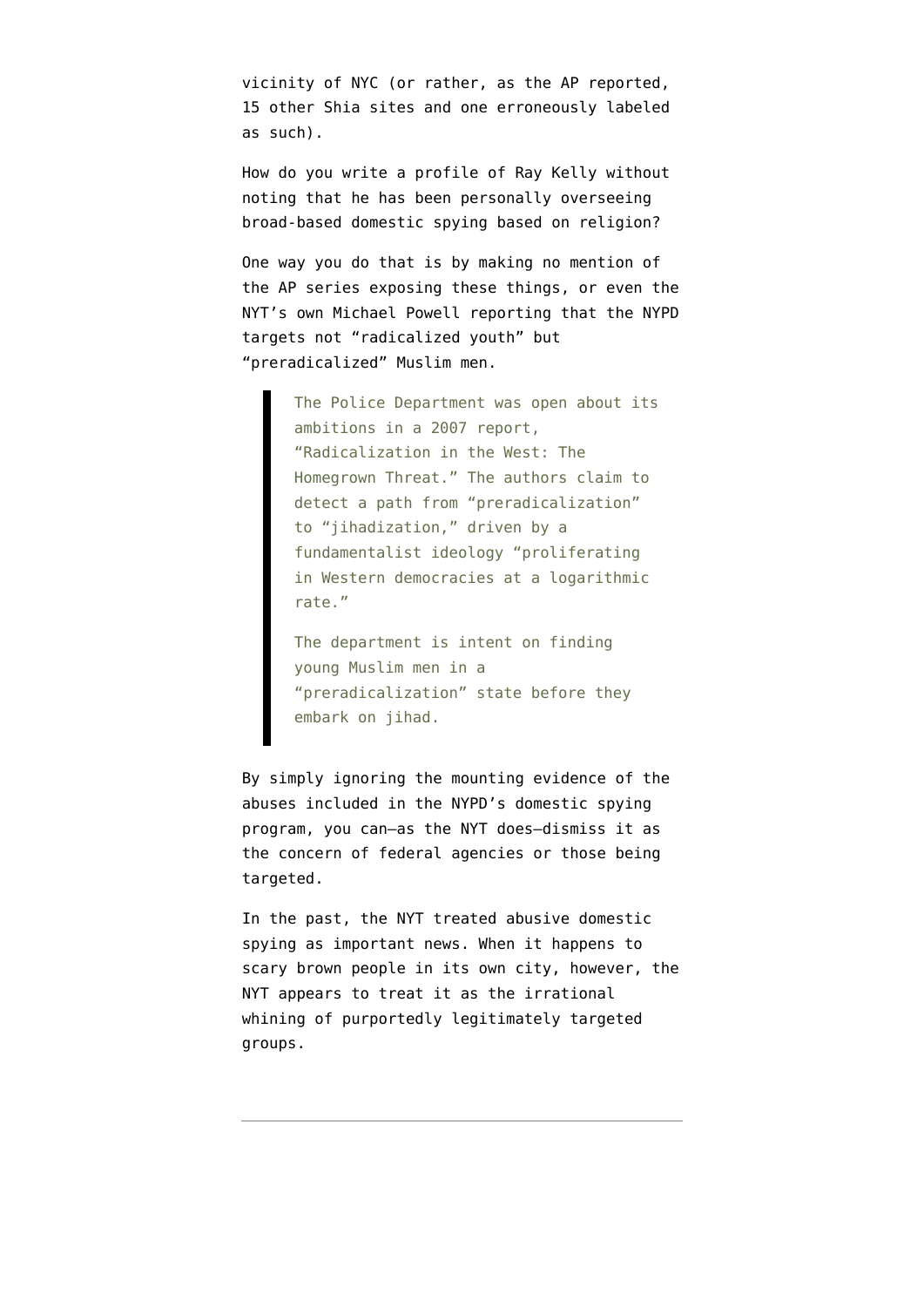### **[NYDN: CENSUS NOW](https://www.emptywheel.net/2011/12/29/nydn-census-now-mapping-your-back-hallways/) [MAPPING YOUR BACK](https://www.emptywheel.net/2011/12/29/nydn-census-now-mapping-your-back-hallways/) [HALLWAYS](https://www.emptywheel.net/2011/12/29/nydn-census-now-mapping-your-back-hallways/)**



A bunch of leader s in NYC's Muslim commun ity have [declin](http://www.nytimes.com/2011/12/29/nyregion/14-muslim-leaders-plan-boycott-of-bloomberg-interfaith-breakfast.html?hp) [ed](http://www.nytimes.com/2011/12/29/nyregion/14-muslim-leaders-plan-boycott-of-bloomberg-interfaith-breakfast.html?hp)

Mayor Mike Bloomberg's invitation to an interfaith breakfast because of the racial profiling done by the NYPD's intelligence division.

The move is interesting for the press it has generated–which in turn, has also (presumably, as designed) focused new attention on the racial profiling itself

It's interesting, too, for the [obnoxious](https://www.nydailynews.com/opinion/boycott-bloomberg-breakfast-muslim-leaders-a-big-mistake-article-1.998154) [editorial written in response](https://www.nydailynews.com/opinion/boycott-bloomberg-breakfast-muslim-leaders-a-big-mistake-article-1.998154) from the NYDN. Along with lecturing these Muslim leaders about what invitations they should accept, the NYDN claims that the NYPD had done no more than map out census data.

> The plain and salutary fact is that the NYPD's counterterrorism unit has done no more than use census data to develop a portrait of Muslim New York and then follow leads, some sent the city's way from abroad via the CIA, when they demanded investigation.

Many a plot has been disrupted by this type of perfectly proper nonintrusive vigiliance.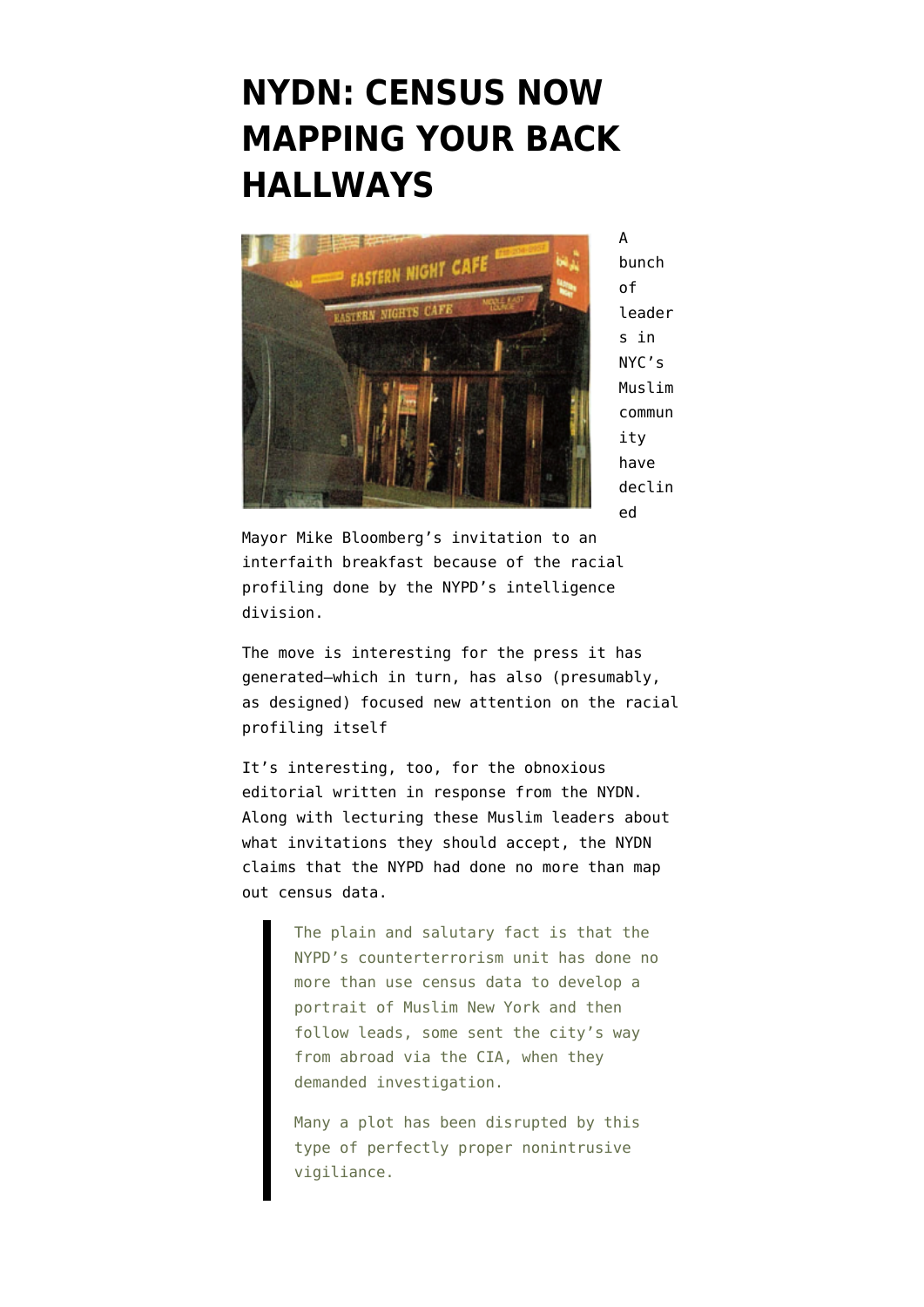I find the claim that this all came from census data alarming, given that the NYPD has actually [cased out a bunch of Middle Eastern restaurants](http://www.emptywheel.net/wp-content/uploads/2011/09/nypd-intel-morocco.pdf) [in the city](http://www.emptywheel.net/wp-content/uploads/2011/09/nypd-intel-morocco.pdf), including details such as what back passages the restaurants have, as in these details about the Eastern Nights Cafe.

> The restaurant consists of two stores next to each other, connected to each other from the back of the store. The restaurant also has a back yard. The restaurant has access to the basement; the access door is located on the far right of the store.

Note, too, that while NYDN might be speaking generally about the "many a plot" that has been disrupted by mapping the back hallways of NY restaurants, this surveillance [has not only](http://www.emptywheel.net/2011/09/11/nine-years-after-aluminum-tube-fear-mongering-judy-miller-is-back-at-it/) [disrupted primarily aspirational plots,](http://www.emptywheel.net/2011/09/11/nine-years-after-aluminum-tube-fear-mongering-judy-miller-is-back-at-it/) but it damaged [the FBI investigation into the real plot](http://www.emptywheel.net/2011/08/24/nypds-spooks-didnt-find-two-of-the-most-significant-terrorists-to-attempt-attacks-on-nyc/) Najibullah Zazi had planned, because one of the NYPD's own informants tipped the Zazis off to the investigation.

And the invitation declination is interesting, finally, for the way the Muslim leaders [framed](https://interfaithletter.wordpress.com/) [this issue–](https://interfaithletter.wordpress.com/)as part of a larger choice on the part of the NYPD to neglect law enforcement while it engages in civil rights abuses not just of Muslims, but of people of color and Occupy Wall Street protestors.

> Mayor Bloomberg, the extent of these civil rights violations is astonishing, yet instead of calling for accountability and the rule of law, you have thus far defended the NYPD's misconduct. We, on the other hand, believe that such measures threaten the rights of all Americans, and deepen mistrust between our communities and law enforcement. We are not alone in our belief. Many New Yorkers continue to express a variety of concerns centered on a lack of law enforcement accountability in our city, from stop